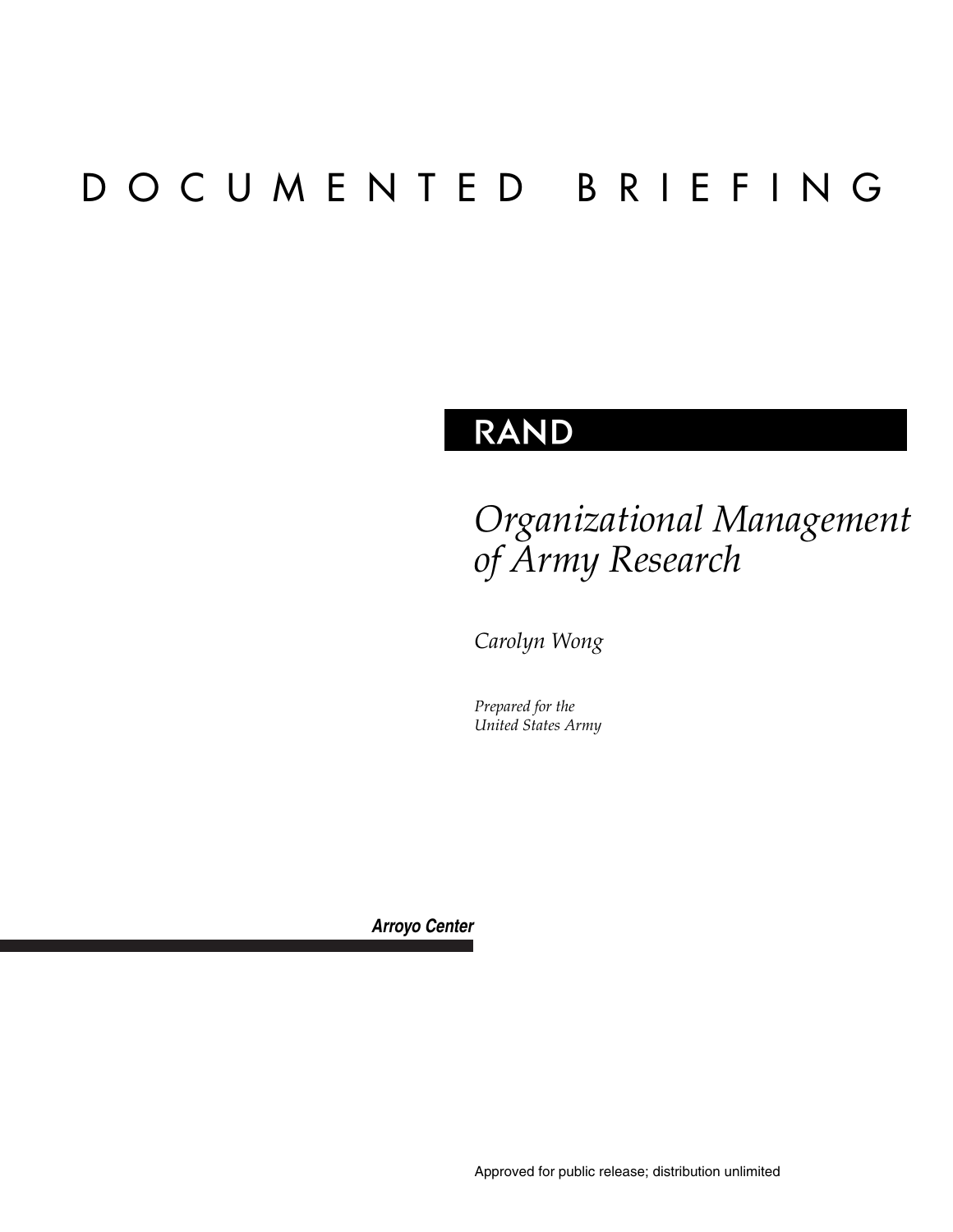The research described in this report was sponsored by the United States Army under Contract No. DASW01-01-C-0003.

ISBN: 0-8330-3307-7

The RAND documented briefing series is a mechanism for timely, easy-to-read reporting of research that has been briefed to the client and possibly to other audiences. Although documented briefings have been formally reviewed, they are not expected to be comprehensive or definitive. In many cases, they represent interim work.

RAND is a nonprofit institution that helps improve policy and decisionmaking through research and analysis. RAND® is a registered trademark. RAND's publications do not necessarily reflect the opinions or policies of its research sponsors.

#### © Copyright 2003 RAND

All rights reserved. No part of this book may be reproduced in any form by any electronic or mechanical means (including photocopying, recording, or information storage and retrieval) without permission in writing from RAND.

Published 2003 by RAND 1700 Main Street, P.O. Box 2138, Santa Monica, CA 90407-2138 1200 South Hayes Street, Arlington, VA 22202-5050 201 North Craig Street, Suite 202, Pittsburgh, PA 15213-1516 RAND URL: http://www.rand.org/ To order RAND documents or to obtain additional information, contact Distribution Services: Telephone: (310) 451-7002; Fax: (310) 451-6915; Email: order@rand.org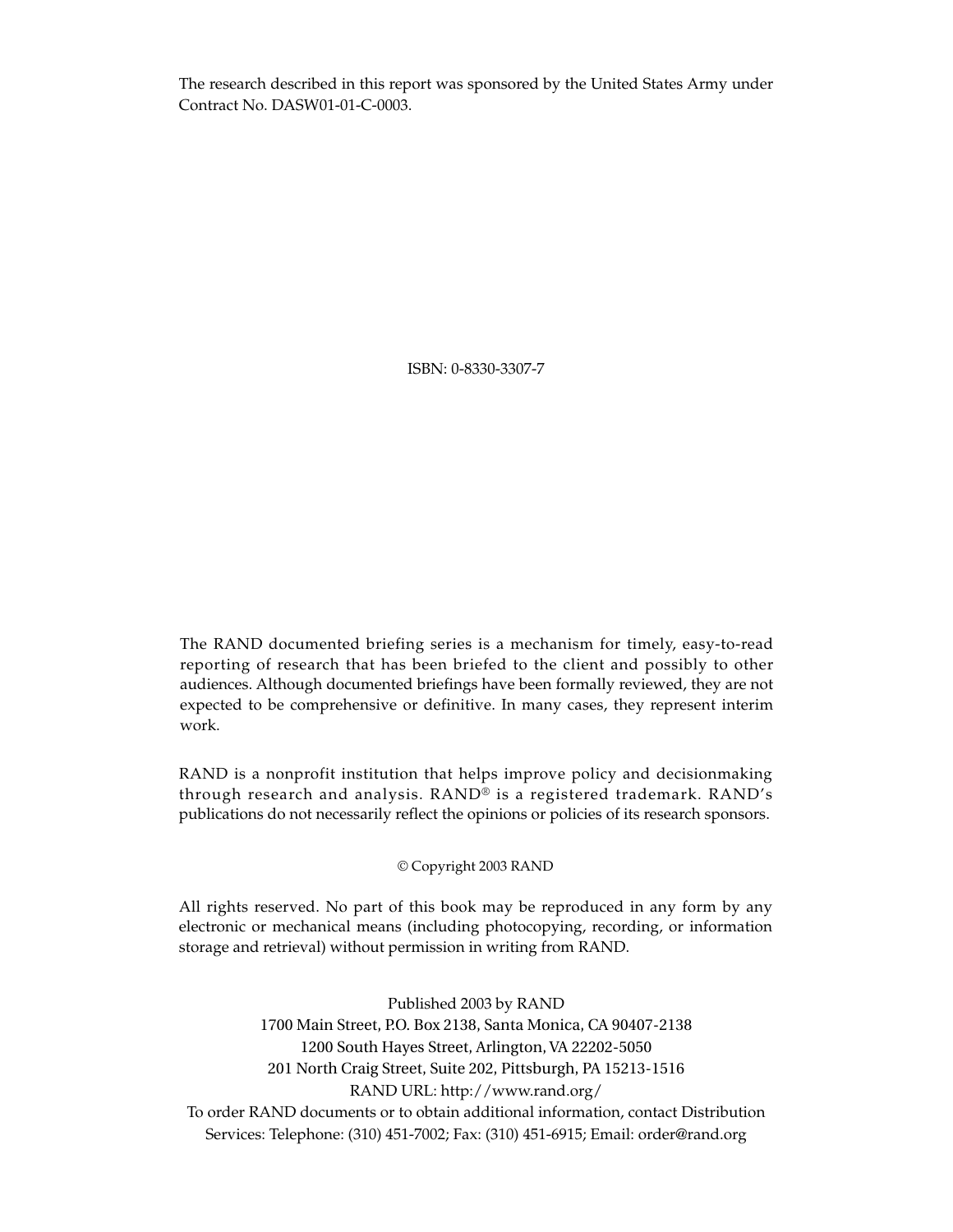### **PREFACE**

This documented briefing presents an historical overview of the organizational management of the Army's combat materiel research. It includes historically based insights on how the Army can address the reorganization of its research and development structure.

One reorganization concept currently under consideration is to place R&D under a new research development and engineering command. Elements of this concept resemble constructs that the Army employed from 1985 to 1990. This research was conducted to shed light on how the previous constructs originated, how they were implemented, and why they were abandoned. Insights from the Army's past experience might illuminate beneficial features that should be incorporated in the new reorganization structure as well as prevent a repeat of what has already been tried unsuccessfully. This research will interest those involved in the design and implementation of new Army R&D constructs.

This research was requested and sponsored by the Deputy Chief of Staff for Research, Development, and Acquisition (AMCRDA-T) at the Army Materiel Command. This study is an element of various aspects of reorganization being examined within the Army Materiel Command Changing Work Force project. Other aspects include organizational design methodologies, organizational structures, and the organizational management of Air Force research. The study was conducted in the Force Development and Technology Program of RAND Arroyo Center. The Arroyo Center is a federally funded research and development center sponsored by the United States Army.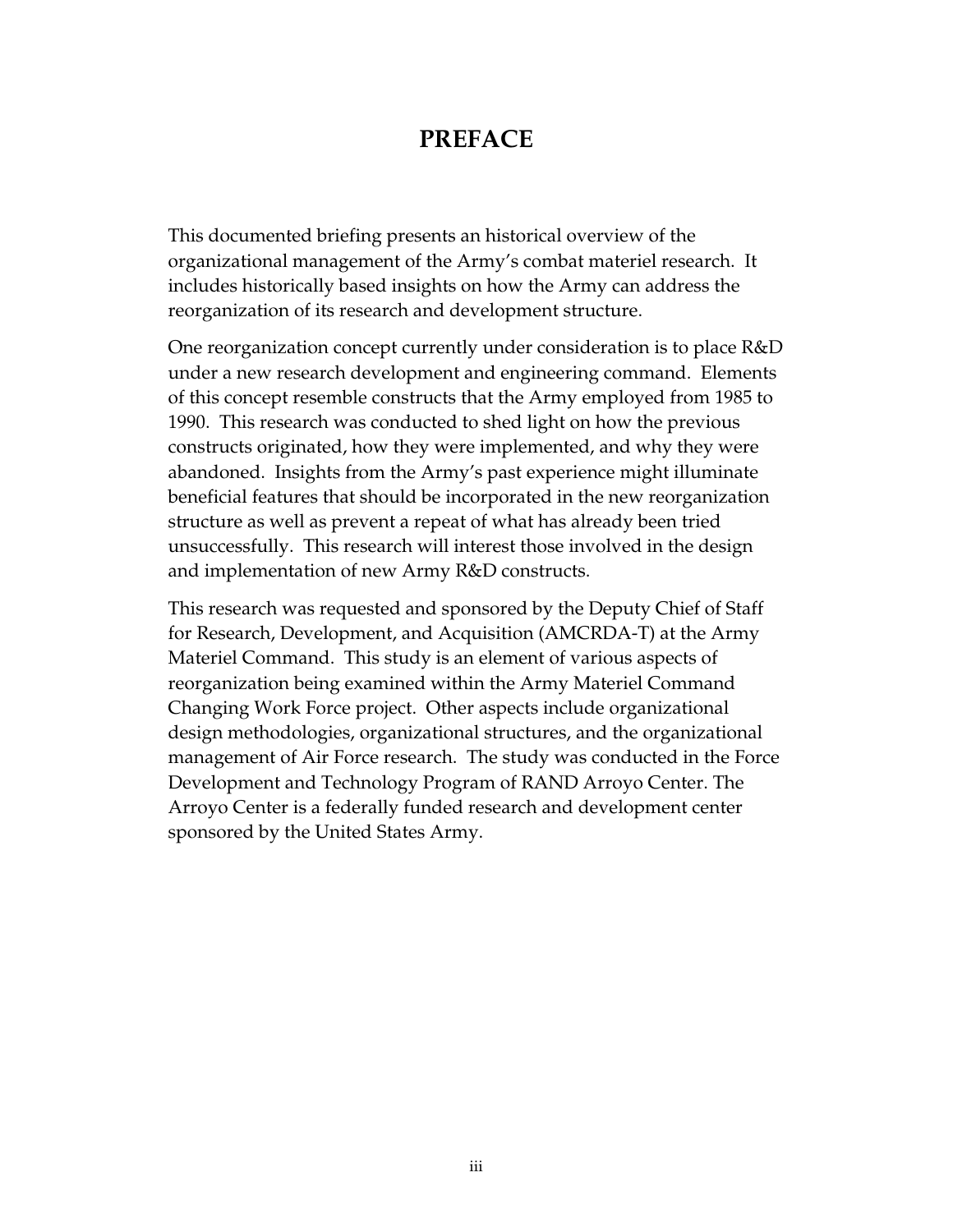For more information on RAND Arroyo Center, contact the Director of Operations (tel 310-393-0411, extension 6500; FAX 310-451-6952; e-mail donnab@rand.org), or visit the Arroyo Center's Web site at *http://www.rand.org/organization/ard/.*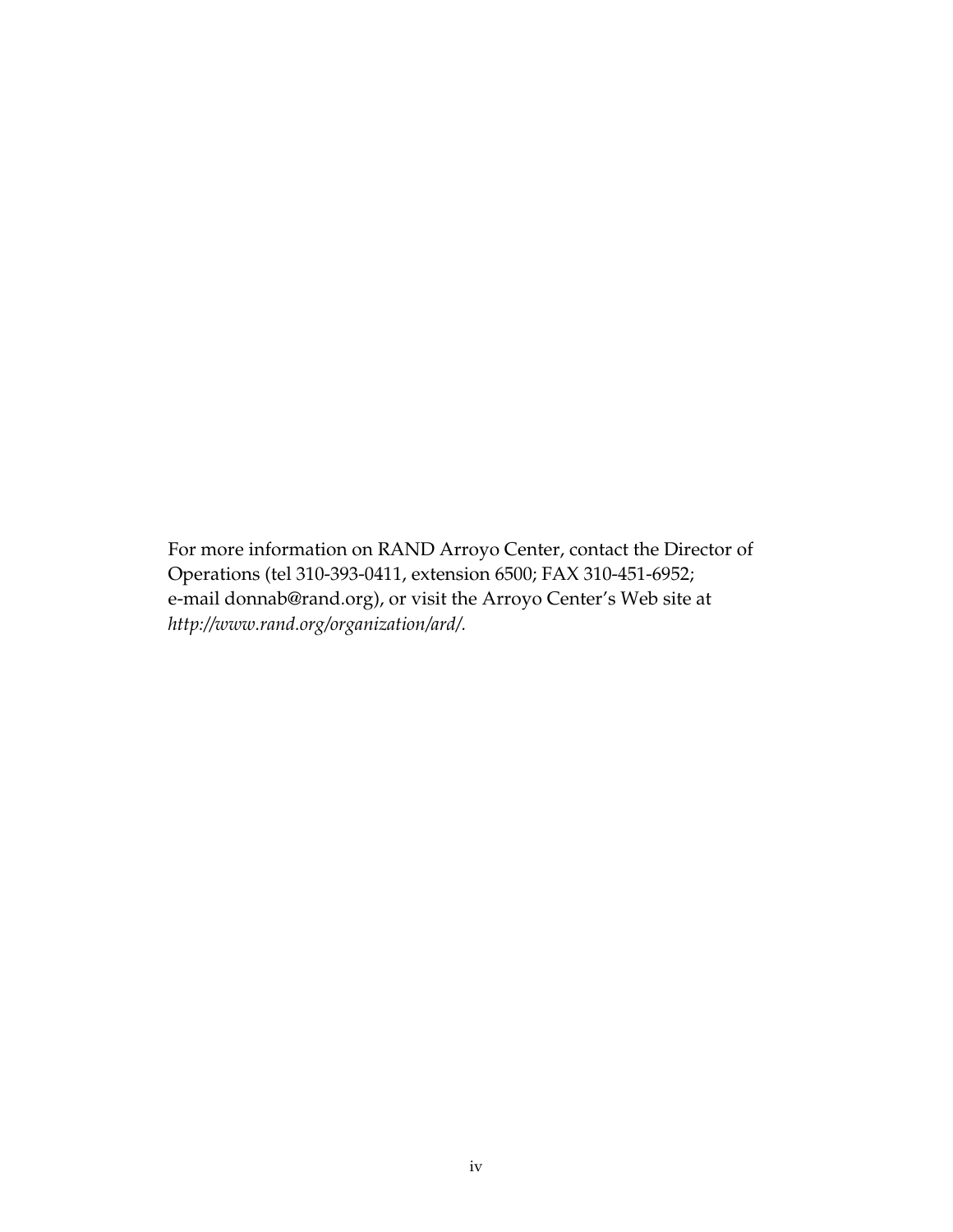### **CONTENTS**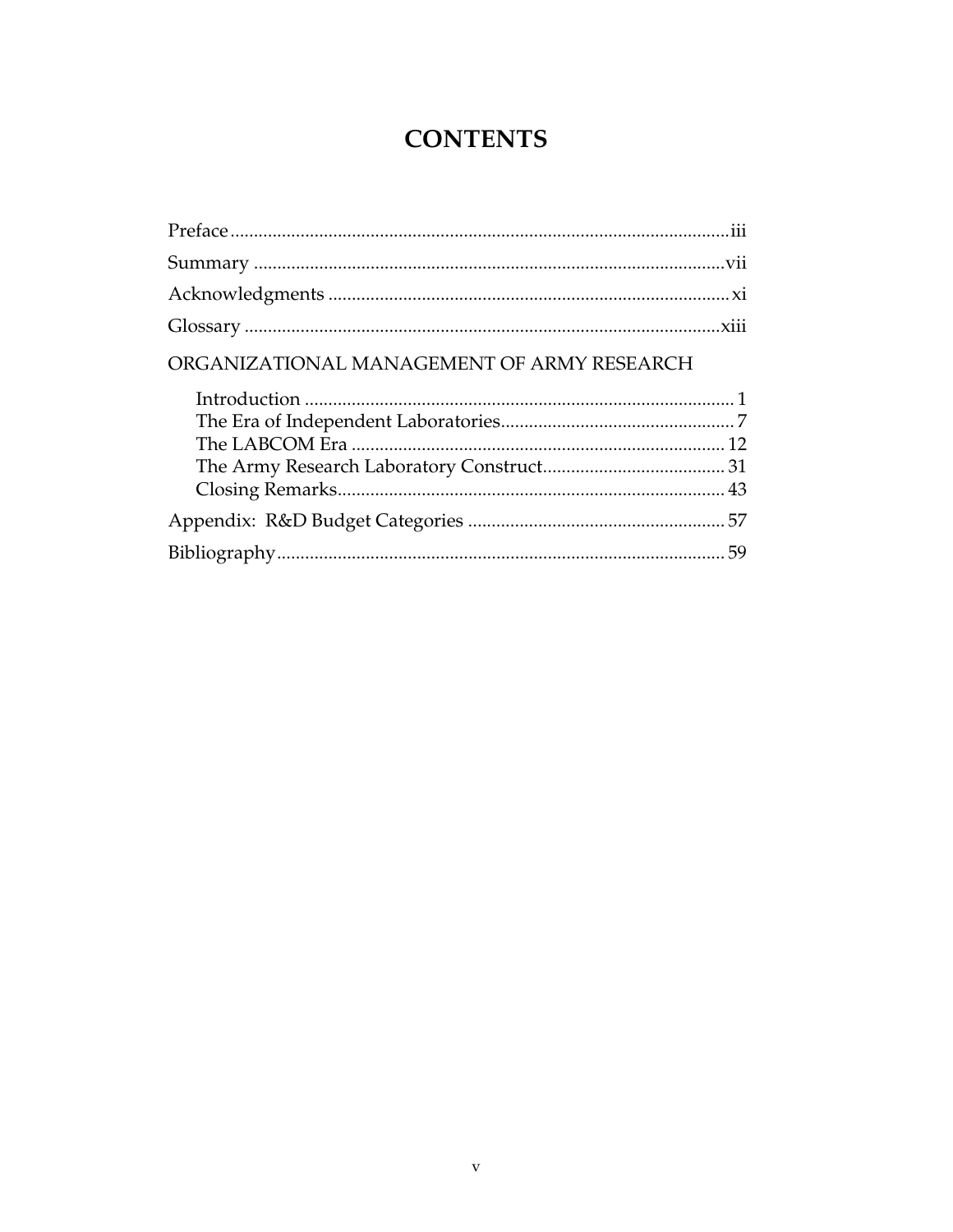### **SUMMARY**

The Army has employed several basic organizational management constructs to conduct its research and development (R&D). They are the independent operation of the laboratories under the Technical Services, the Army Materiel Command (AMC) corporate labs complemented with the commodity-oriented labs, the parallel R&D and Readiness commands under the Materiel Development and Readiness Command, the Laboratory Command (LABCOM) construct, and the Army Research Laboratory (ARL) construct. As such, organizational management of Army combat materiel research in areas such as physics, chemistry, and electronics has progressed from a loosely structured decentralized construct to today's consolidated and centralized control mechanism.

During the first 162 years, from 1800 to 1962, while the labs operated independently under no formal central structure, major world events included the conduct and end of the World Wars and the Korean War. In 1915, the U.S. government was very concerned about how its military might perform in the future should the nation be drawn into another war. Thomas Edison publicly opined that scientific research aimed at military applications and the technological superiority such efforts would bring was the answer to the government's concern. His remarks were an influential event in military research. In 1916, Congress established the Naval Research Laboratory and charged it with conducting research aimed at military applications in order to establish technological superiority for the U.S. military. Although the Army did not seek an analogous research center, it did support several centers of innovative research in key areas of Army interest.

In 1962, with the formation of the Army Materiel Command (AMC), the Army made its first major structural change in the organizational management of its R&D. Studies mandated by Secretary of Defense Robert S. McNamara led the Army to form AMC to consolidate a number of its procurement and logistics activities. This move gathered a number of research facilities, including the combat materiel laboratories, under the AMC umbrella. Although the Army acknowledged problems with the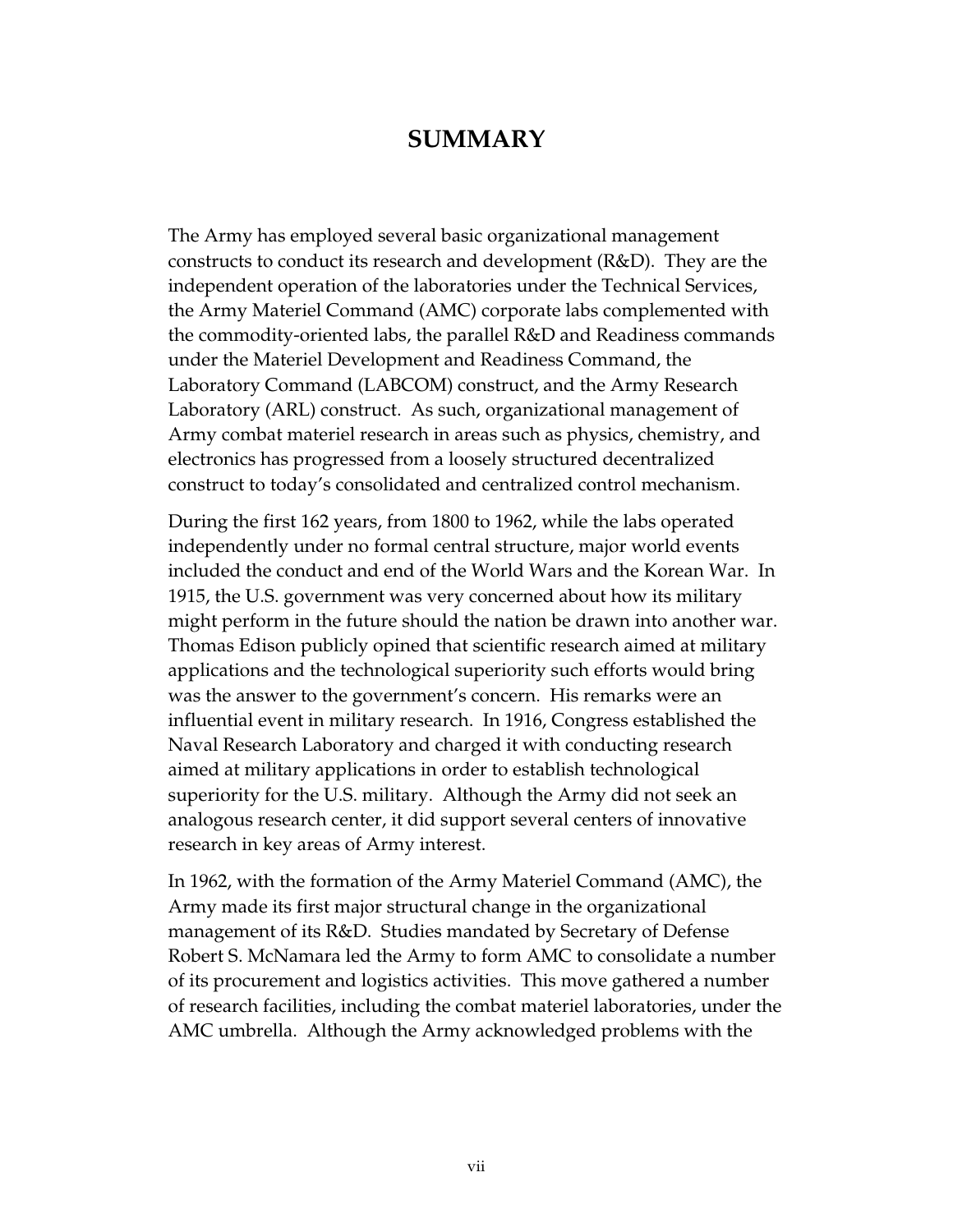control of R&D money, working relationships among its laboratories, long timelines for technology transition, duplicate research, and research relevance, the combat materiel laboratories were allowed to continue to operate independently under the AMC structure. AMC did make organizational changes to try to address these problems. In the 1960s, AMC designated several laboratories performing generic research as "corporate" labs and had them report to AMC Headquarters. Other labs that performed research more closely associated with the commodity commands were assigned to the appropriate commodity commands.

Further change came in 1969, when AMC established a Deputy Commanding General for Materiel Acquisitions and a Deputy Commanding General for Logistics Support. During the tenure of this construct, the United States fought and terminated participation in the Viet Nam War, triggering a drawdown at AMC. In 1973, the Army Materiel Acquisition Review Committee authorized by the Secretary of the Army performed a study on the Army acquisition process. That study recommended that logistics activities be separated from acquisition activities with two separate commands. In particular, the study asserted that the research, development, engineering, support, and project management components should be managed through development centers focused on missions. AMC carried out these recommendations by forming parallel R&D and readiness commands in place of the existing commodity commands. AMC itself changed its name to Materiel Development and Readiness Command. Under this construct, the "corporate" labs, such as the Ballistic Research Laboratory (BRL), were also placed in commodity areas. Meanwhile, R&D funds had decreased by one-third since the inception of AMC, and the R&D spectrum had grown with rapid advances in areas such as computers and information technology. With more technologies to research and less money to do it with, research took longer, thus lengthening technology-transition timelines. The same problems persisted, and by the early 1980s the Army was ready to try a different approach.

In 1985, the Army placed the laboratories under a new AMC Major Subordinate Command (MSC) called Laboratory Command (LABCOM) and, with this action, placed Army R&D under the military chain of command. The end of the Cold War initiated Base Realignment and Closure Commission (BRAC) actions and a Department of Defense (DoD)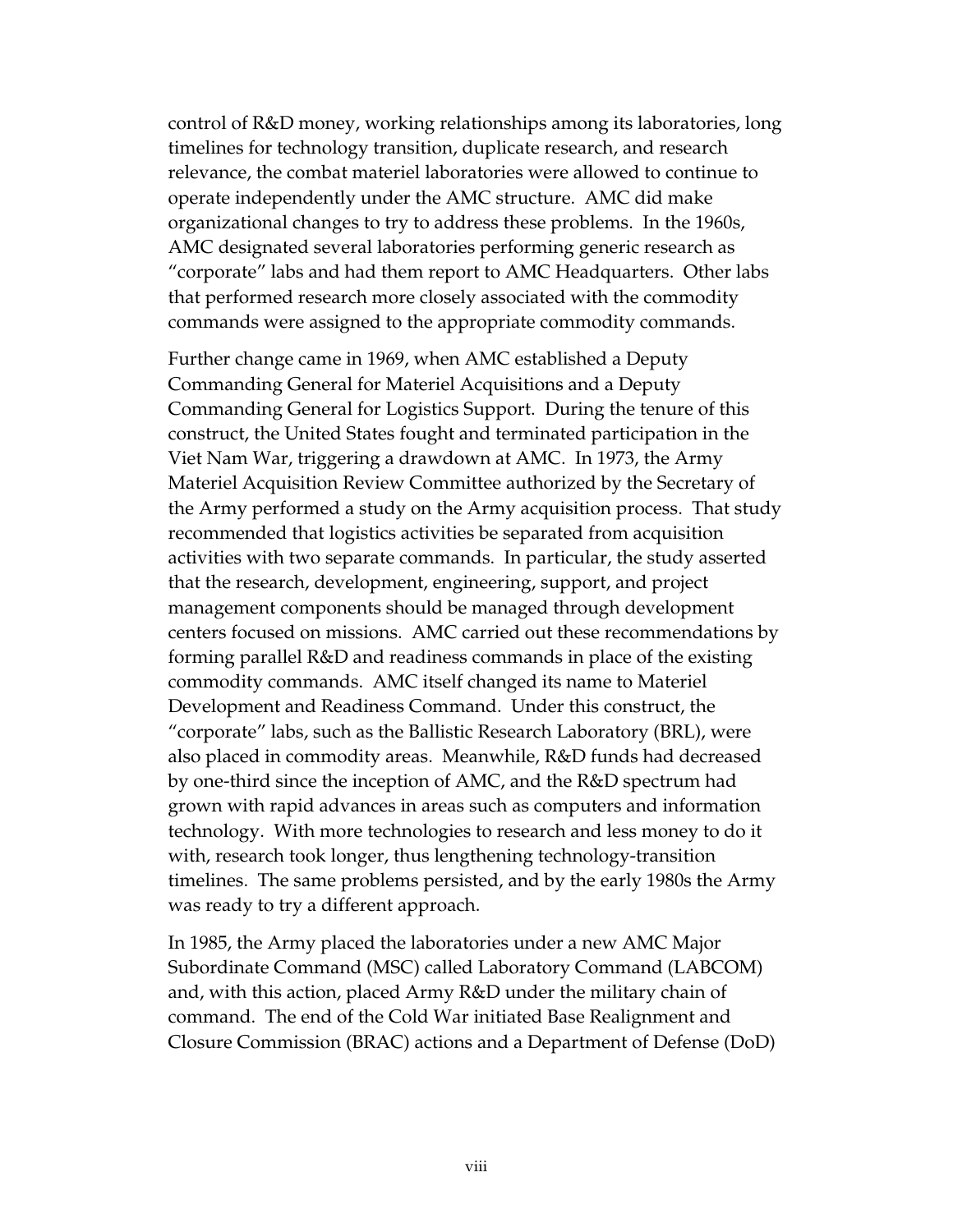drawdown from which AMC and the labs were not exempt. The Gulf War was fought during this period, and during this war, technological solutions were very quickly found to optimize systems and equipment. These rapidly accomplished successes set off thinking that if the Army R&D community could work together so well and so quickly during wartime, certainly the persistent R&D problems could be permanently solved.

In 1992, the Army sought that permanent solution through the Army Research Laboratory (ARL) construct. The ARL construct consolidated all of the Army's core materiel research into a single lab. Under the ARL construct, basic research funded by 6.1 money, as well as some applied research funded by 6.2 money and some advanced development funded by 6.3 money, were brought under one organization. The Research, Development, and Engineering Centers (RDECs) retained responsibility for the balance of the 6.2 and 6.3 efforts as well as research and development activities beyond 6.3.

A decade later, the Army is reorganizing its R&D structure again. The Program Managers (PMs) assigned within AMC have been moved back to the Program Executive Officer (PEO) structure at Department of the Army (DA). The Army has also begun to centralize various other elements such as its financial organizations and personnel organizations. In the last decade, the Army has seen its R&D investments dwarfed by commercial R&D investments. Once again, the Army is looking to solve the same R&D problems that have persisted through many decades and many different organizational management constructs. As the Army contemplates its next move, another major factor has emerged. While the recent terrorist events were not an impetus for the current reorganization moves, the Army must keep in mind that the R&D construct it chooses must be able to provide any R&D and technological support the Army will need to fulfill whatever role it might be called on to play in combating terrorism.

Four major R&D issues have emerged as key elements for the Army's next move toward a new R&D organizational management structure. These issues are centered on the first one, control of the R&D money. How the Army defines the money stream will influence the other issues. In particular, planners must ensure a single authority for the allocation of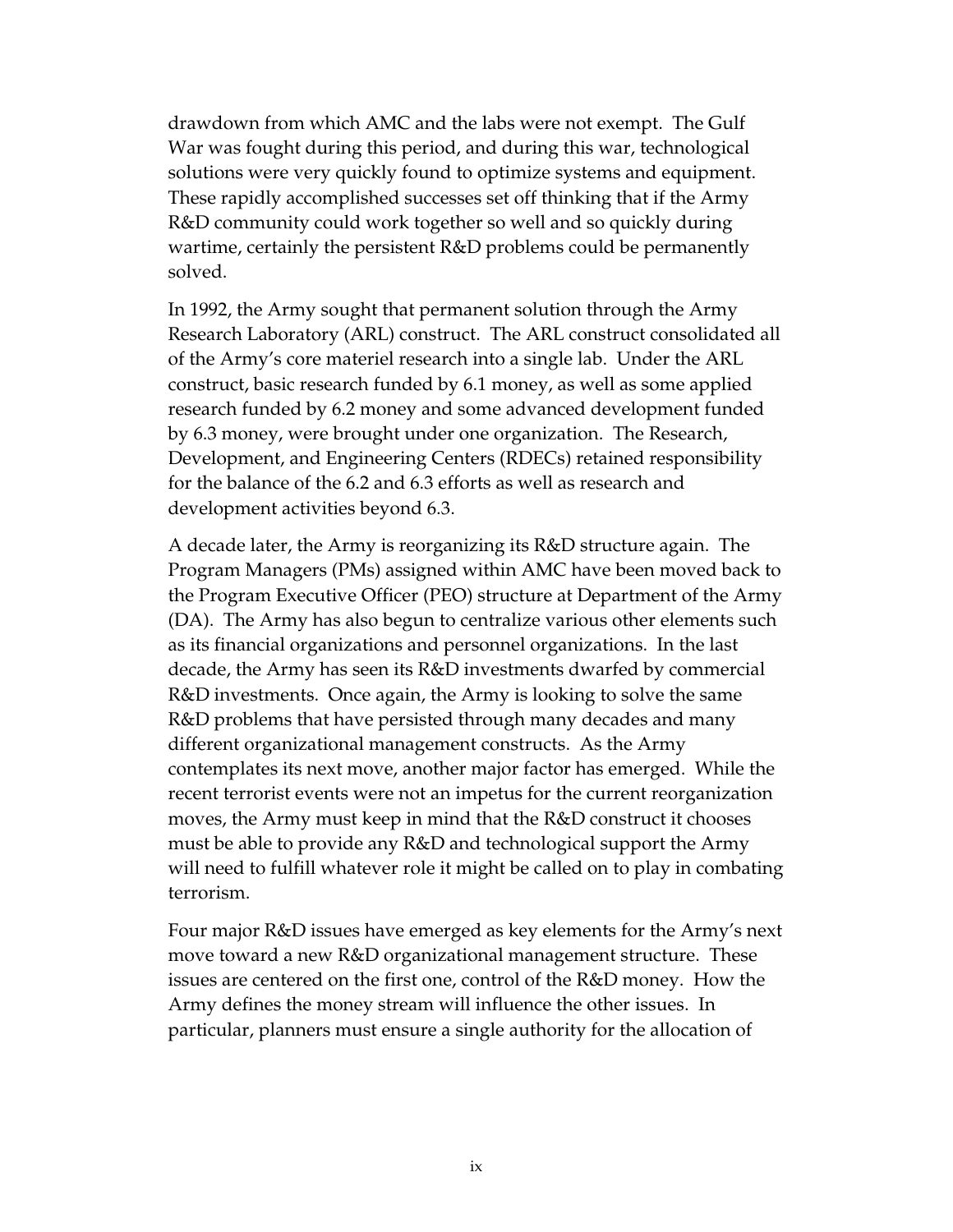R&D resources, personnel, and responsibilities. The second issue is working relationships. The new construct will have to facilitate cooperative and collaborative working relationships among Army scientists and engineers in ARL and the RDECs as well as with scientists and engineers working in other government agencies, industry, and academia. Third, Army systems have become more complex in that they now routinely involve combining multiple scientific and technological advancements in many areas. As such, the Army needs to create an R&D environment and processes that facilitate integrated research to smooth the progress of technology transition. One option is to extend Integrated Product Teams (IPTs) to involve multiple disciplines and all life-cycle stakeholders. Another option is to adopt a construct that better reflects the concept-formulation phase, where technological advances are joined with Army operations. Finally, improving R&D visibility both within the Army and to the research community outside of the Army will help enhance collaborative research, thus eliminating unnecessary duplication. These four issues are closely interrelated, and addressing one necessarily involves the others. Hence, any solution aimed at one issue must be thoroughly examined to identify its effects on the others. Only through such an integrated approach will the Army be able to balance the risks and benefits of any new construct for Army R&D.

While the Army's new R&D construct must clearly address the Army's key R&D issues, this historical review also shows that the Army needs an R&D construct that can quickly adapt to changes in research agendas, budget levels, response times, personnel levels, and stakeholders. In short, history directs the Army to design and implement a new R&D construct that addresses the Army's key R&D issues and is adaptive.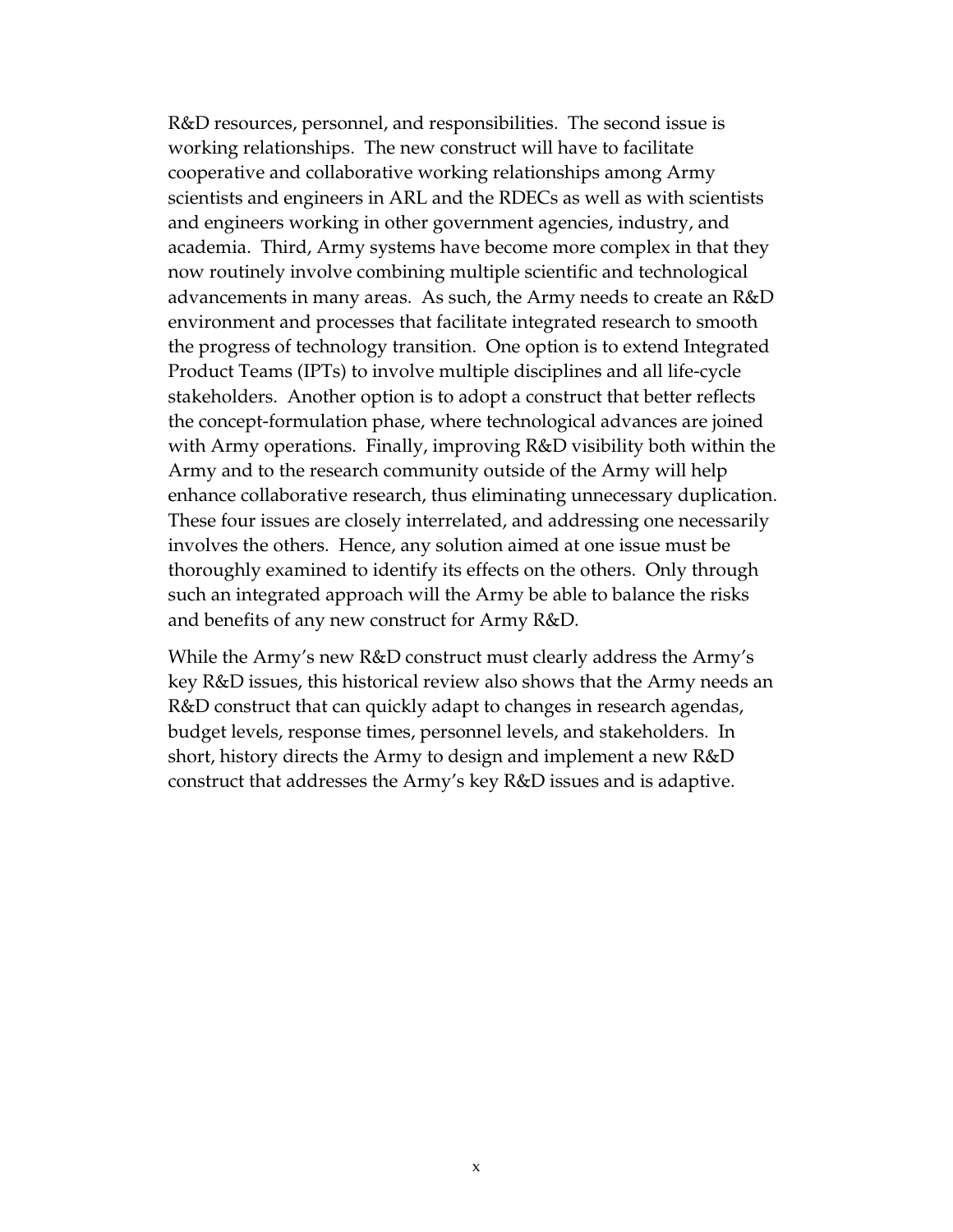### **ACKNOWLEDGMENTS**

The author thanks the staff of the Army Materiel Command Historical Office for their generous assistance throughout the task; William Moye and James Quinlivan for their constructive comments; Janie Young for document preparation; and Nikki Shacklett for editing assistance. In addition, the author acknowledges the individuals who shared information and prefer anonymity.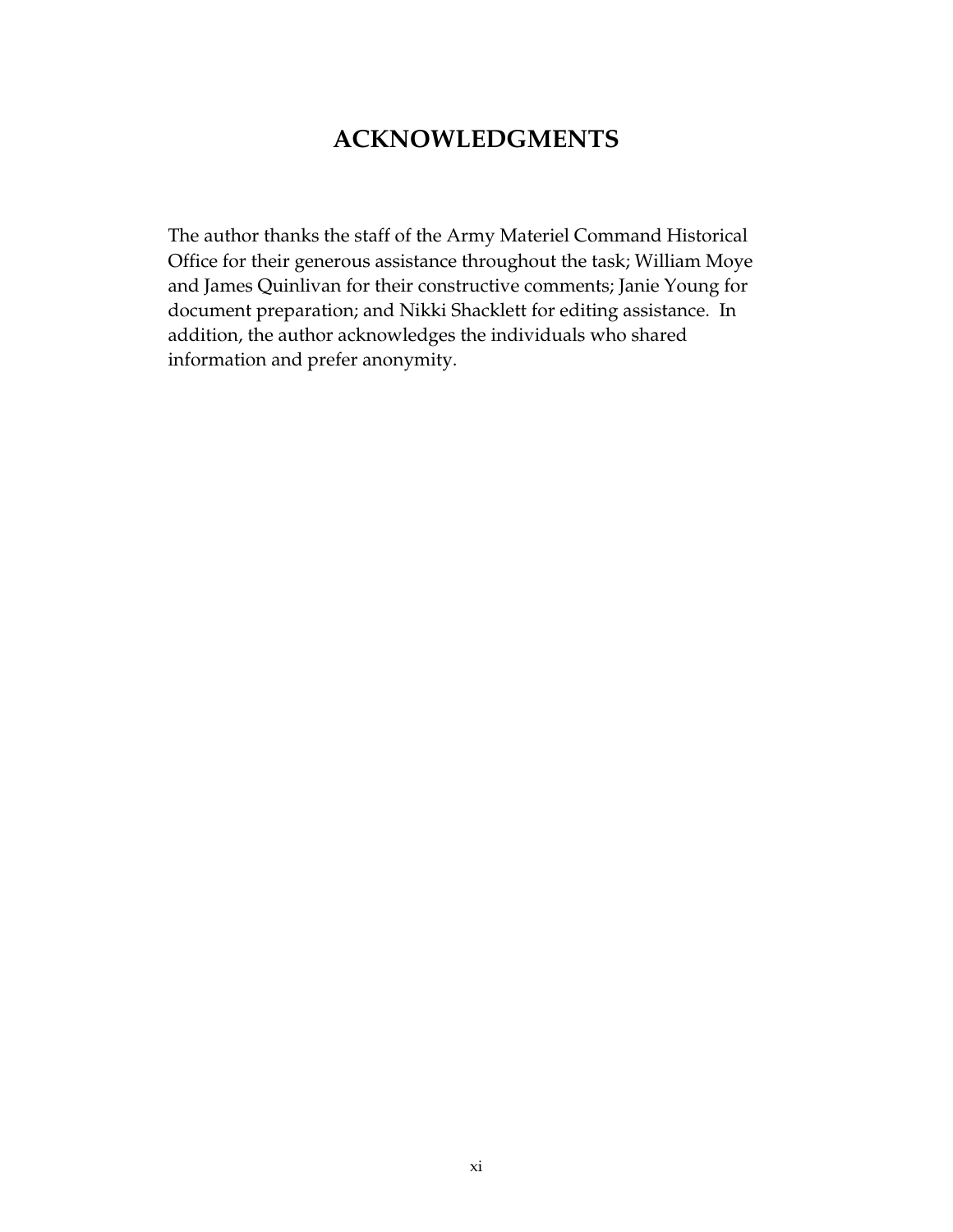### **GLOSSARY**

| <b>AIRMICS</b> | Army Institute for Research in Management Information<br><b>Communications and Computer Sciences</b> |
|----------------|------------------------------------------------------------------------------------------------------|
| AMC            | Army Materiel Command                                                                                |
| <b>AMCCOM</b>  | Army Armament, Munitions, and Chemical Command                                                       |
| <b>AMMRC</b>   | Army Materiel and Mechanics Research Center                                                          |
| <b>AMRA</b>    | <b>Army Materials Research Agency</b>                                                                |
| <b>ARL</b>     | Army Research Laboratory                                                                             |
| <b>ARO</b>     | Army Research Office                                                                                 |
| <b>ASAFM</b>   | Assistant Secretary of the Army for Financial Management                                             |
| ASA (RDA)      | Assistant Secretary of the Army for Research,<br>Development and Acquisition                         |
| <b>ASAP</b>    | <b>AMC Streamlined Acquisition Process</b>                                                           |
| ASL            | Atmospheric Sciences Laboratory                                                                      |
| <b>AVSCOM</b>  | Army Aviation Systems Command                                                                        |
| <b>BRAC</b>    | Base Realignment and Closure Commission                                                              |
| <b>BRDC</b>    | Belvoir Research and Development Center                                                              |
| BRL            | <b>Ballistic Research Laboratory</b>                                                                 |
| <b>CECOM</b>   | <b>Communications and Electronics Command</b>                                                        |
| CG             | <b>Commanding General</b>                                                                            |
| <b>COL</b>     | Colonel                                                                                              |
| <b>CSTAL</b>   | <b>Combat Surveillance and Target Acquisition Laboratory</b>                                         |
| <b>CTA</b>     | Collaborative Technology Alliance                                                                    |
| DA             | Department of the Army                                                                               |
| <b>DARCOM</b>  | Materiel Development and Readiness Command                                                           |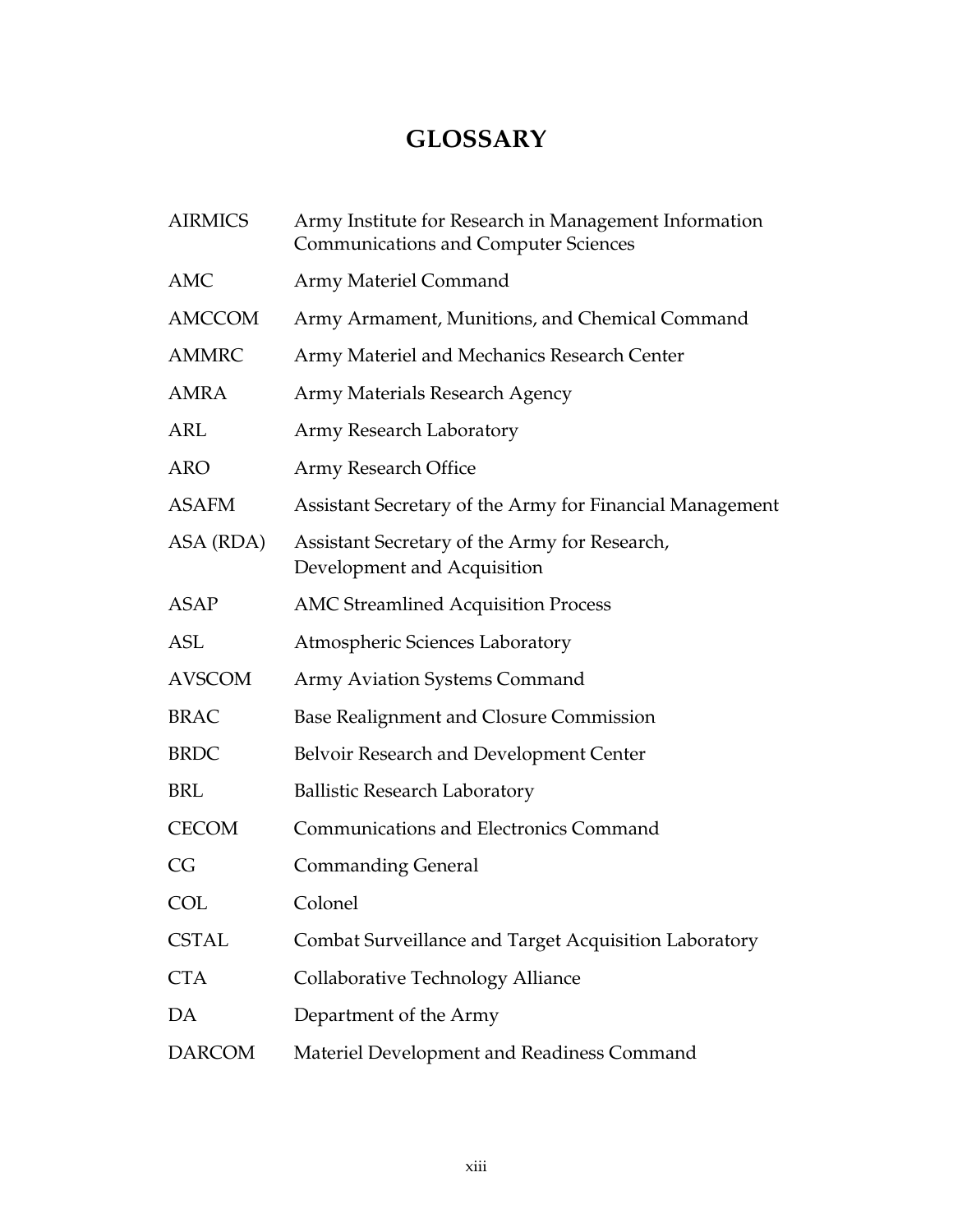| <b>DCG</b>      | Deputy Commanding General                            |
|-----------------|------------------------------------------------------|
| DoD             | Department of Defense                                |
| <b>DOFL</b>     | Diamond Ordnance Fuze Laboratory                     |
| <b>ECL</b>      | <b>Electronic Components Laboratory</b>              |
| <b>ECOM</b>     | <b>Electronics Command</b>                           |
| <b>ERADCOM</b>  | Electronics Research and Development Command         |
| <b>ETDL</b>     | <b>Electronics Technology and Devices Laboratory</b> |
| <b>ETSSC</b>    | <b>ERADCOM Tactical Software Center</b>              |
| <b>EWL</b>      | <b>Electronic Warfare Laboratory</b>                 |
| FedLab          | <b>Federated Laboratory</b>                          |
| <b>GEN</b>      | General                                              |
| GOCO            | Government Owned, Contractor Operated                |
| <b>HDL</b>      | Harry Diamond Laboratories                           |
| <b>HEL</b>      | Human Engineering Laboratory                         |
| HQ              | Headquarters                                         |
| <b>IPT</b>      | <b>Integrated Product Team</b>                       |
| IR&D            | <b>Independent Research and Development</b>          |
| <b>LABCOM</b>   | Laboratory Command                                   |
| <b>LEIP</b>     | Laboratory Effectiveness Improvement Program         |
| <b>MANPRINT</b> | Manpower and Personnel Integration                   |
| <b>MICNS</b>    | Modular Integrated Communication Navigation System   |
| <b>MICOM</b>    | Missile Command                                      |
| <b>MSC</b>      | Major Subordinate Command                            |
| <b>MTL</b>      | Materials Technology Laboratory                      |
| <b>NASA</b>     | National Aeronautics and Space Administration        |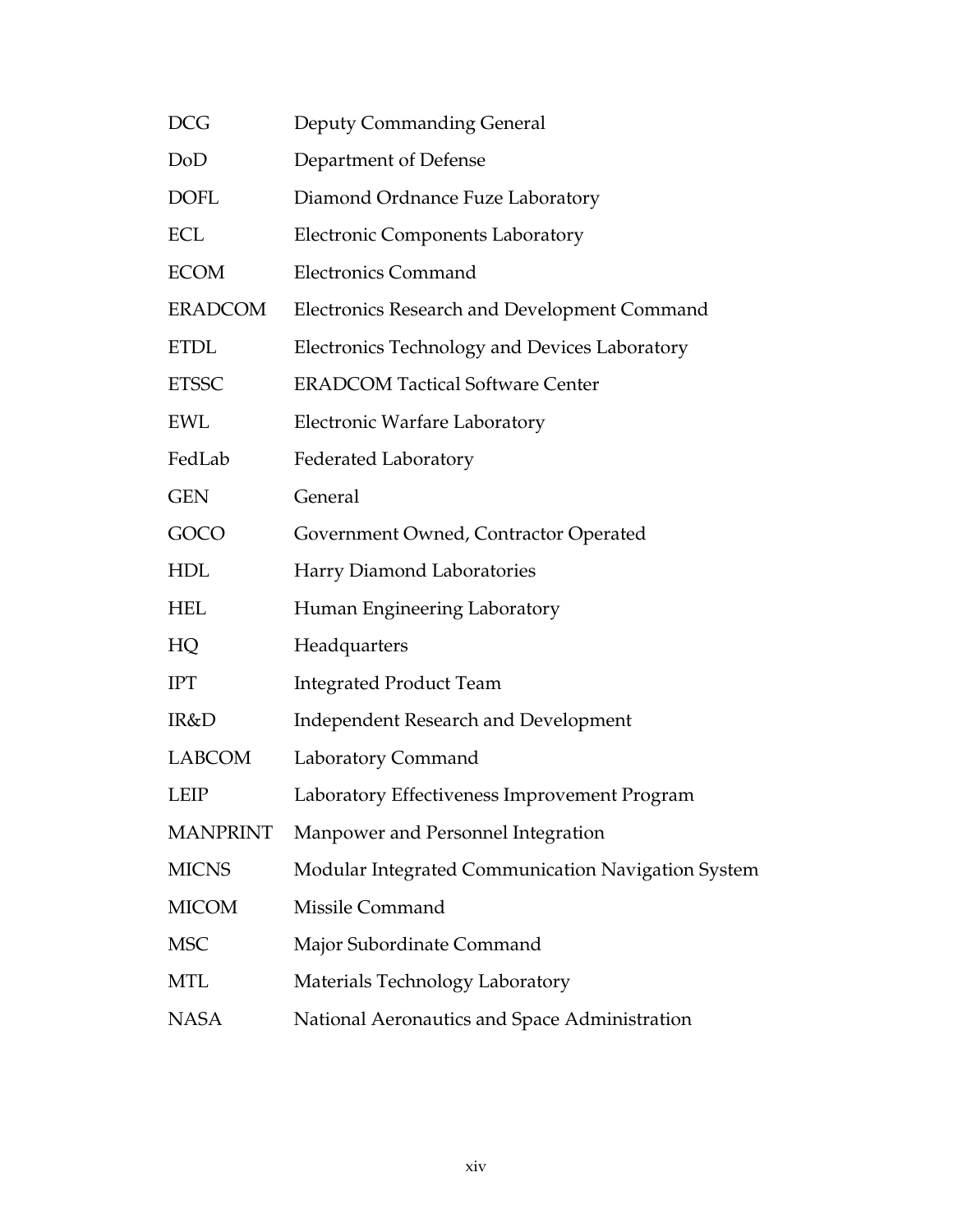| <b>NBC</b>     | Nuclear, Biological, and Chemical              |
|----------------|------------------------------------------------|
| <b>NBS</b>     | National Bureau of Standards                   |
| <b>NIST</b>    | National Institute of Standards and Technology |
| <b>NRL</b>     | Naval Research Laboratory                      |
| <b>NVEOL</b>   | Night Vision and Electro-Optics Laboratory     |
| <b>OC</b>      | <b>Ordnance Corps</b>                          |
| <b>OMEW</b>    | Office of Missile Electronic Warfare           |
| <b>OMRO</b>    | <b>Ordnance Materials Research Office</b>      |
| PEO            | Program Executive Officer                      |
| PM             | Program Manager                                |
| R&D            | Research and Development                       |
| <b>RDA</b>     | Research, Development, and Acquisition         |
| <b>RDE</b>     | Research, Development, and Engineering         |
| <b>RDEC</b>    | Research, Development, and Engineering Center  |
| RTD&E          | Research, Development, Test, and Evaluation    |
| S&T            | Science and Technology                         |
| SES            | <b>Senior Executive Service</b>                |
| <b>SMSA</b>    | Signal Missile Support Agency                  |
| SWL            | <b>Signals Warfare Laboratory</b>              |
| <b>TACOM</b>   | Tank-Automotive and Armaments Command          |
| <b>TROSCOM</b> | <b>Troop Support Command</b>                   |
| <b>VAL</b>     | Vulnerability Assessment Laboratory            |
| <b>WAL</b>     | <b>Watertown Arsenal Laboratory</b>            |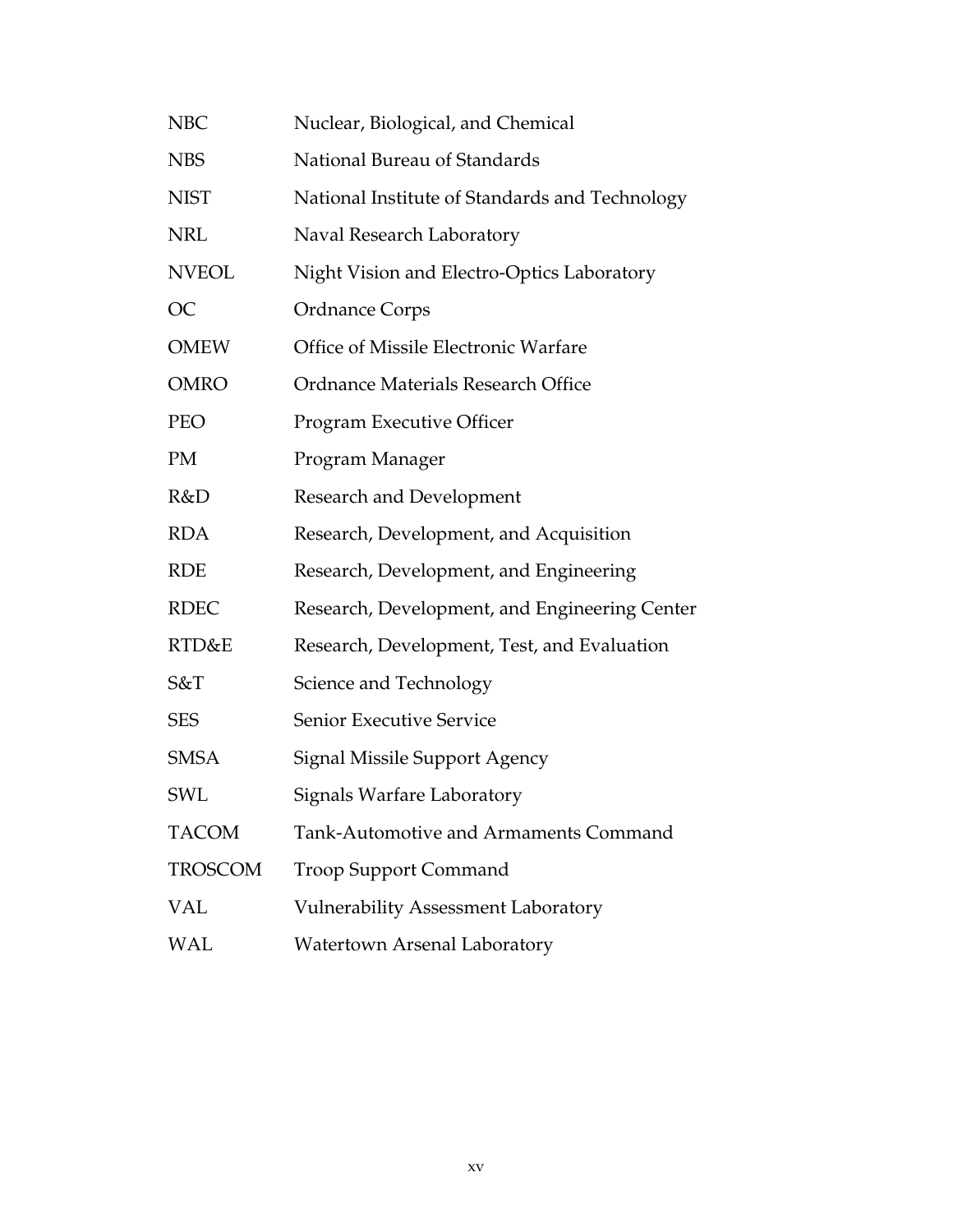

### **INTRODUCTION**

\_\_\_\_\_\_\_\_\_\_\_

This briefing presents an historical overview of the organizational management of the Army's combat materiel research activities, in areas such as physics, chemistry, electronics, tank, aviation, munitions, mobility, quartermaster, and, later, space. The Army's combat materiel laboratories have traditionally been charged with performing basic research funded with 6.1 money, exploratory or applied research funded with 6.2 money, and some advanced development research funded with 6.3a (now known as  $6.3$ ) money in the combat materiel areas.<sup>1</sup> Reviewing how the Army has managed its combat materiel science and technology (S&T) efforts in the past can lend insight to how well various constructs have worked and

 $146.1$ , 6.2, and 6.3 money" refers to Research, Development, Test, and Evaluation appropriations for conducting Budget Activity 1, Basic Research; Budget Activity 2, Applied Research; and Budget Activity 3, Advanced Technology Development; respectively. Budget activities are defined in the Department of Defense 7000.14-R, Financial Management Regulation, Volume 2B, Chapter 5, page 5-2, June 2002. See the appendix for details.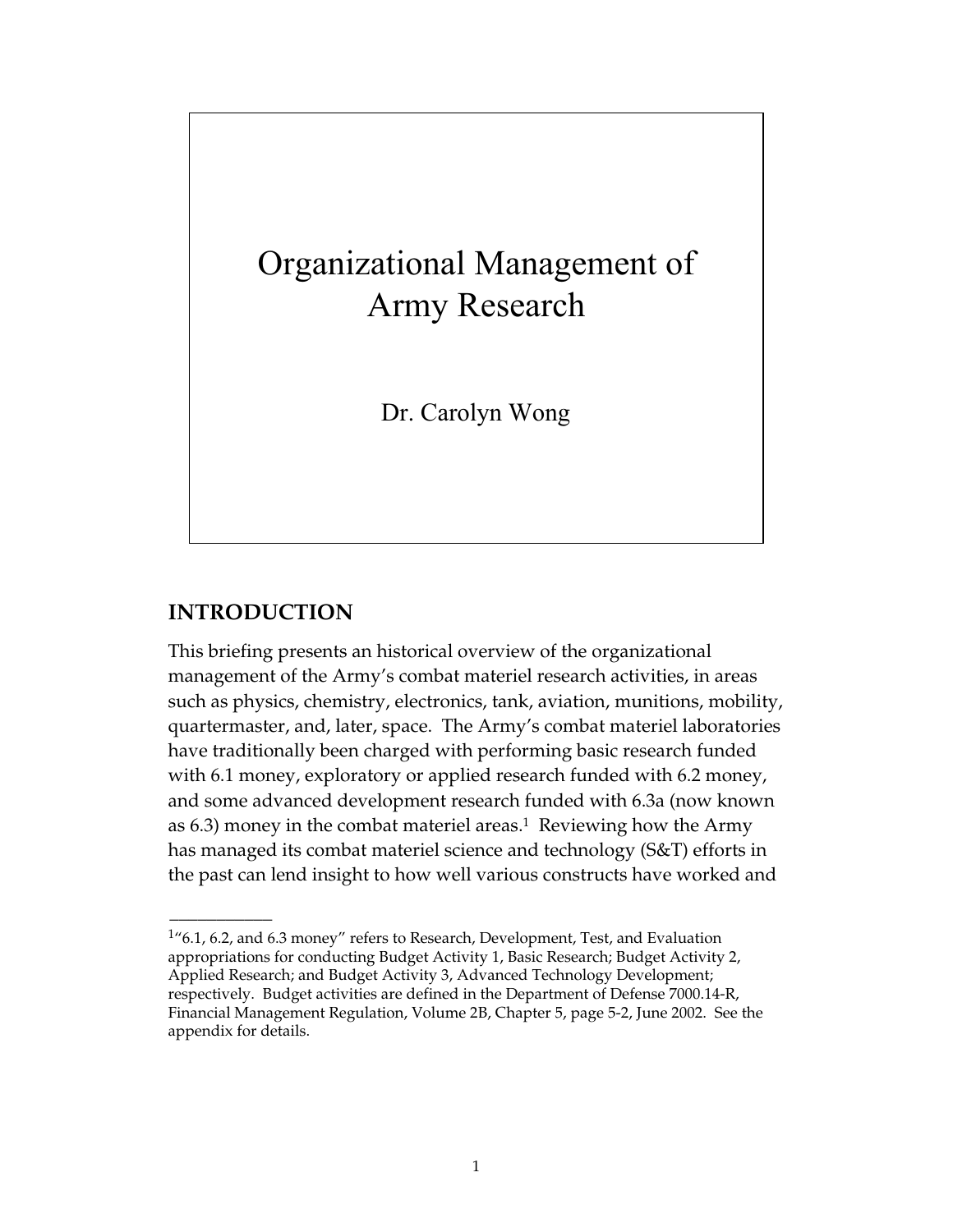what might be promising features for future Army S&T organizational management structures for combat materiel research. Equally important, an historical review can show future planners which aspects of past implementation strategies have not worked and why caution should be exercised when reconsidering similar constructs.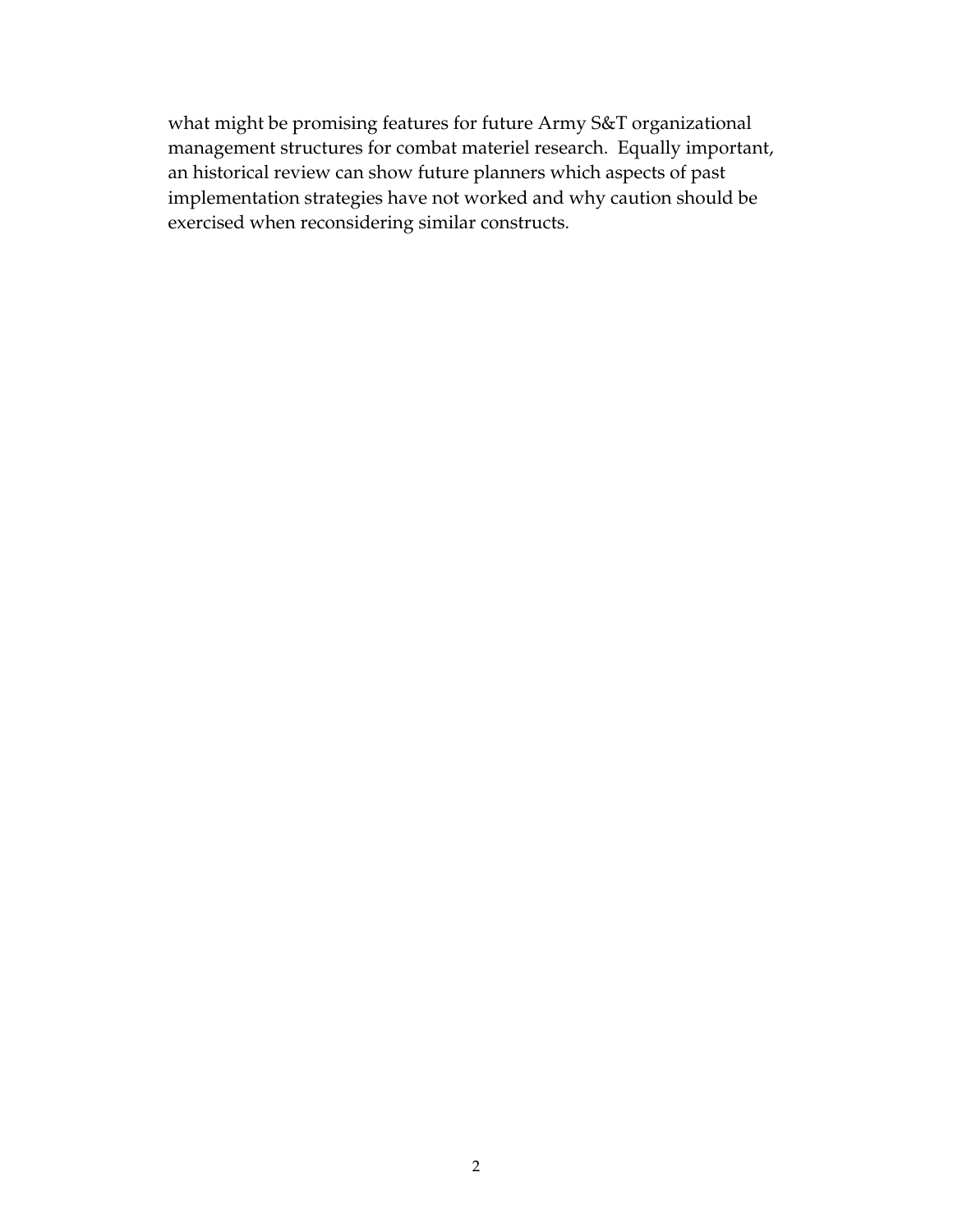## Key Issues for Research, Development, and Engineering (RDE) Command

- Control of money
- Working relationships
- Integrated research to facilitate transitions
- R&D visibility to avoid duplicate research

As the Army contemplates how to reorganize its research and development (R&D), it should be aware of the key issues that have emerged as persistent problems over the past decades. These key issues are control of money, working relationships, integrated research to facilitate transitions, and R&D visibility to avoid duplicative research. None of the previous Army R&D reorganizations have directly and successfully addressed these interrelated issues. In this briefing, we will begin by describing the issues and then show how the problems emerged and persisted through previous reorganizations. Our concluding remarks will offer recommendations on how the Army might directly address these issues in the next reorganization.

*Control of money* has several dimensions. This issue includes how much money an individual or organization is authorized to spend, what research is funded, the conditions under which the funds can be spent, and whether the funding decisions can be appealed to a higher authority. An example outside of the Army illustrates these points. The Air Force Office of Scientific Research (AFOSR) within the Air Force Research Laboratory (AFRL) administers the Air Force's Basic Research program and, as such, receives the entire Air Force 6.1 budget. AFOSR receives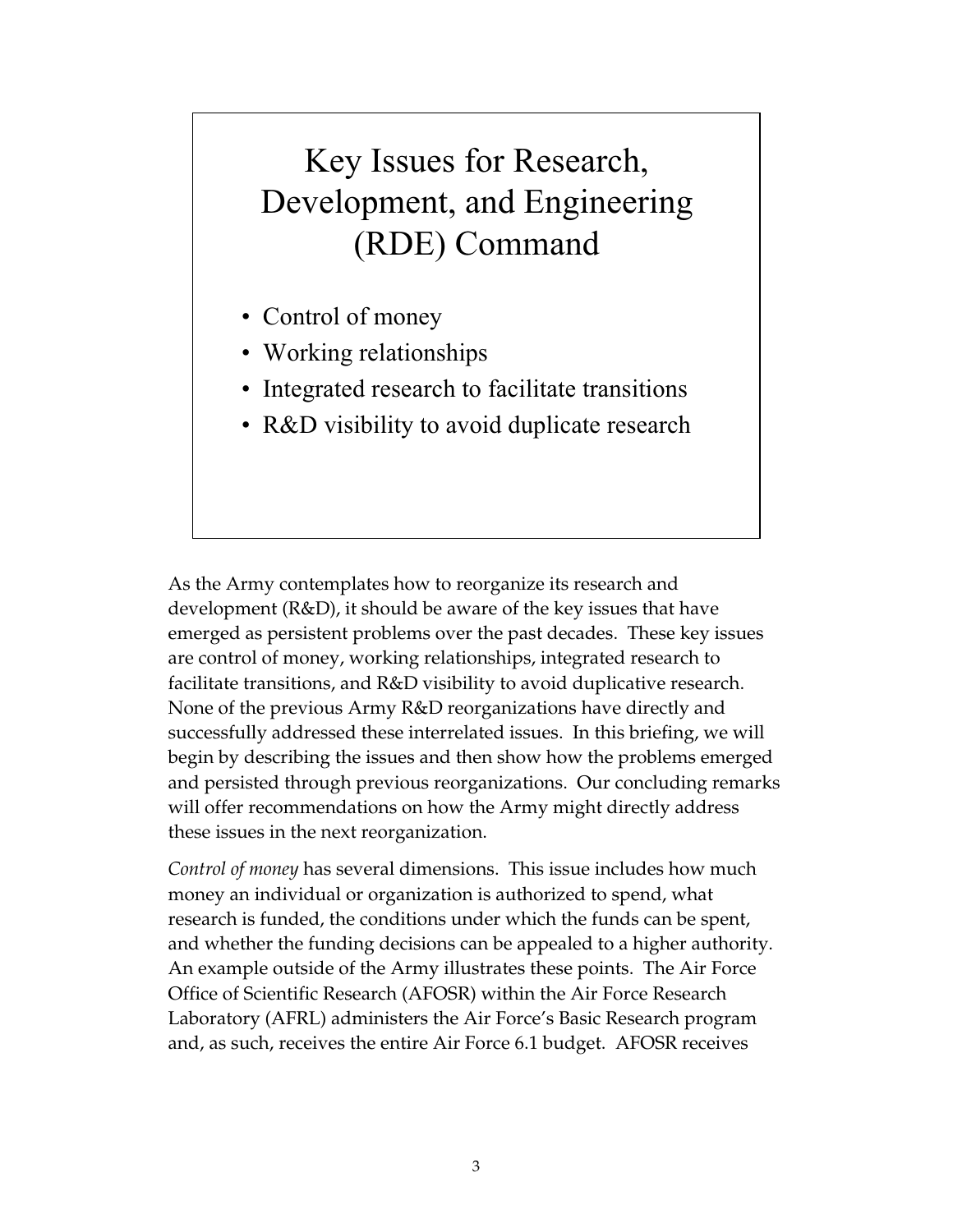guidance on what topics should be funded for basic research. Guidance can filter down from the Department of Defense (DoD), the Secretary of the Air Force, the Assistant Secretary of the Air Force for Acquisition, Air Materiel Command, and AFRL. In addition, Air Force policy requires AFOSR to spend 30 percent of the research funds on projects proposed and performed by in-house AFRL scientists; the other 70 percent must be allocated to projects proposed and performed by organizations outside of the Air Force. AFOSR is the final authority on which basic research projects are funded. AFOSR establishes priorities based on the guidance it receives, and it coordinates the funding and searches its databases to prevent duplicative efforts. Although higher authorities, such as the AFRL director or the commander of the Air Force Materiel Command within which AFRL resides, participate in establishing the guidance, they are seldom if ever approached to override AFOSR basic research funding decisions.

*Working relationships* among scientists, engineers, and managers of different research laboratories can encompass many issues. In this document, the term refers to the existence and effectiveness of communications among the organizations and the willingness of the organizations to work together as a team rather than as competitors for funding and projects.

*Integrated research to facilitate transition* in this document means designing research environments and processes so that the combined advancements in multiple fields can be simultaneously inserted into new Army systems. Decades ago, a single major scientific or technological advancement in one area could lead to a new military system. Perceptions of long technology transition times arose through observation of when a single advancement was made and when it was fielded. Trends in more recent years indicate that new systems have been and are continuing to be more complex, often relying on multiple advancements in many technological areas. Technology transition times are now based on how quickly a number of advancements can be accomplished to realize a concept and develop it into a fielded system. Perceptions of long technology transition times still persist, but the causes may now be tied to the maturation of multiple technologies.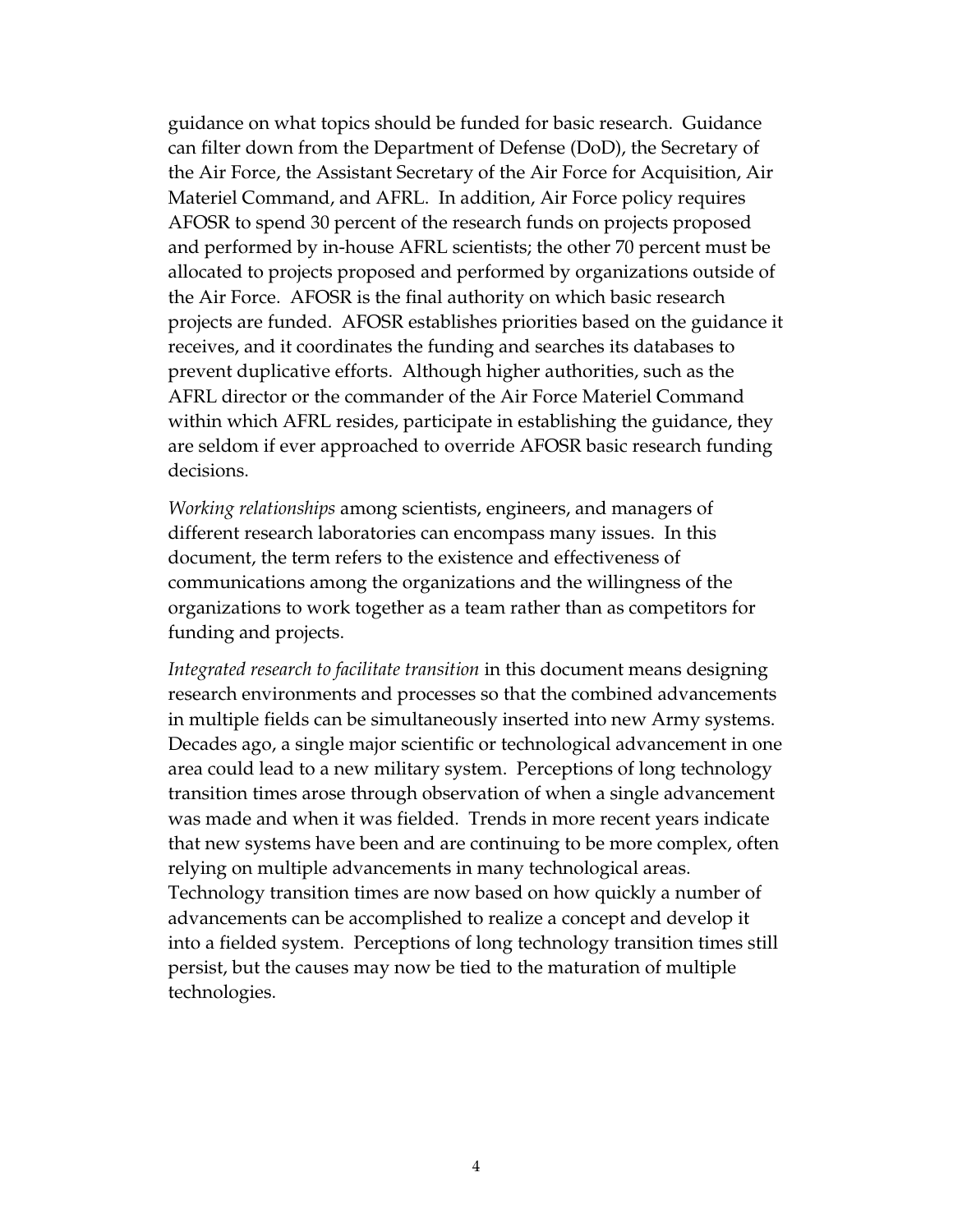*R&D visibility to avoid duplicative research* means the sharing of research results and findings so that all Army labs can use the results to build research efforts in related fields, rather than unknowingly duplicate what has already been accomplished elsewhere. When labs operate in an insular fashion, the benefits of synergy cannot be realized.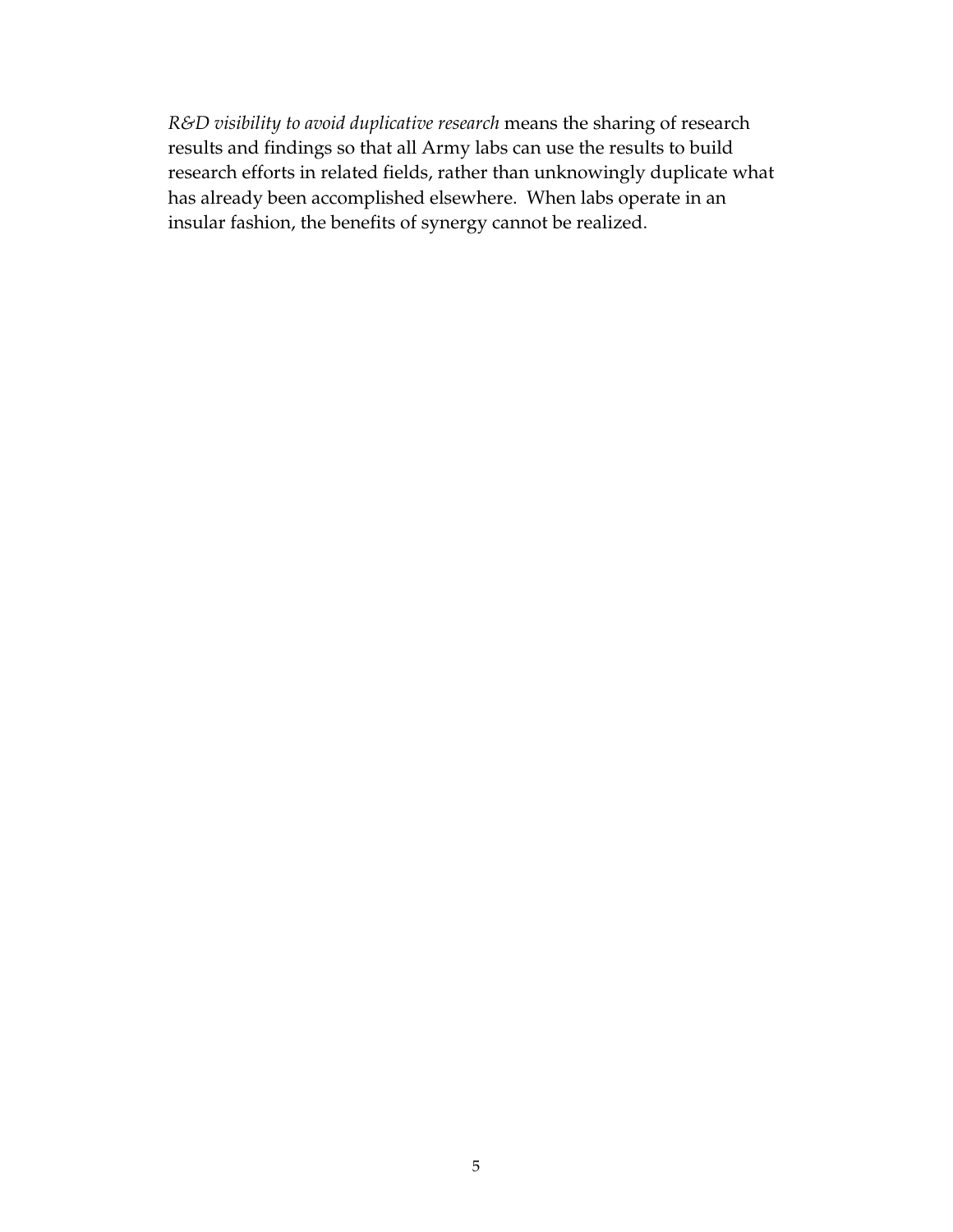

This briefing will show that control of money has been a central issue for the Army's labs for many decades. This chart shows the amounts of money the labs competed to control. The Army's S&T budgets for fiscal year 1984 (FY84) through fiscal year 2003 are shown in 2003 dollars. The actual budgets are shown for FY84 through FY01. The figures for FY02 and FY03 are projected.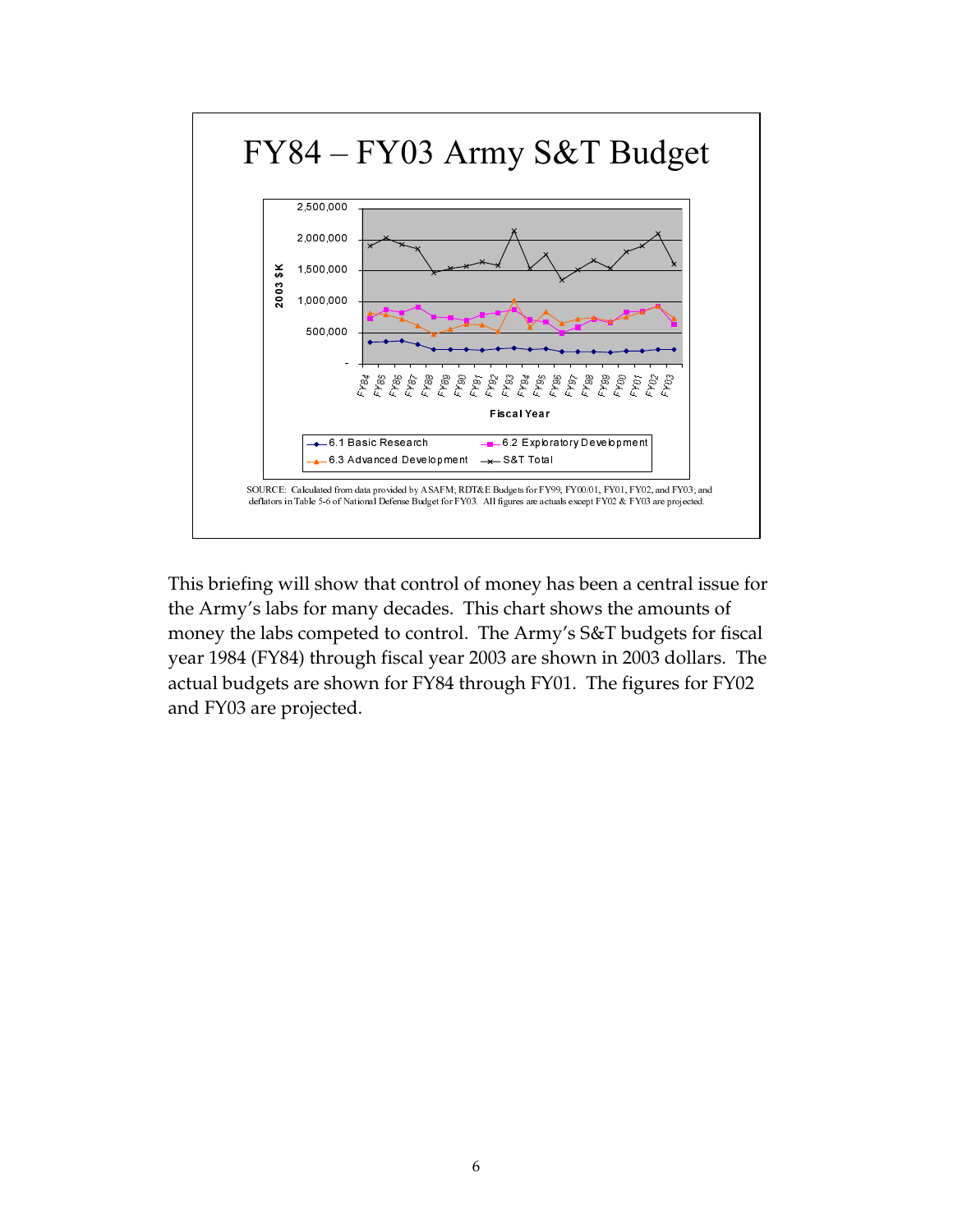

### **THE ERA OF INDEPENDENT LABORATORIES**

Military technological activities were performed as early as the Revolutionary War. By World War I, the Army had established research capabilities in the ordnance, signal, and chemical areas. For example, arsenals, such as Watertown established in 1800, provided the Army's first formal research facilities and contributed much to the nation's military research before and during World War I. In the interwar period, the civilian National Bureau of Standards (NBS) performed a substantial amount of research of interest to the Army. Not surprisingly, the Army began to contract ordnance-related research with the NBS during World War II. By 1960, the Army had established other research facilities, originating as the Ballistic Research Laboratory, the Ordnance Materials Research Office, the Human Engineering Laboratory, the Radio Laboratory/Signal Corps Electronics Laboratory, and as divisions of the National Bureau of Standards. As a group, these Army labs reflect increased capability in traditional ordnance and signal areas as well as expansion into quartermaster and human engineering research. In addition, some Army Engineer R&D organizations did materiel research.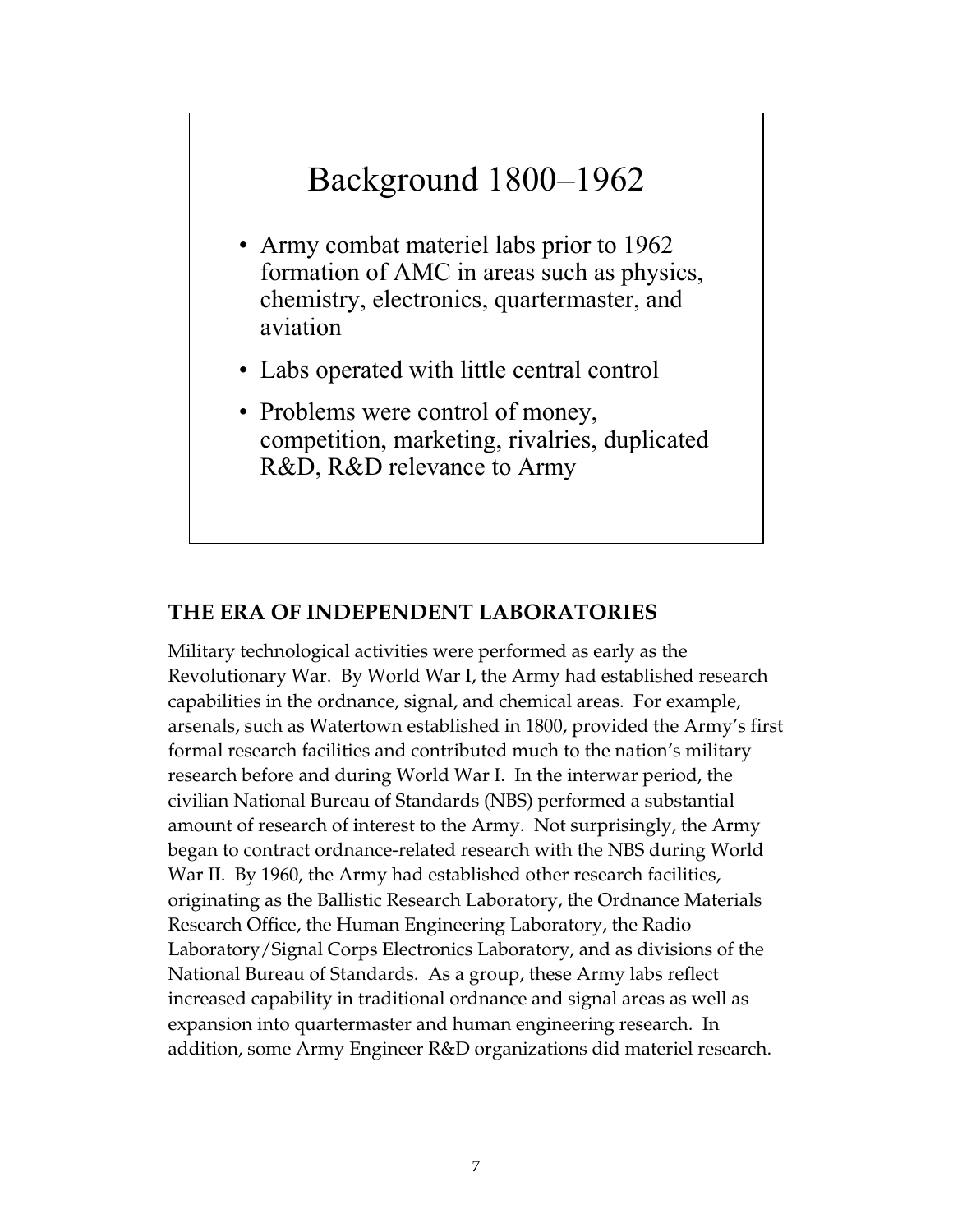Some of these, such as the Engineer Research and Development Laboratories, became part of the Army Materiel Command, while others migrated back to the Army Corps of Engineers.

As the Army facilities were established, they became loosely grouped into the "Ordnance Corps facilities" and "Signal Corps facilities." For example, the Signal Missile Support Agency, the Electronics Components Lab, and the Atmospheric Sciences Lab were associated with the Signal Corps, while the Ballistic Research Lab, the Ordnance Materials Research Office, and the Human Engineering Lab were associated with the Ordnance Corps.

From their inception through 1962, these facilities operated under the Technical Services. The Technical Services is the organizational construct the Army employed from 1777 to 1962. It was based on the concept of individual supply, and consequently the Army's research facilities operated in an independent fashion, with little control imposed by the Headquarters of the United States Army.

By 1962, there was general recognition by the Army that some R&D issues had arisen. These issues primarily related to the money stream—that is, who controlled the money, what the Army was getting for its R&D expenditures, and whether the R&D outputs helped solve Army issues. Since the facilities operated essentially as independent corporate labs, they competed with each other for money. This competitive spirit contributed to rivalries, and communications among the labs deteriorated. Furthermore, in the continual search for more research dollars, each facility conducted marketing efforts to do research for entities such as the Army Corps of Engineers. Protecting turf, carving a niche, and creating a client base to ensure a steady money stream and work took on importance. As such, research findings were not shared. With little cooperative spirit, research was duplicated because the labs were not focused on sharing research results or learning about the projects being performed at other labs. In addition, with limited central guidance and long technology transition times, some of the research was viewed as marginally relevant to Army missions.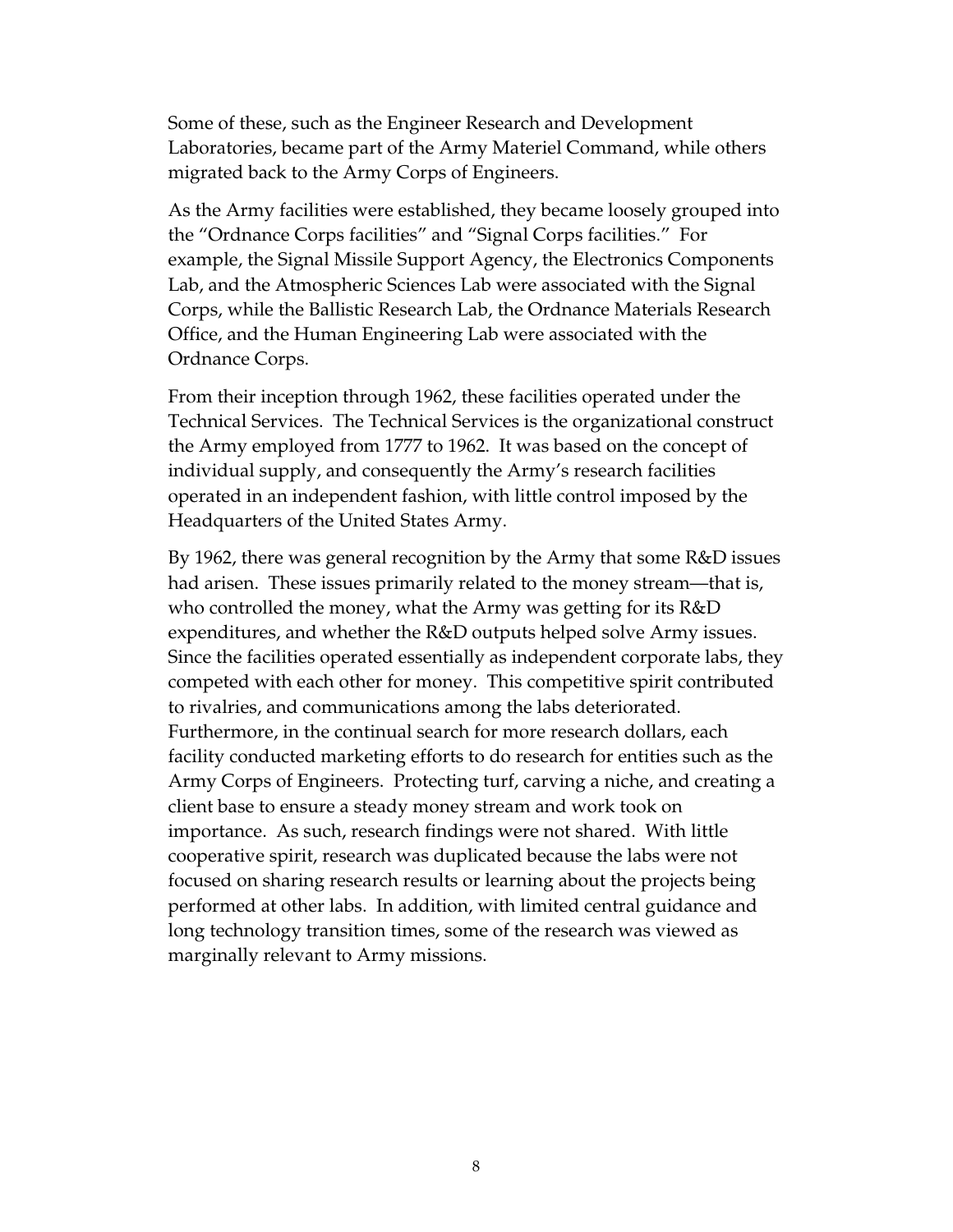

In 1962, with the formation of the Army Materiel Command (AMC), the Army made the first major structural change in the organizational management of its R&D. Studies mandated by Secretary of Defense Robert S. McNamara led the Army to form AMC to consolidate a number of research facilities, including the combat materiel laboratories, under the AMC umbrella.

The five facilities associated with the Ordnance Corps were consolidated into four: the Ballistic Research Lab (BRL), the Human Engineering Lab (HEL), the Harry Diamond Lab (HDL), and the Army Materials Research Agency (AMRA). The Signal Corps Lab was split into three entities: the Atmospheric Sciences Lab, the Signal Missile Support Agency, and Electronic Components Laboratory (ECL). All seven research facilities were brought under AMC, under a Deputy for Laboratories, formally uniting the combat materials and electronic materials research under a single command.

Although all the facilities were united under the AMC umbrella, they continued to operate in an independent fashion and the R&D problems remained unresolved. In the next two decades, AMC attempted several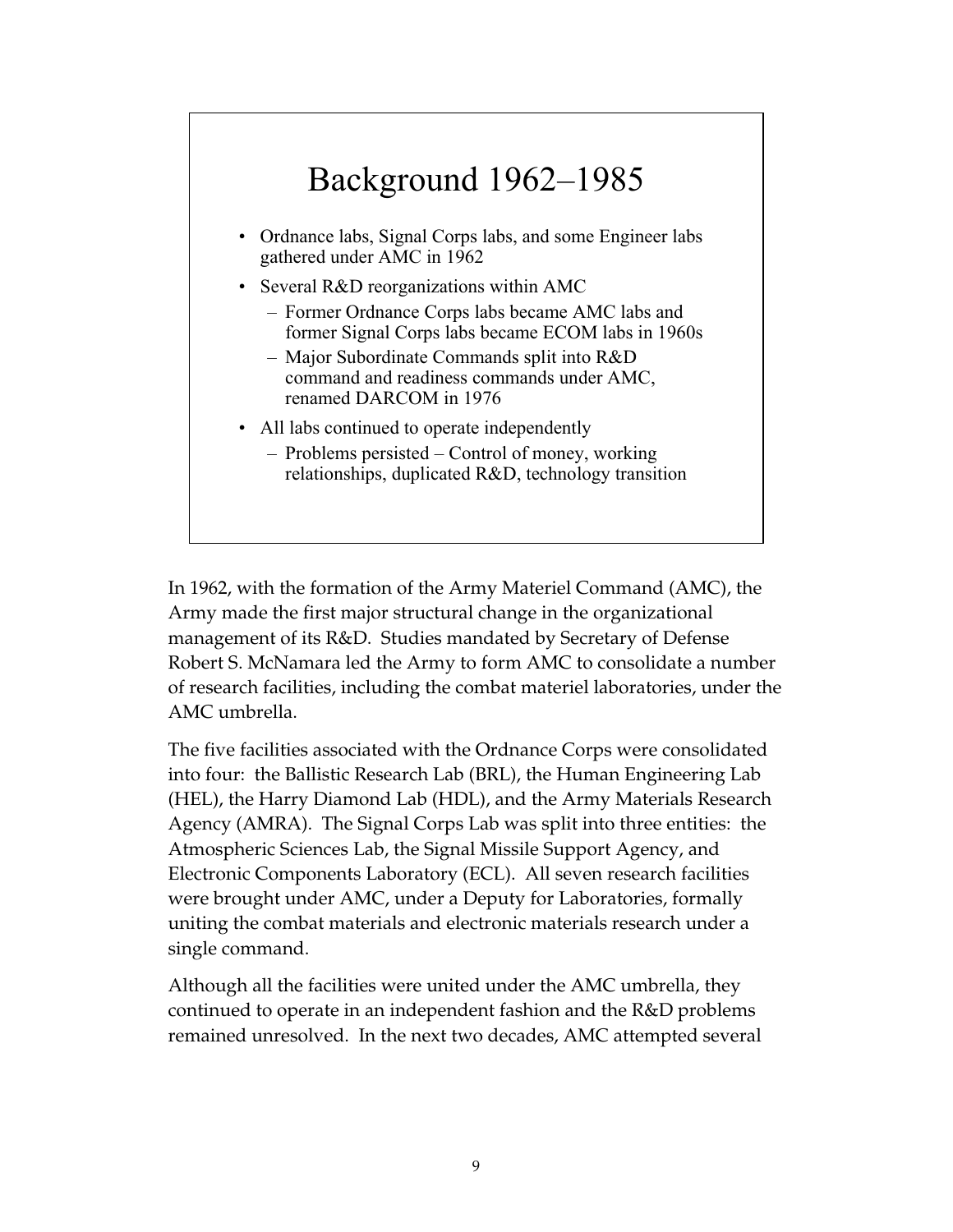R&D reorganizations to address the problems. In the 1960s, the former Ordnance Corps facilities were grouped together as the AMC labs and the former Signal Corps entities were grouped together under the AMC Major Subordinate Command (MSC) called Electronics Command (ECOM), thus loosely returning to the pre-AMC configuration but this time formally under AMC. The AMC labs were regarded as "corporate" labs engaged in more generic research, and they reported to AMC Headquarters. The ECOM labs performed research associated with electronics and reported to ECOM, the electronics MSC. The regroupings were intended to foster closer working relationships among the ordnance labs and among the electronics labs. The thinking behind the move was that if the related labs could work together more effectively by establishing better communications and working as joint teams, then the intense rivalries and competition for control of money might be lessened. In addition, improved communications would encourage sharing of research, which would decrease duplication. Furthermore, working together as teams created an environment more conducive to combining multiple advances in related areas to insert into a system, which might lead to shorter technology transition times.

The hoped-for improvements did not materialize, and AMC made further changes to its management of Army R&D. In 1969, AMC established a Deputy Commanding General for Materiel Acquisitions and a Deputy Commanding General for Logistics Support, providing formal separation of AMC's acquisition and logistics activities. In 1973, the Army Materiel Acquisition Review Committee, authorized by the Secretary of the Army, performed a study on the Army acquisition process. That study recommended that logistics activities be separated from acquisition activities, with two separate commands. In particular, the research, development, engineering, support, and project management components should be managed through development centers focused on missions.

AMC carried out these recommendations by forming parallel R&D and readiness commands in place of the existing commodity commands. In 1976, AMC itself changed its name to Materiel Development and Readiness Command. Under this construct, the AMC "corporate" labs were also placed in commodity areas. For example, in 1977, the Ballistic Research Laboratory was assigned to the Armament Research and Development Command, and in 1978, the Harry Diamond Laboratories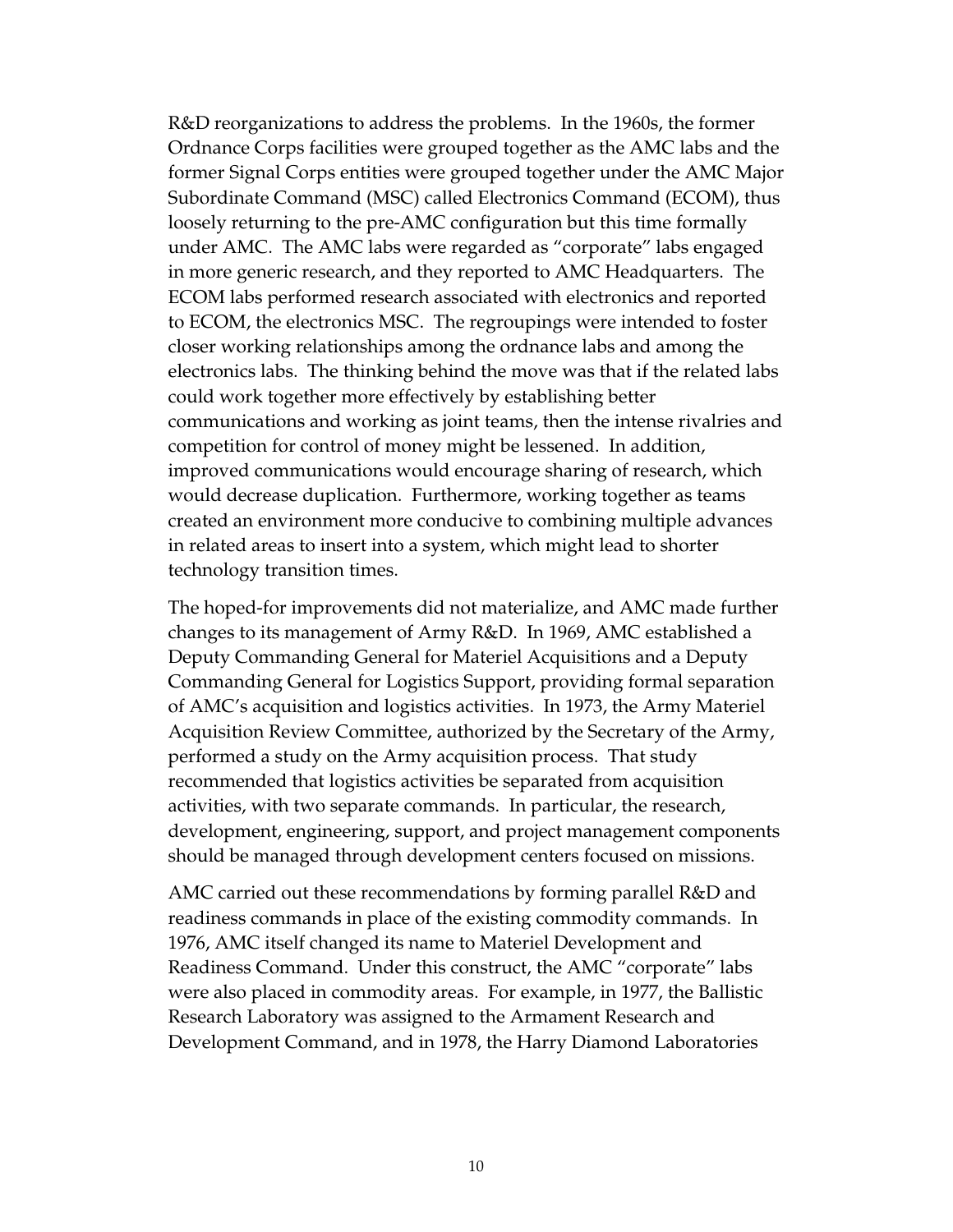joined the former ECOM labs and all reported to the Electronics Research and Development Command (ERADCOM). Meanwhile, R&D funds had decreased by one-third since the inception of AMC, and the R&D spectrum had grown with rapid advances in areas such as computers and information technology. With more technologies to research and less money to do it with, research took longer, thus lengthening the technology-transition timeline. The same problems persisted, and by the early 1980s the Army was ready to try a different approach.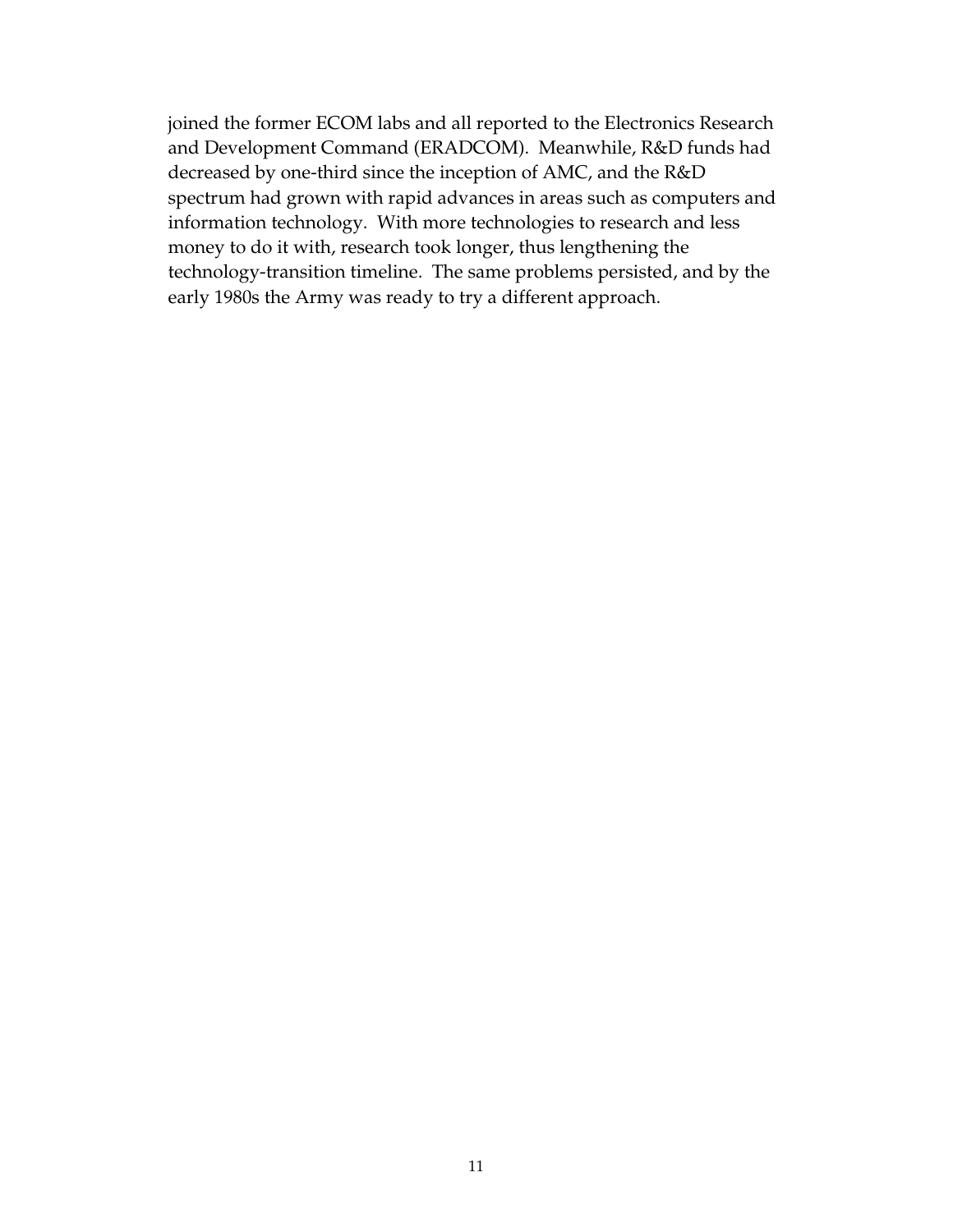# Origin of LABCOM Concept

- Laboratory Command concept proposed by AMC Commanding General, GEN R. Thompson in 1984
	- All AMC laboratories would be collected under single major subordinate command
	- Idea unfavorably received because such a reorganization would increase bureaucratic layering and overhead expenses
	- Partial gathering of some AMC labs favored
- Full collection concept adopted as LABCOM

### **THE LABCOM ERA**

By the early 1980s, it was evident that the persisting problems had to be directly addressed. In 1983, the AMC Deputy Commanding General for Research, Development and Acquisition, Lieutenant General Robert Moore, initiated the Laboratory Effectiveness Improvement Program (LEIP). The plans, studies, and proposals developed under this program were aimed at improving the effectiveness of the laboratories and reorganizing the research and development functions in the Army. In 1984, using the LEIP vehicle, the Commanding General of AMC, General Robert Thompson, proposed a concept whereby all of the AMC laboratories would be gathered under a single MSC focused on Army research. This notion was named Laboratory Command (LABCOM). Two separate reviews of the LABCOM concept returned generally negative assessments of the idea, citing increased bureaucratic layering and increased overhead expenses. A more limited association of BRL and the HEL with other related elements was favored. But despite the unfavorable reviews, the concept of collecting all the AMC labs under LABCOM was adopted.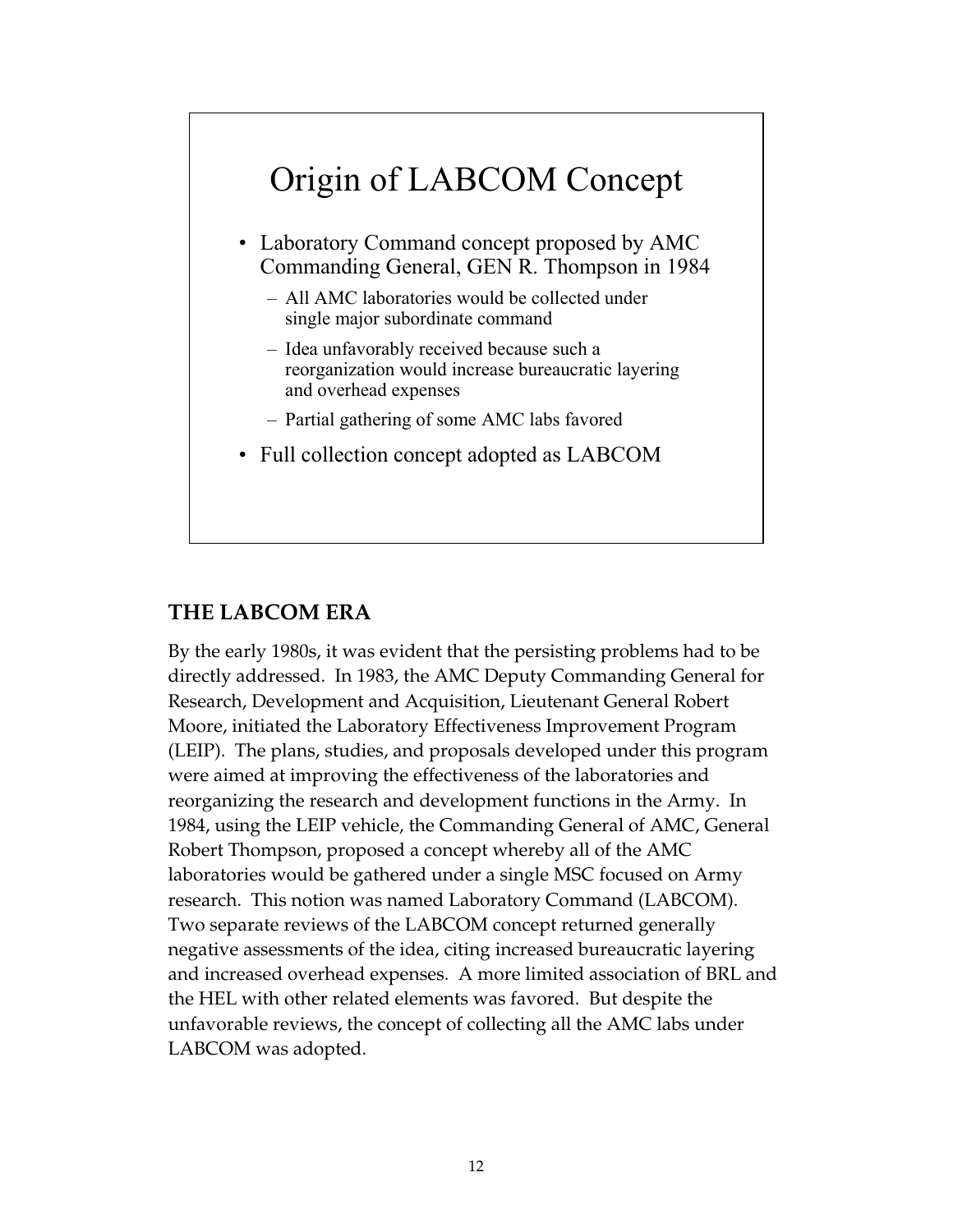

LABCOM became the official AMC position in a formal declaration in October 1984. LABCOM was to provide a stronger centralized management of Army materiel research. Specifically, this stronger centralized management was to eliminate duplicate research efforts; encourage the sharing of research results among various Army organizations, but especially among the labs themselves; and minimize rivalry for research dollars. This more effective and efficient management, along with the more collaborative and congenial spirit, also had the promise of shortening the transition time from R&D to technology insertion.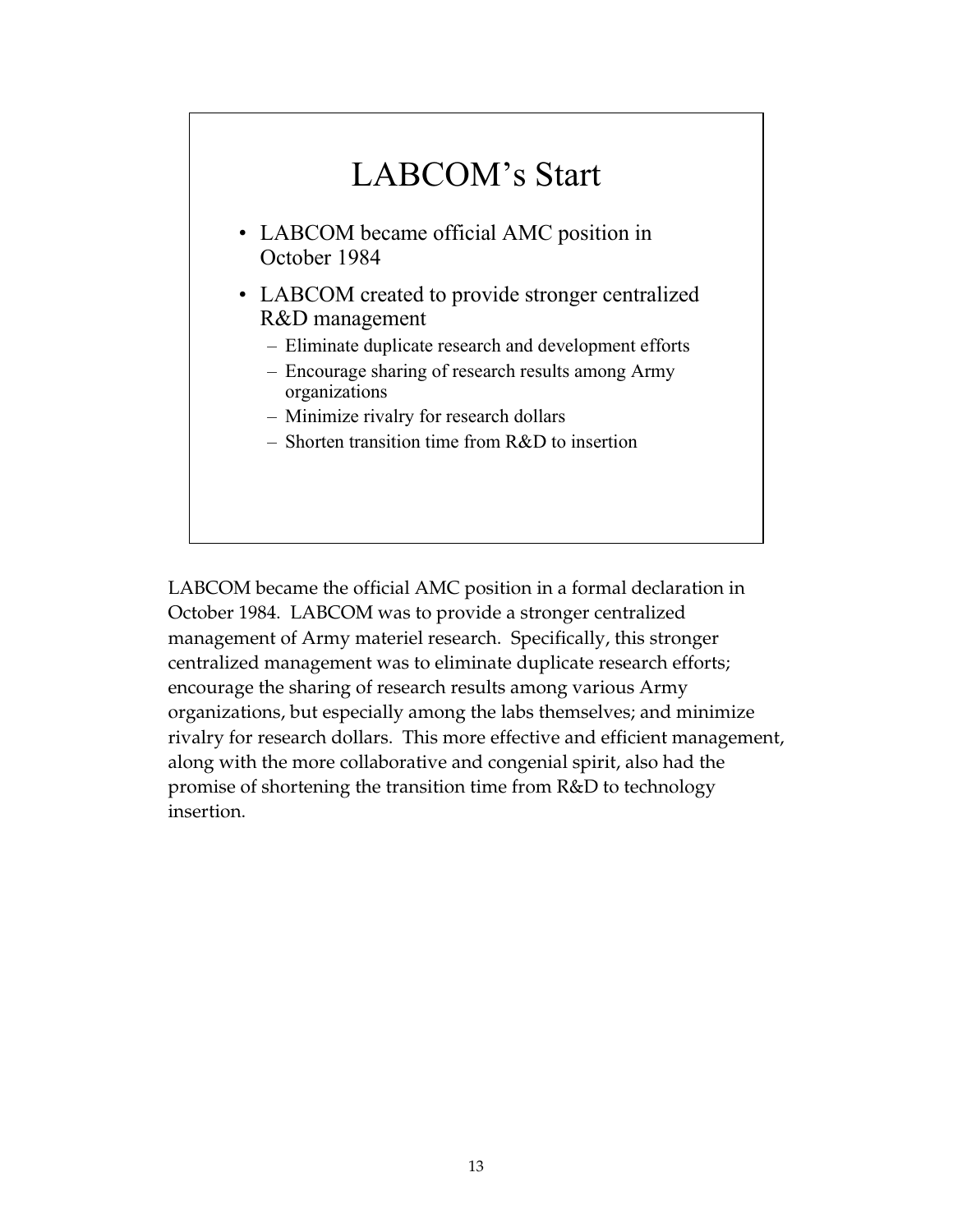## Creation of LABCOM

- U.S. Army Electronics Research and Development Command (ERADCOM) HQ in Adephi, MD provisionally redesignated LABCOM on 1 July 1985.
- Permanent redesignation and reorganization, and deactivation of ERADCOM 1 October 1985
	- Nonlegislative action
	- Permanent Order 51-1, 19 July 1985
	- LABCOM reorganization to be accomplished without any physical change of location

With this optimistic outlook, the Army quickly proceeded to implement the LABCOM concept. The U.S. Army Electronics Research and Development Command (ERADCOM) was provisionally redesignated LABCOM on 1 July 1985. Permanent redesignation and reorganization, and deactivation of ERADCOM, followed on 1 October 1985. Authority for these changes came from Permanent Order 51-1, dated 19 July 1985. Specifically included in the Permanent Order was a statement stipulating that LABCOM reorganization was to be accomplished without any physical changes of location. No legislative action was involved in accomplishing these changes. Major General James C. Cercy was installed as LABCOM's first Commanding General.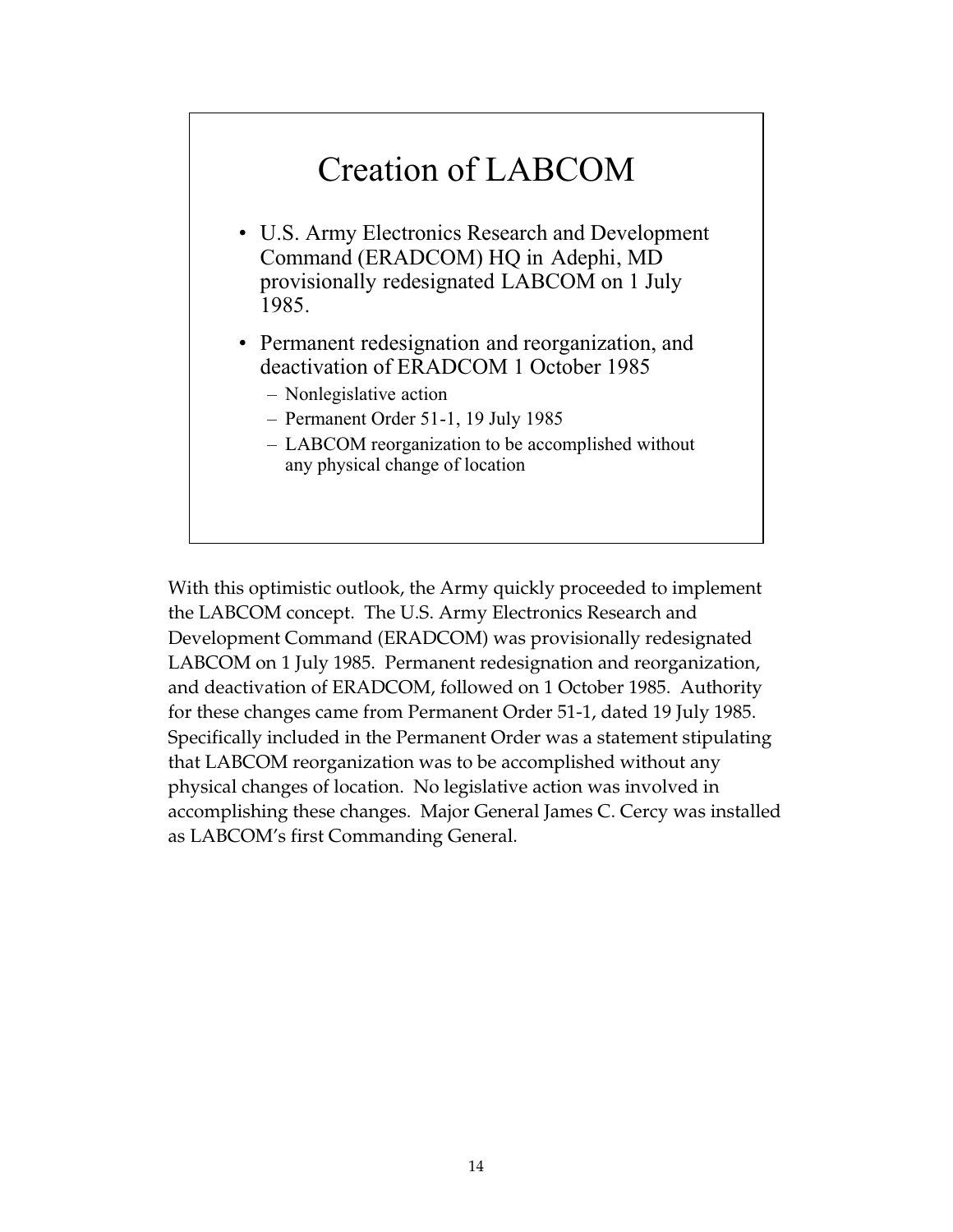### Overview of LABCOM

- LABCOM designated as new major subordinate command of Army Materiel Command
	- LABCOM formally established by AMC Permanent Orders 35-1, 26 August 1986
- Purpose: To integrate formerly independent labs and offices into a single cohesive command focused on the technology base

Although LABCOM was permanently established and activated in 1985, the orders for its existence as an MSC did not occur until the issue of Permanent Orders 35-1 on 26 August 1986. The purpose of establishing LABCOM was to integrate formerly independent labs and offices into a single cohesive command focused on the technology base. There was still a separation between technology base and advanced research and development—a separation that continued to cause duplication and competition among organizations.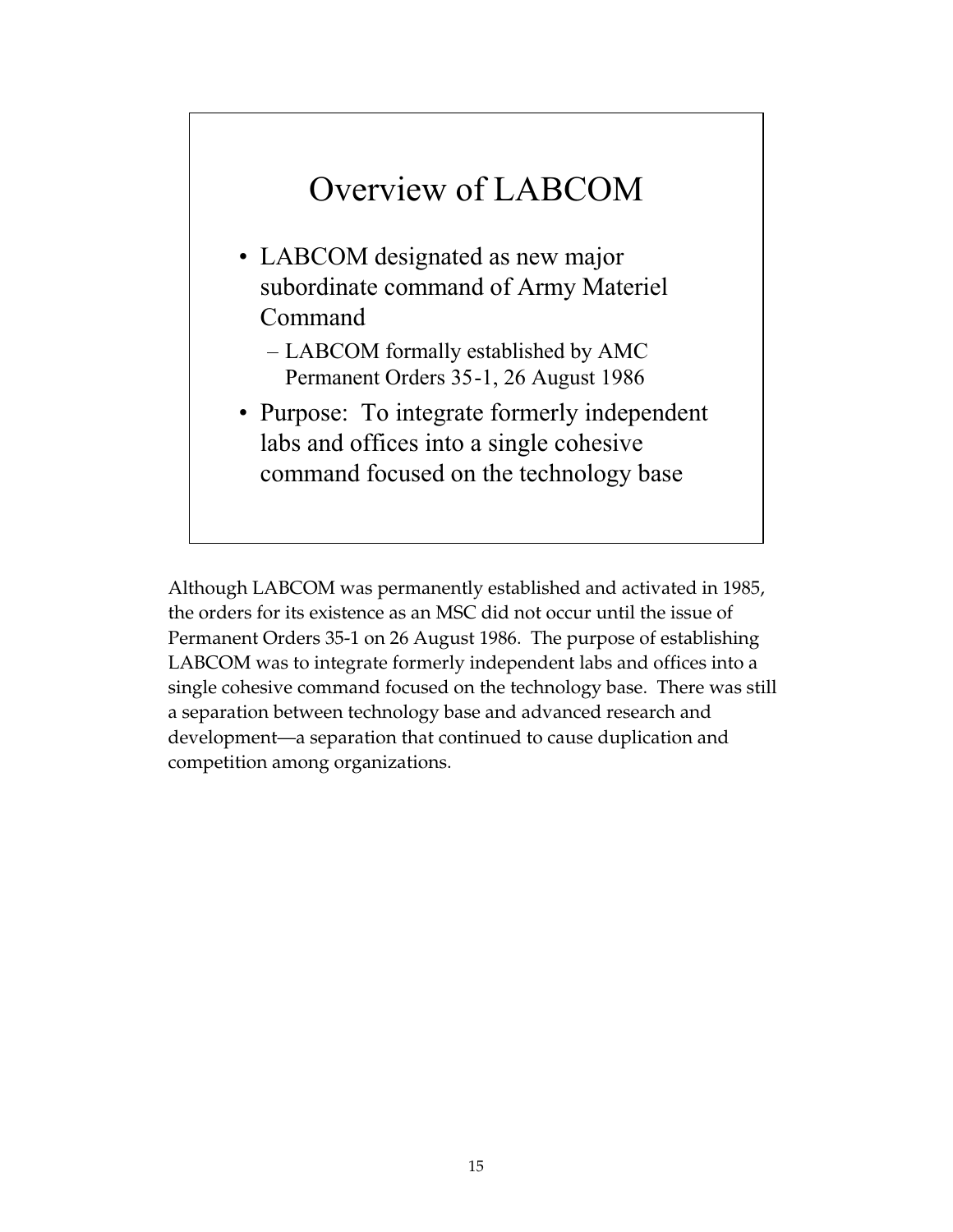### LABCOM Mission

Mission: Develop and transition advanced technology into the commodity commands' product lines

- Ensure technology integration across mission areas and MSCs
- Exploit advanced concepts for future systems
- Capitalize on industrial R&D programs
- Promote transfer of technologies to others
- Eliminate duplication, share information, and facilitate application of research

LABCOM's mission was to develop and transition advanced technology into the commodity commands' product lines. This mission focused on the transition of technology from the research stage to equipment and systems in the field, thus emphasizing the goals of ensuring relevance of the R&D and shortening the time from R&D to fielded equipment and systems. In addition, LABCOM was to ensure that technology was integrated across mission areas and MSCs. LABCOM was also charged with exploiting advanced concepts for future systems and capitalizing on industrial R&D programs. In addition to exploiting technology advancements made by others, technology transfer was a major mission for LABCOM. LABCOM was to promote the transfer of its technologies to others, share information, and with this more open cooperative stance, eliminate duplication of research.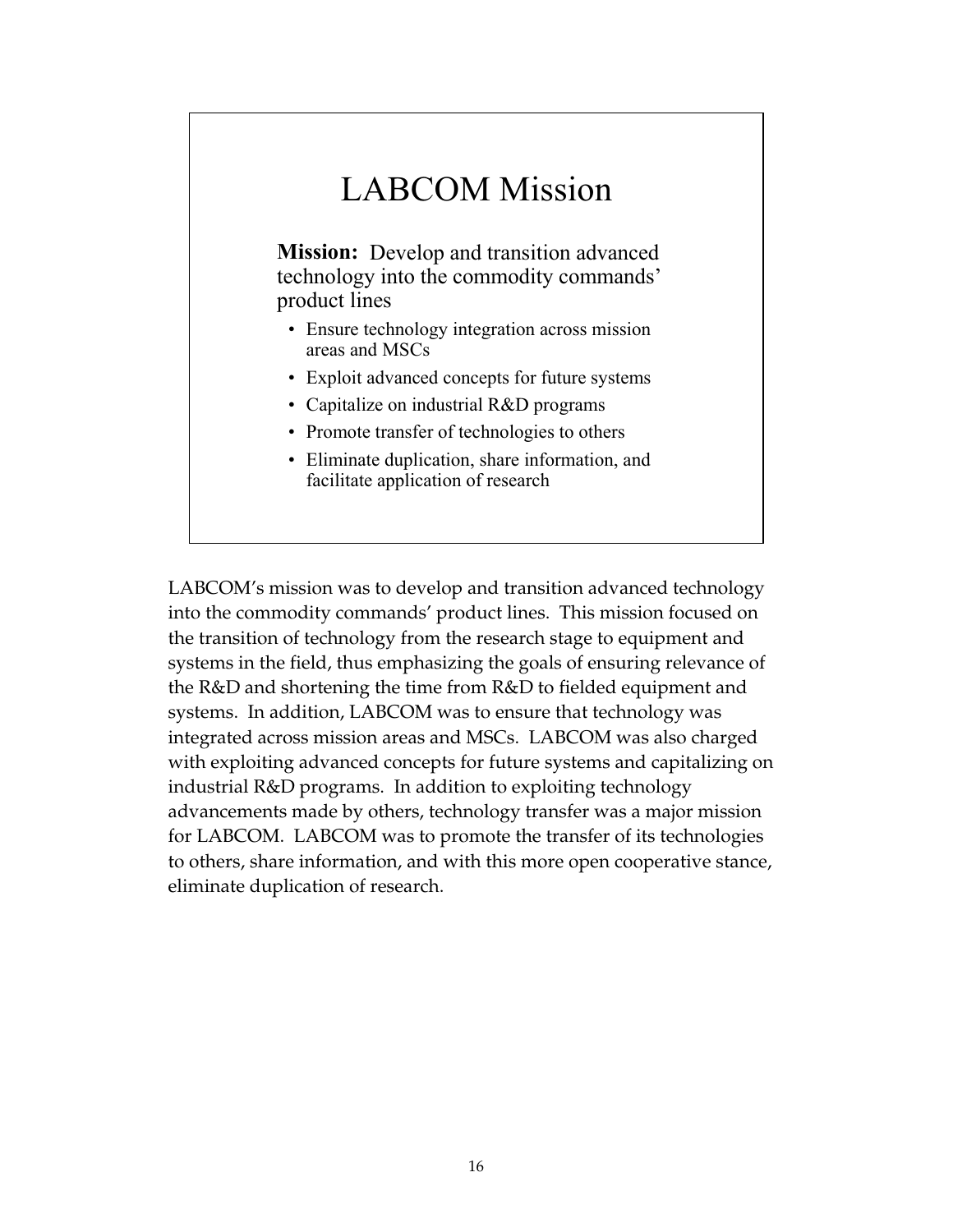### LABCOM Key Roles • Concentrate on generic technologies - Advanced methodological and component developments with potential application to many different commodity areas • Act as AMC focal point for the management of programs and activities with potential to enhance survivability and effectiveness of Army materiel in the battlefield • Ensure labs provide independent technical advice and R&D assessments

The research performed at LABCOM facilities was supposed to focus on areas that were generic in the sense that their application crossed commodity lines. Research in specific commodity areas was to be performed at facilities not included in LABCOM (see the RDECs on pages 21–23). The selection of the elements included in the LABCOM construct reflected this generic research mission. In establishing key roles for LABCOM, the Army's first formal recognition of the "smart buyer" function surfaced. The Army wanted LABCOM to ensure that the labs provided independent technical advice for R&D assessments. Today, the "smart buyer" role is still seen as a fundamental responsibility of the Army's in-house research entities.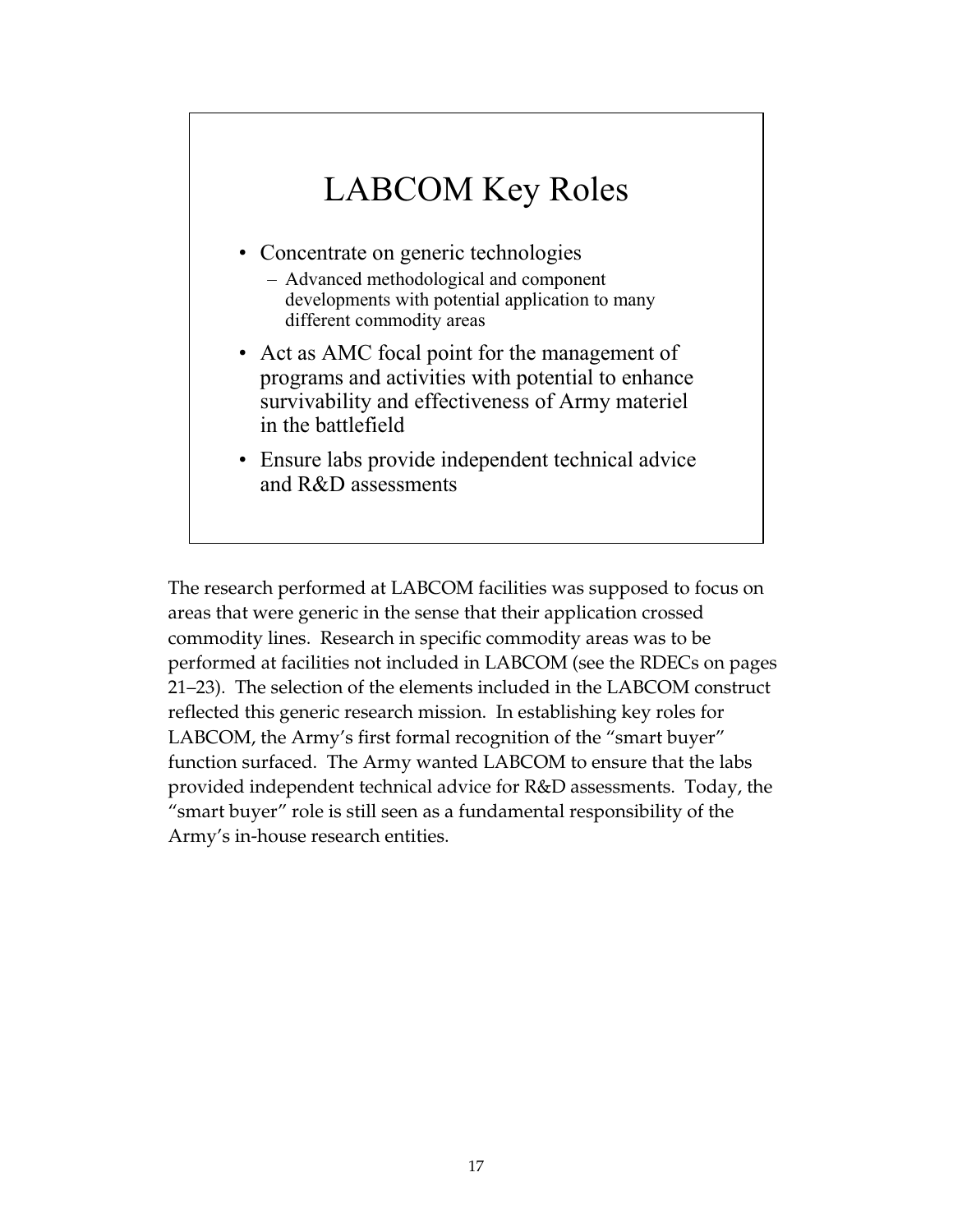### **Intended Consequences**

- Reduce number of laboratories and offices reporting directly to HQ AMC
- Strengthen the day-to-day management of the laboratories and their programs
- Focus basic R&D activities
- Generate technology growth required to carry Army into 21<sup>st</sup> century

With seven laboratories reporting to LABCOM instead of HQ AMC, the number of entities reporting to HQ AMC was reduced, and hence it was hoped the effectiveness and efficiency of the headquarters outfit would also be increased. With a single command overseeing generic research, it was also hoped that the Army-relevance of all the research could be established by mapping the research efforts to Army missions. With this more focused research activity, the Army hoped that LABCOM would effect the technology growth required to carry the Army into the 21st century.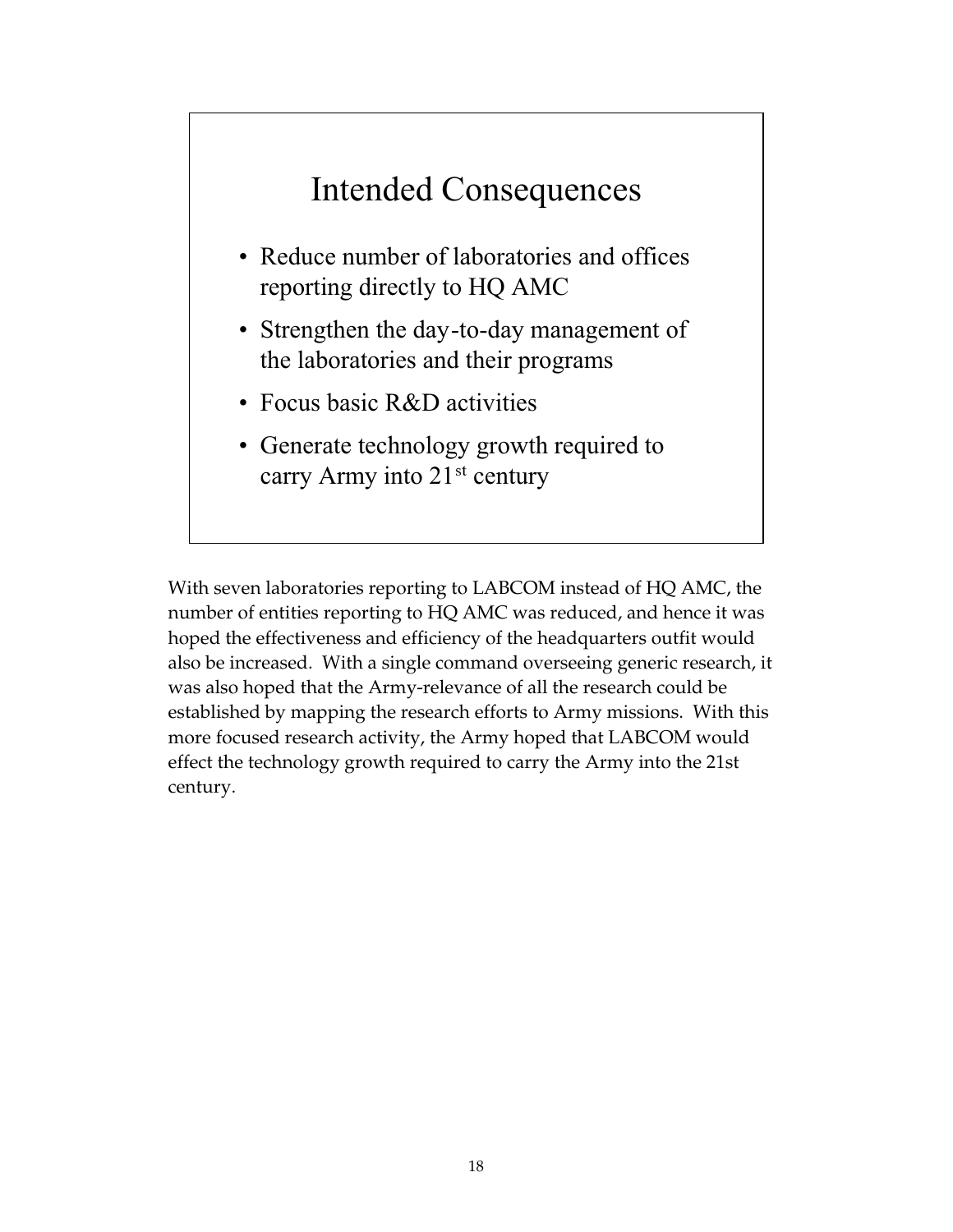## LABCOM Operational Control

- Harry Diamond Labs (HDL)
- Atmospheric Sciences Laboratory (ASL)
- Materiel and Mechanics Research Center (AMMRC) renamed Materials Technology Lab (MTL)
- Electronics Technology and Devices Lab (ETDL)
- Office of Missile Electronic Warfare (OMEW) renamed Vulnerability Assessment Lab (VAL)
- · Ballistic Research Laboratory (BRL)
- Human Engineering Laboratory (HEL)
- Army Research Office (ARO)

At its inception, eight major Army elements were placed under LABCOM operational control. Seven of these elements were laboratories: the Harry Diamond Labs (HDL); the Atmospheric Sciences Lab (ASL); the Materiel and Mechanics Research Center (AMMRC) that later became the Materials Technology Lab (MTL); the Electronics Technology and Devices Lab (ETDL); the Office of Missile Electronic Warfare (OMEW) that later became the Vulnerability Assessment Lab (VAL); the Ballistic Research Lab (BRL); and the Human Engineering Lab (HEL). The eighth element placed under LABCOM was the Army Research Office (ARO). Since the 1950s, ARO had promoted basic research of interest to the Army by managing grants and contracts with individual scientists and, later, with academia and nonprofit entities. Under LABCOM, ARO retained its traditional role and also provided independent assessments of research efforts to LABCOM HQ. In addition, although ARO was placed under LABCOM, ARO retained its original privileges to interact directly with AMC HQ and the ASA (RDA).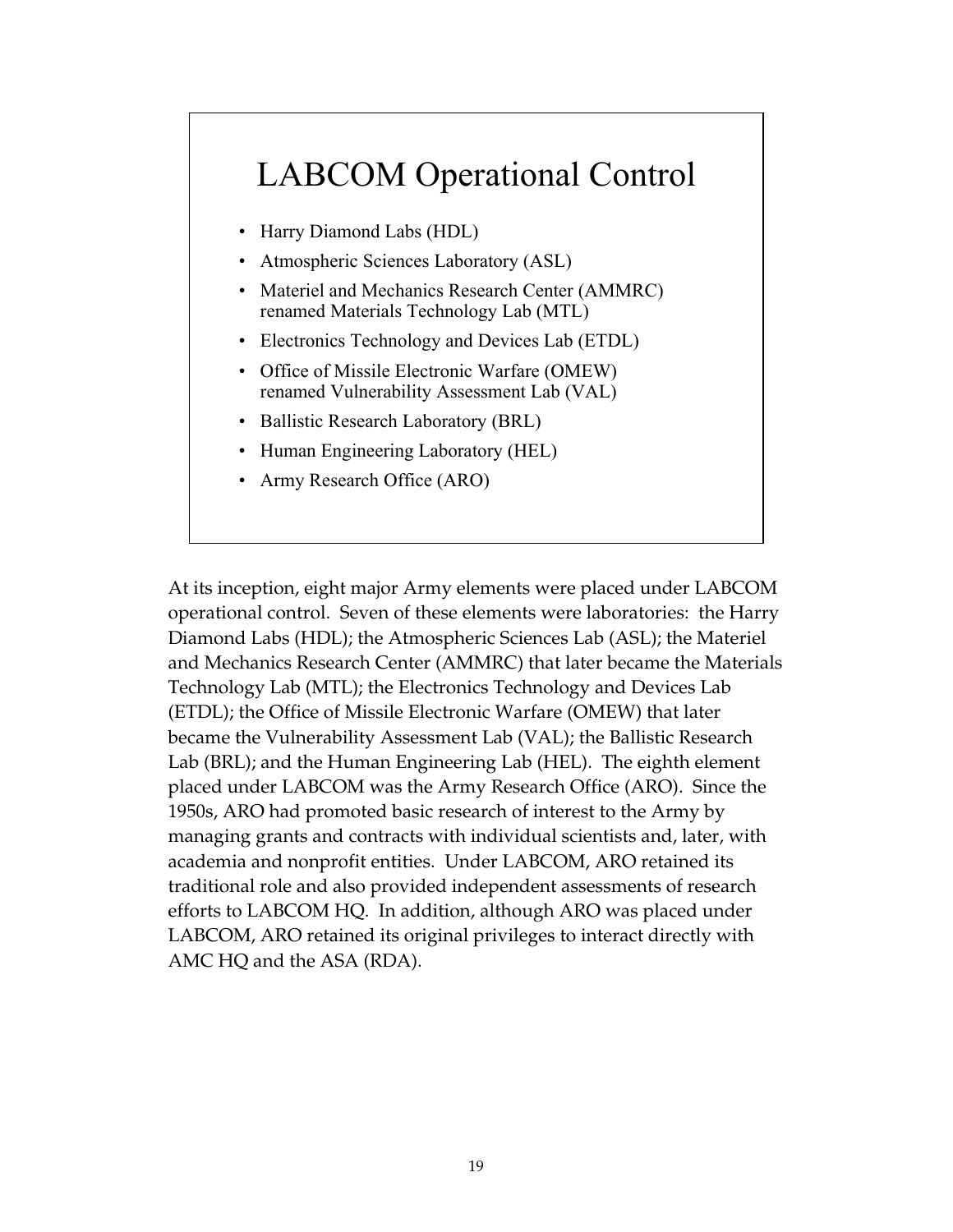## Expanded CECOM

CECOM gained operational control of seven former HQ ERADCOM entities:

- Night Vision and Electro-Optics Lab (NVEOL)
- Combat Surveillance and Target Acquisition Lab  $(CSTAL)$
- Electronic Warfare Lab (EWL)
- ERADCOM Technical Support Activity
- ERADCOM Flight Test Activity
- ERADCOM Tactical Software Center (ETSSC)
- Office of the Product Manager for Modular Integrated Communication Navigation System (MICNS)

Several ERADCOM entities conducting work closely associated with the communications-electronics commodity line were realigned into the existing Communications-Electronics Command (CECOM). The new CECOM entities included the Night Vision and Electro-Optics Lab (NVEOL), the Combat Surveillance and Target Acquisition Lab (CSTAL), the Electronic Warfare Lab, the ERADCOM Technical Support Activity, the ERADCOM Flight Test Activity, the ERADCOM Tactical Software Center (ETSSC), and the Office of the Product Manager for Modular Integrated Communication Navigation System (MICNS). Hence, CECOM was significantly expanded as a direct result of LABCOM's formation.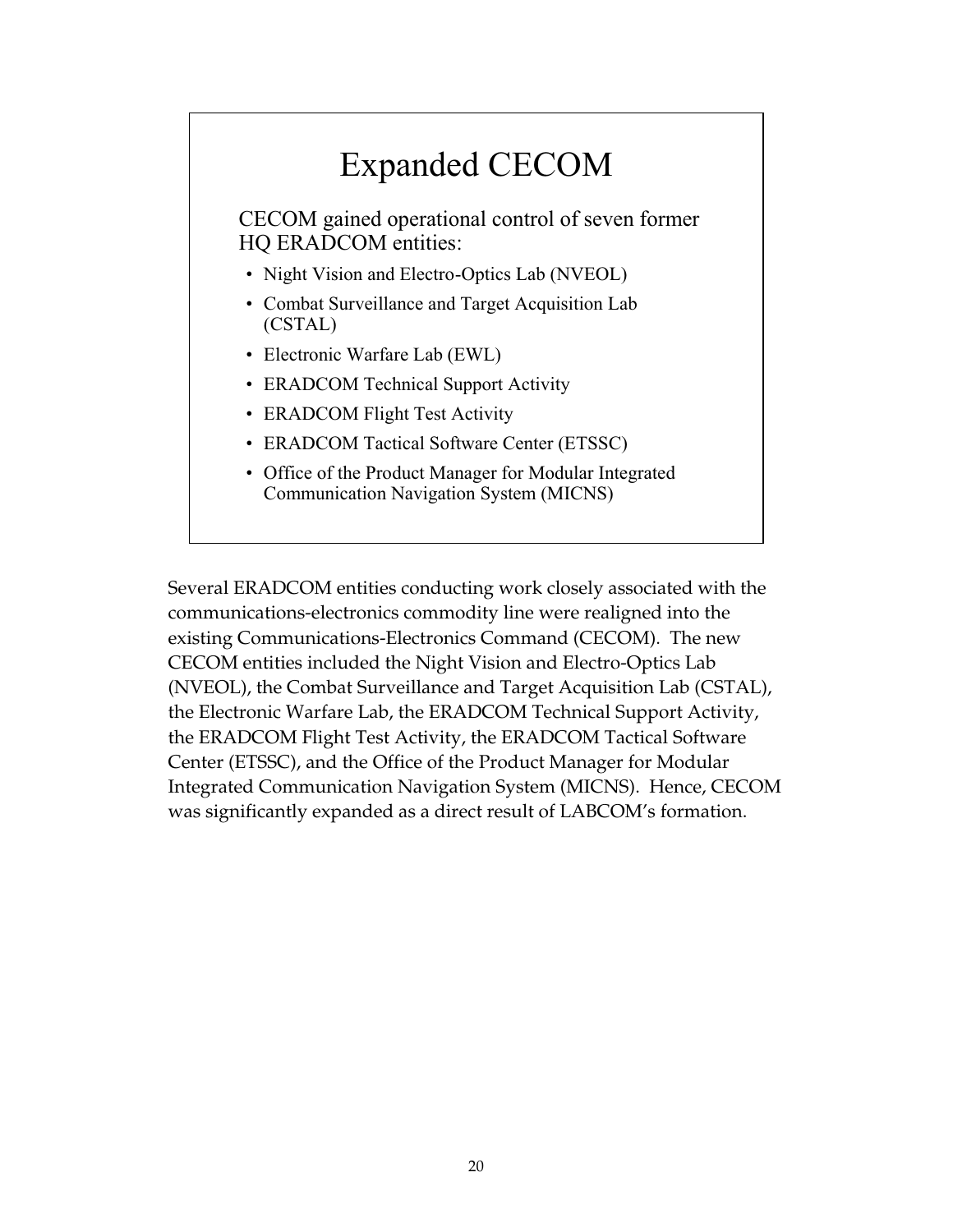## **Creation of RDECs**

- Existing laboratories at commodity commands not transferred to LABCOM became Research, Development, and Engineering Centers (RDECs)
- Term "laboratory" now reserved for LABCOM research facilities

Existing research facilities that primarily did research in commodity command areas were redesignated as Research, Development, and Engineering Centers (RDECs). The term "laboratory" was now reserved for LABCOM research facilities.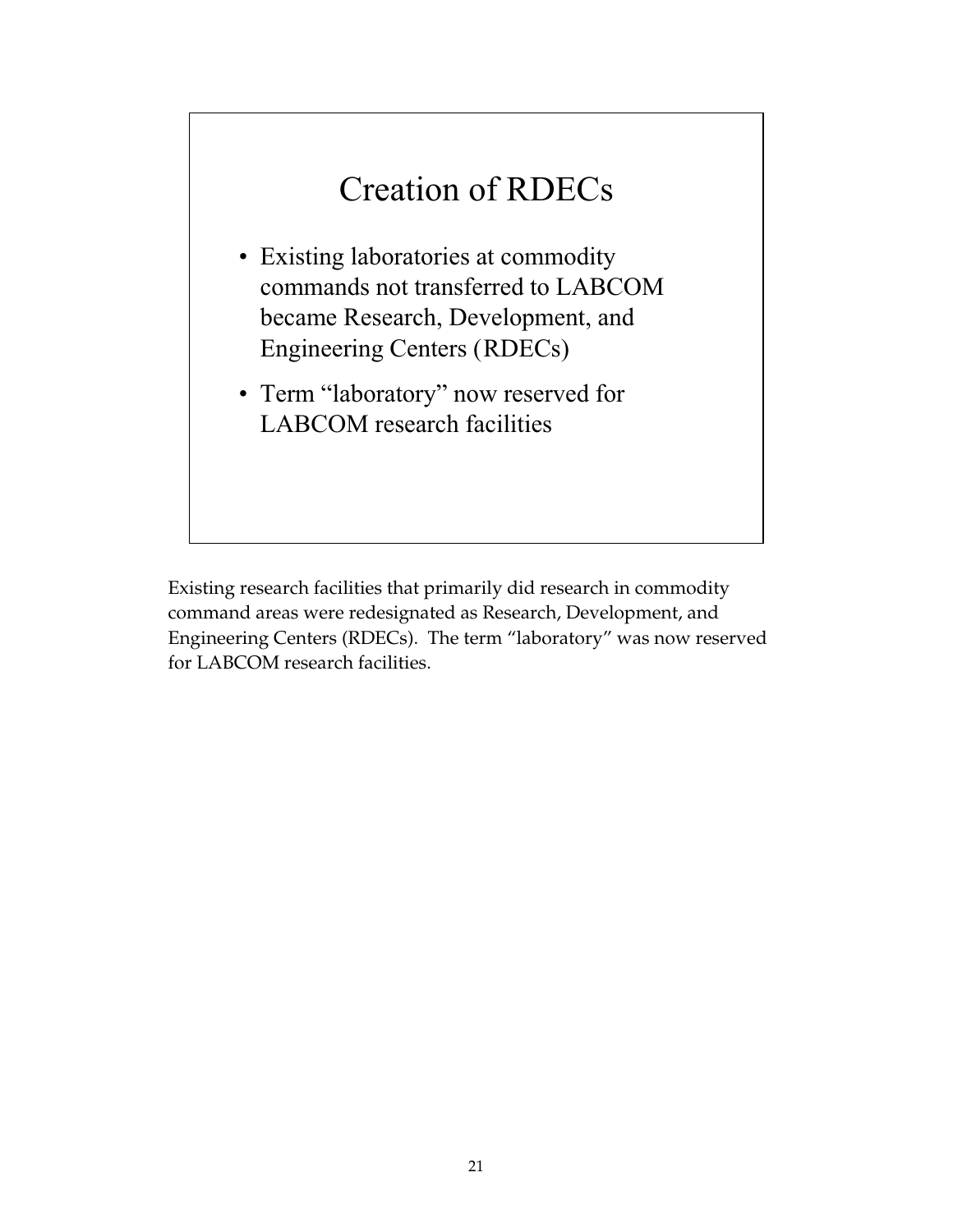## RDEC Role Shifted Away from **Basic Research**

- Analyze threats
- Respond to user concerns
- Be aware of opportunities from other sectors
- Meet user needs
- Identify technologies for equipment development
- · Provide IR&D guidance
- Manage essential technologies for emerging systems
- Prototype testing integration
- Plan concept phase of new systems
- Conduct feasibility demonstrations
- Serve as PM liaisons
- Develop first buy engineering
- Support block improvement
- Provide life-cycle support

The RDEC roles became primarily engineering development. Until the formation of LABCOM, RDECs had performed basic research (research funded through 6.1 money) as well as exploratory or applied research (research funded by 6.2 money) and advanced development (research funded by what was then 6.3a money and is now known as 6.3 money). After the formation of LABCOM, basic research was no longer listed as an RDEC role, signaling the shift of basic research from the commodity command research centers to LABCOM lab facilities. As we will see later in this briefing, this distinction of the labs performing the bulk of the inhouse basic research remains today, with LABCOM's present-day descendant, ARL, performing most of the in-house research funded by 6.1 money.

With the separation of basic research, the RDECs could now focus on their engineering development role, a responsibility the RDECs still carry today.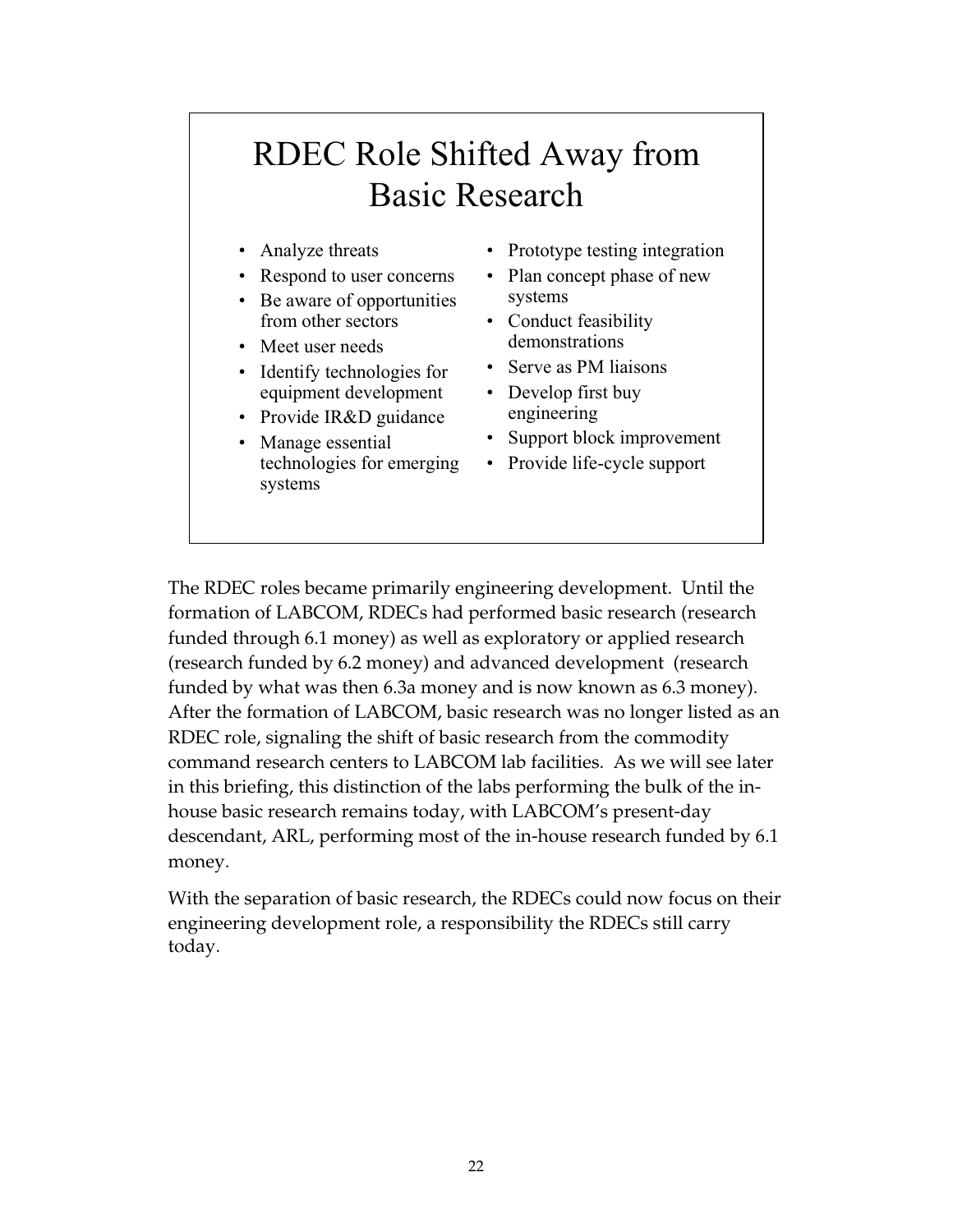|                | RDECs in Late 1980s             |
|----------------|---------------------------------|
| Command        | <b>RDEC</b>                     |
| <b>AMCCOM</b>  | <b>Armament RDEC</b>            |
| <b>AVSCOM</b>  | <b>Aviation RDEC</b>            |
| <b>CECOM</b>   | Communications-Electronics RDEC |
| <b>MICOM</b>   | Missile RDEC                    |
| <b>TACOM</b>   | Tank-Automotive RDEC            |
| <b>TROSCOM</b> | Belvoir RDEC, Natick RDEC       |

Immediately after the inception of LABCOM, the Army reviewed operations at its commodity command research units. The Armament RDEC, Aviation RDEC, Communications-Electronics RDEC, Missile RDEC, Belvoir RDEC, and Natick RDEC all received generally positive reviews. The TACOM research units were criticized, with the recommendation that they be collected under a new Tank-Automotive RDEC. TARDEC was formed as a result of the study.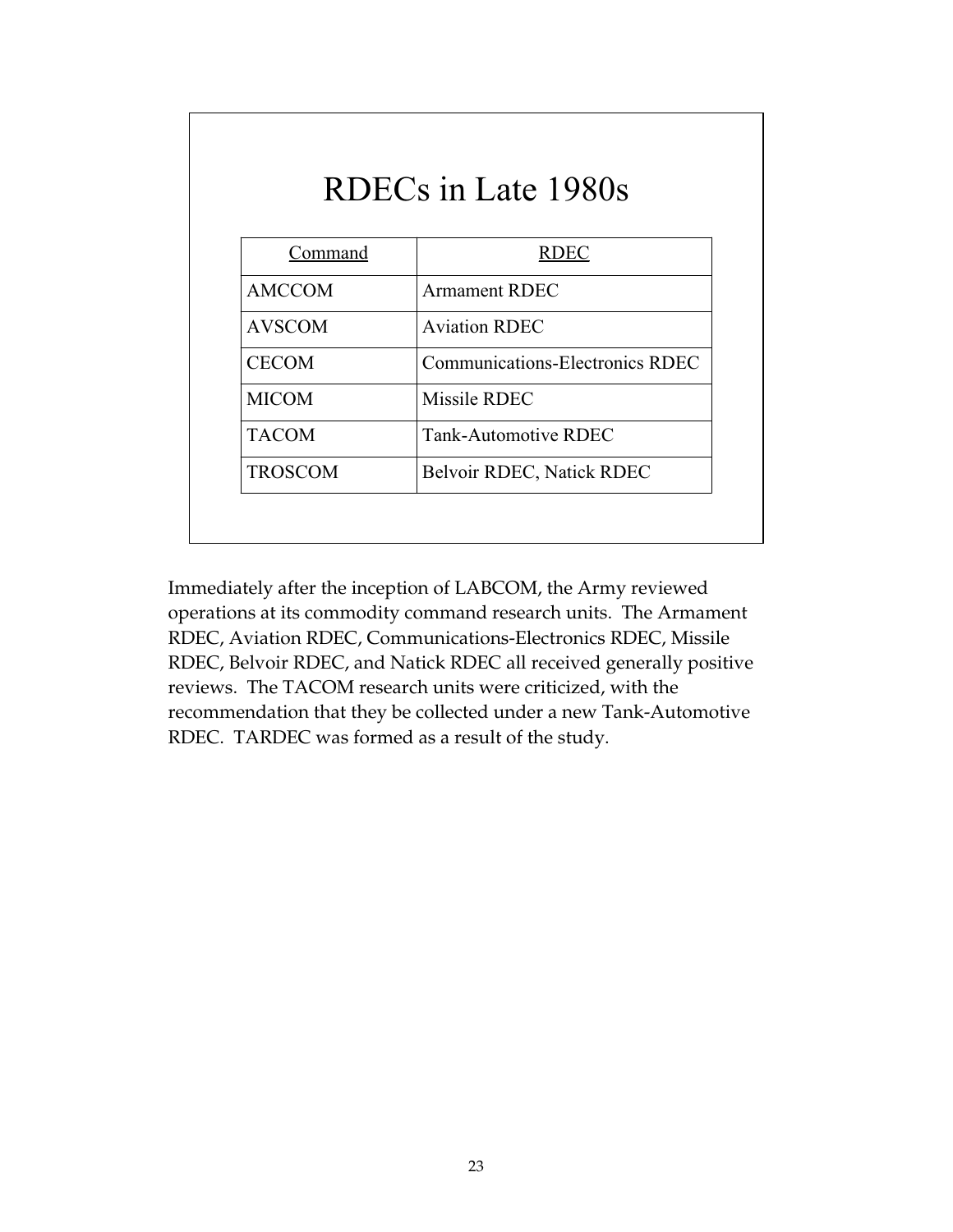### LABCOM Acquisition Role

- Four step AMC Streamlined Acquisition Process specified LABCOM role
- LABCOM and its labs responsible for first step of materiel development
	- Coordinate all tech base efforts to address mission area deficiencies
	- Identify projects for proof of principle
- RDECs responsible for proof of principle
- PMs responsible for development and production prove-out
- MSCs responsible for production and deployment

In an effort to address the technology-transition issue and shorten the length of time from R&D to fielded equipment and systems, AMC implemented a new acquisition process and defined specific roles for LABCOM, the RDECs, Program Managers (PMs), and MSCs. This fourstep process was called the AMC Streamlined Acquisition Process or ASAP. LABCOM was charged with responsibility for the first step of materiel development. LABCOM was to coordinate all technology-base efforts to address mission-area deficiencies and identify projects for proof of principle. The RDECs were responsible for proof of principle. The RDECs then handed responsibility to the PMs, who were responsible for development and production prove-out. Finally, the PMs handed responsibility to the MSCs, who were to oversee carrying out production and deployment.

The separation of responsibilities was intended to improve the acquisition process, but it resulted in transfer problems when responsibility was handed over to the successor organization. For example, the RDECs, having performed basic research in the past, did not always agree with the proof-of-concept projects LABCOM identified for them to perform. Likewise, the PMs sought to provide production feasibility input early in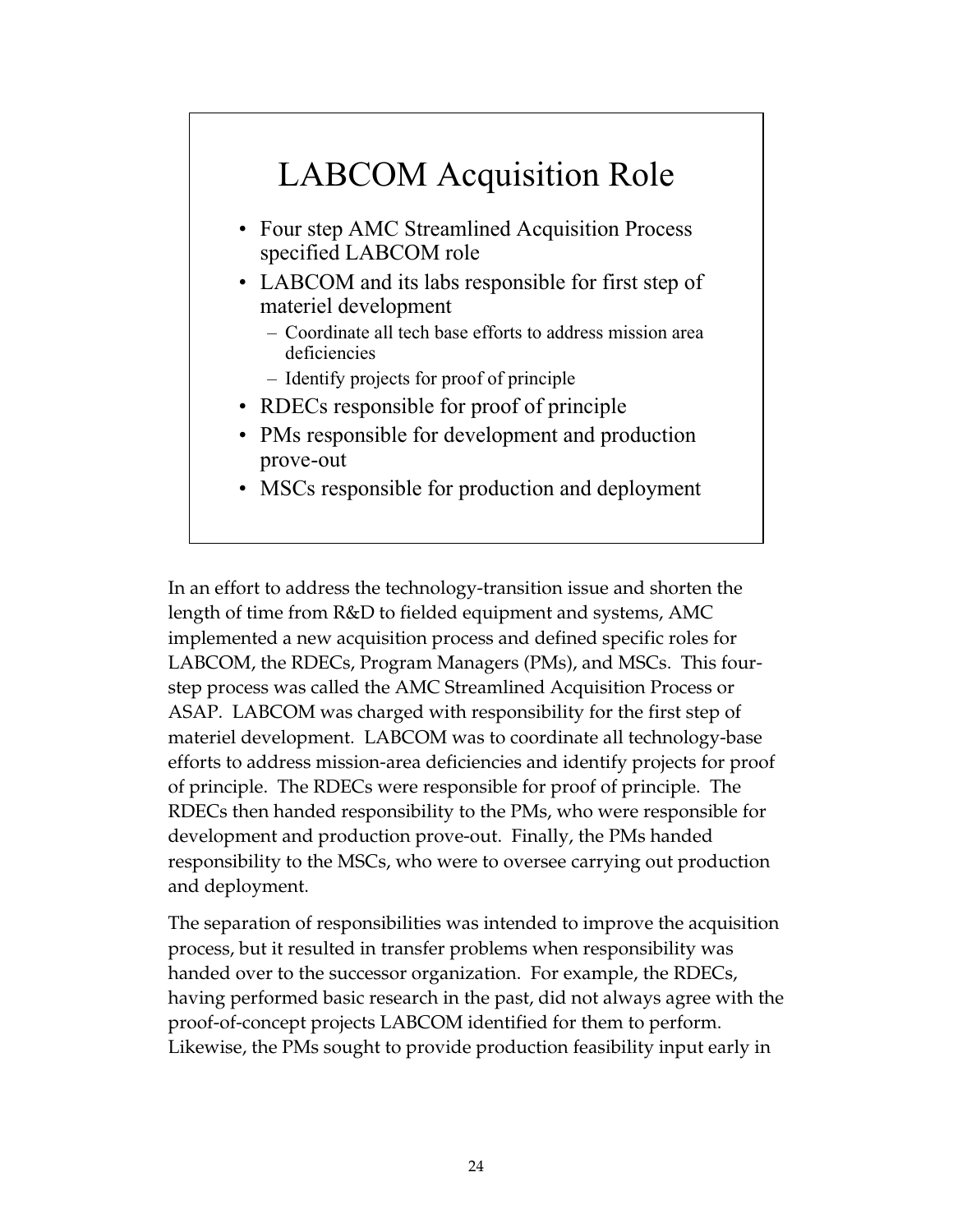the process to ensure adequate consideration of such issues prior to assuming full responsibility for the acquisition.

That this process did not work out as advantageously as envisioned is evidenced by today's Integrated Product Teams (IPTs), where representatives of all four acquisition steps are included in the initial phase so that all life-cycle stakeholders have opportunities to contribute their expertise in the beginning of a program rather than during the transfer periods specified by ASAP. Today, most life-cycle stakeholders believe the IPT method helps to ensure smooth transitions from phase to phase and to avoid problems within phases.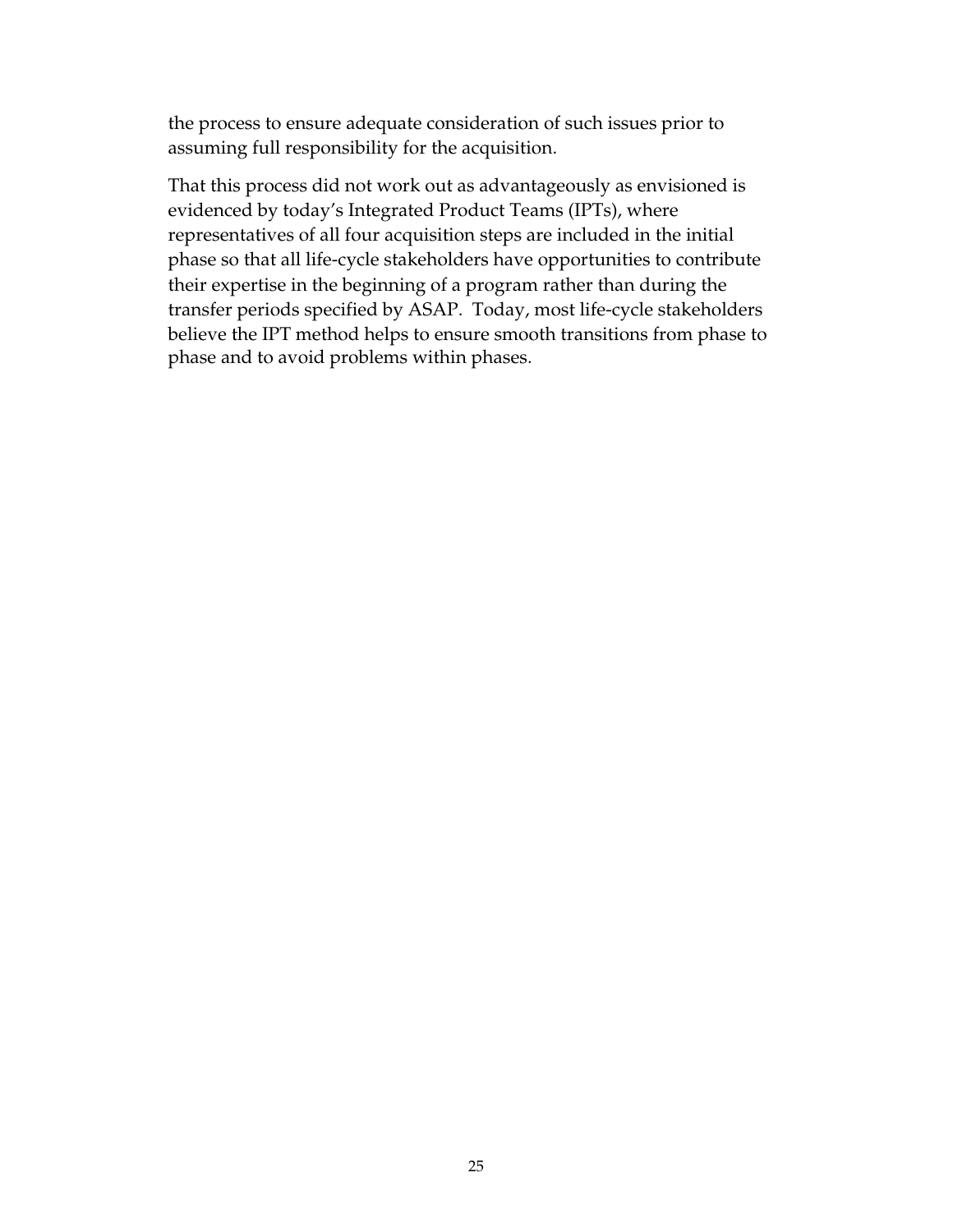#### LABCOM Commander Duties

- Responsible for managing labs
- Also served as AMC Deputy Chief of Staff for Technology Planning and Management
- Responsible for AMC-wide technology base program
	- Planning and allocating technology base funds (6.1 - $6.3a$  funds)
	- Review and analysis of technology base
	- Transition of advanced technology to operational use
- Mimic "private sector" structure

The LABCOM Commander was responsible for managing the labs but was also made AMC Deputy Chief of Staff for Technology Planning and Management. As such, the person would be responsible for the AMCwide technology-base program. He was charged with planning and allocating technology-base funds (6.1–6.3a funds, now known as 6.1–6.3 funds), reviewing and analyzing the technology base, and overseeing the transition of advanced technology to operational use. This "dual-hatted" construct was adopted to mimic the "private-sector" structure in which a company's R&D leader was commonly charged with the three analogous responsibilities in nongovernment laboratories.

Although the "dual-hatted" construct appears to work in industry, it did not work as envisioned at AMC. The LABCOM Commander was physically located at Adelphi, Maryland and not at AMC Headquarters. Teleconferencing, e-mail, and video-teleconferencing were not commonly used in the 1980s, and the thirty-mile distance required advance planning for the LABCOM Commanding General (CG) to attend staff meetings at AMC. Hence, others were able to promote their causes, but the LABCOM CG often had to rely on his representatives to do so. This arrangement served to dilute the LABCOM CG's effectiveness. In addition, the CG's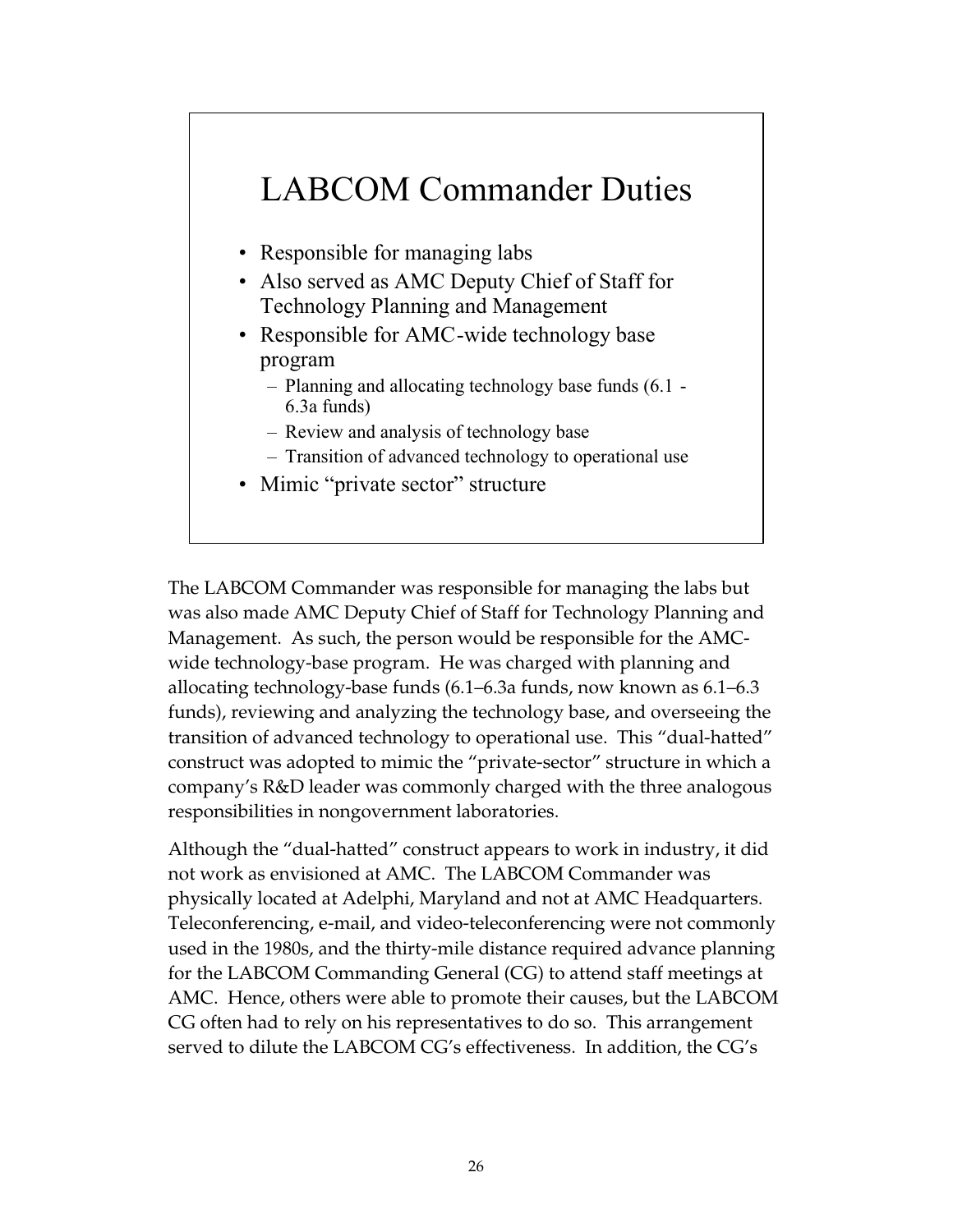other "hat," AMC Deputy Chief of Staff for Technology Planning and Management, was responsible for allocating 6.1–6.3a funds. Because he was also the LABCOM CG, an RDEC perception surfaced that allocations favored the labs, and at the same time there was a lab perception that lab funds were being given to the RDECs. These perceptions of favoritism were sometimes strong enough to prompt "back door" approaches by the directors of the labs and RDECs. For example, when a decision was perceived to favor either a lab or an RDEC, the RDEC or lab director perceiving disadvantage went directly to the AMC Deputy Commander General for Research, Development, and Acquisition (DCG RDA), the AMC commander, or ASA (RDA) to get decisions changed. This experience demonstrates that private-sector structures might require adjustments before they can be successfully transferred to a government setting. Indeed, AMC terminated use of the "dual hat" construct in 1991.

The Army's current reorganization of its R&D suggests notions of locating the leader of this new construct away from AMC Headquarters. If this physical location plan is realized, the Army must ensure that the construct supports a unified view of the two locations. For example, regular use of e-mail, telephone, teleconferencing (even for routine meetings), network meetings, video-teleconferencing, cell phones, and fax between the two locations should all be encouraged. In addition, viewing the multiple physical locations as different buildings of the same campus (akin to a university, where leadership and staff freely and often walk the halls of the many campus buildings) might help avoid some of the problems that arose in the LABCOM case.

Planners should note that physical colocation is not necessarily the solution. The leader of the new construct will have to interact successfully with many entities, including labs, RDECs, and others in the Army and non-Army R&D community, in addition to AMC HQ. Few, if any, of these others will be colocated. To be effective, the new leader will have to use the communications tools to forge and maintain productive working relationships with all.

Moreover, the current reorganization eliminates the Deputy Chief of Staff (DCS) for RDA at AMC. It is anticipated that the responsibilities of the AMC DCS RDA will be given to the leadership of the new R&D construct. The LABCOM experience strongly suggests that the leader of the new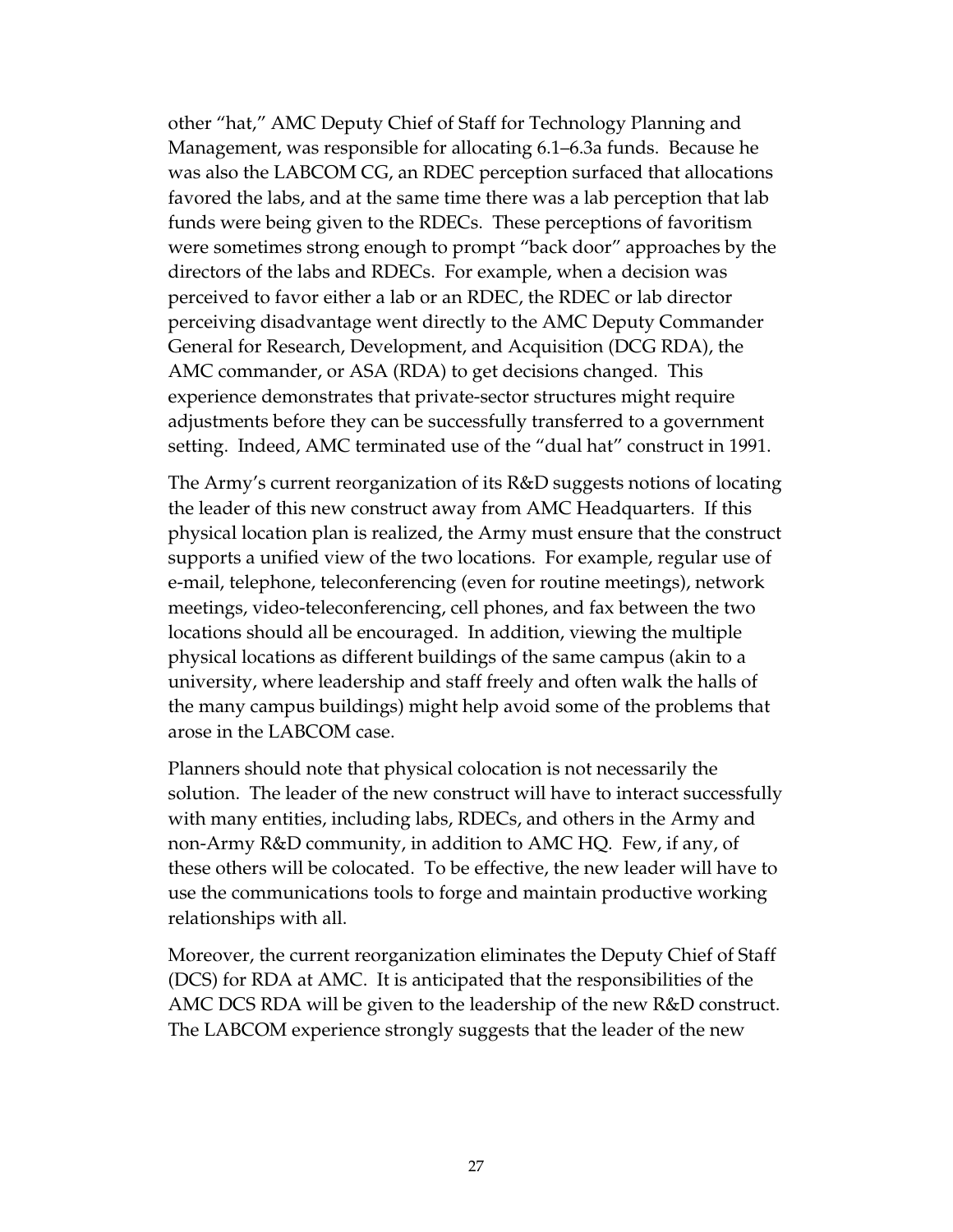R&D construct should be AMC's sole authority for R&D resources, personnel, and responsibilities. That is, the new construct should be designed so that no "back doors," such as the AMC DCG RDA in LABCOM's case, exist for parties to seek an override of R&D decisions.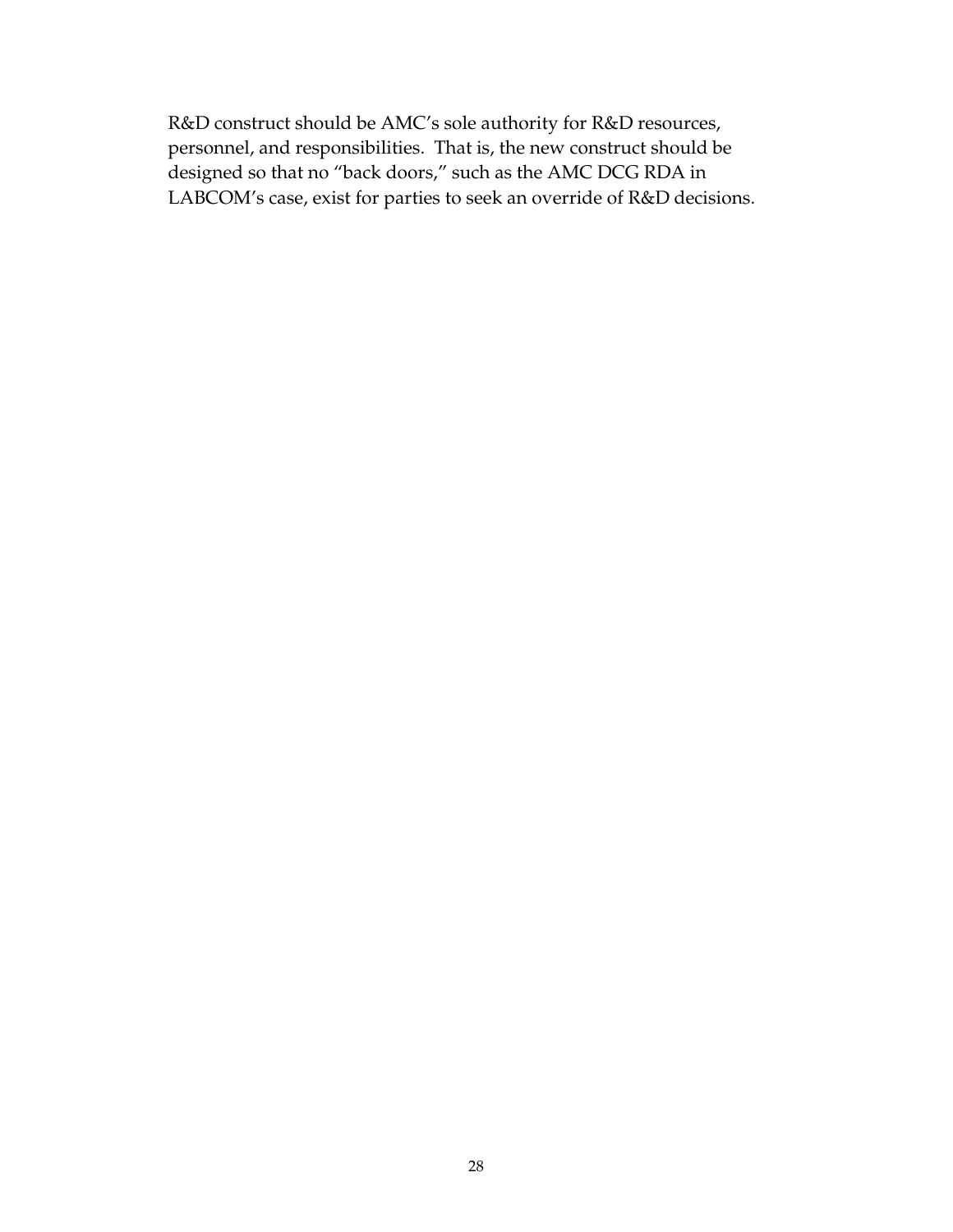

This slide shows the LABCOM organizational chart. Note that ARO is shown as an assisting organization to LABCOM HQ, while the individual labs are subordinate to LABCOM HQ. ARO was traditionally the organization in charge of Army-funded basic research at academic and nonprofit organizations (e.g., grants). ARO wanted to retain this role rather than give it up to LABCOM. When LABCOM was formed, ARO was assigned the position of a LABCOM assistant organization and retained its former role. ARO also retained all of its pre-LABCOM privileges of interacting directly with AMC HQ and the ASA (RDA).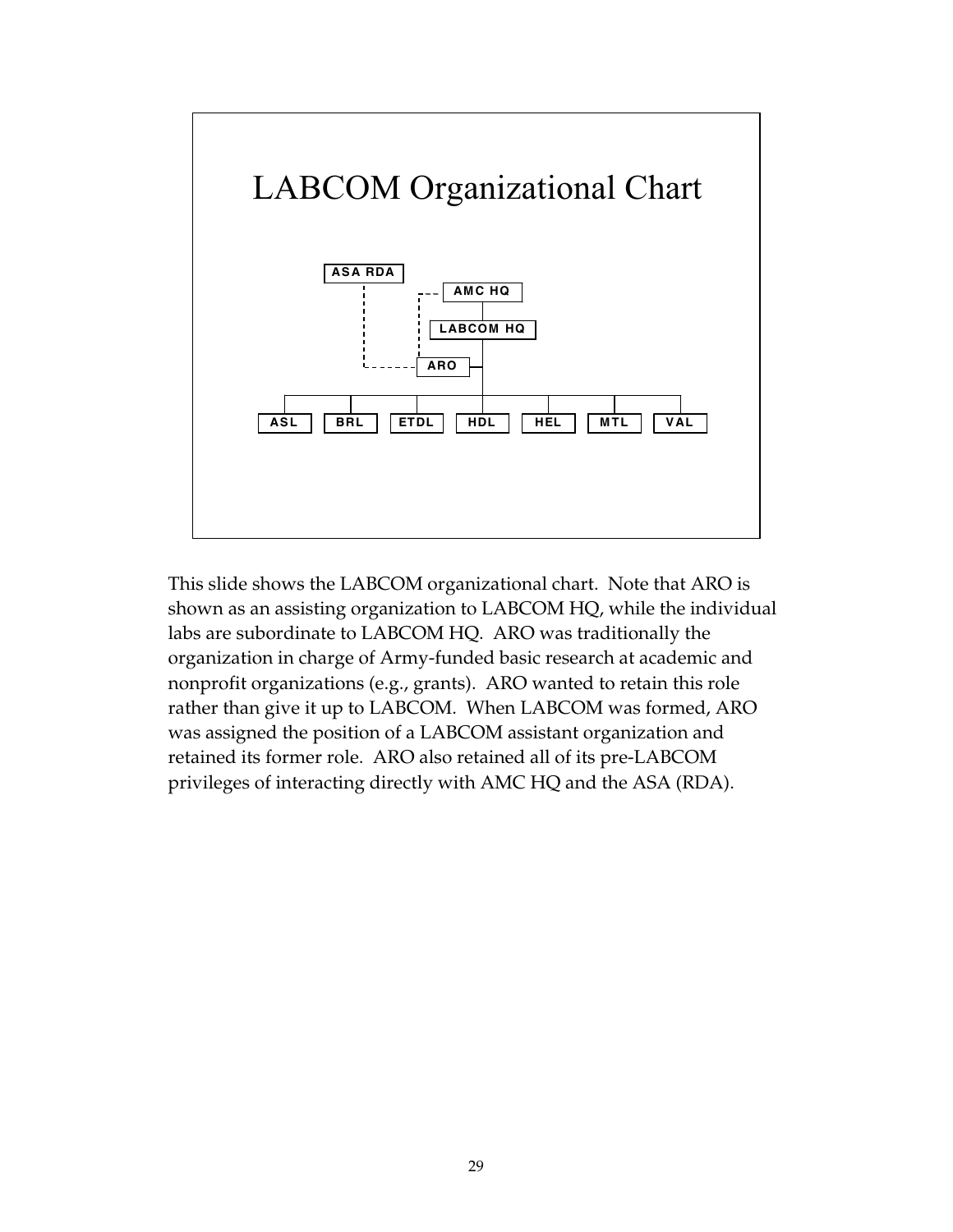#### LABCOM Shifts Control of Labs

- Creation of LABCOM moved operational control of labs out of headquarters where they were managed by a civilian staff, and put it in the field where they would be managed through the military chain of command
- Effect was forced review of headquarters organization and processes for managing and reviewing the technology base
- Problems persisted Control of money, competition, marketing, rivalries, duplicated R&D, technology transition

Although not expounded as a primary impetus for reorganization, the creation of LABCOM transferred the control of Army laboratory operations from AMC HQ, where the research facilities were managed by civilians, to a construct where these facilities would be managed through the military chain of command. The Army believed that tighter military oversight would mitigate the problems associated with Army research. Unfortunately, the problems of control of money, competition among the labs, marketing, rivalries, duplicated R&D, and long transition times from the research stage to field equipment and systems persisted.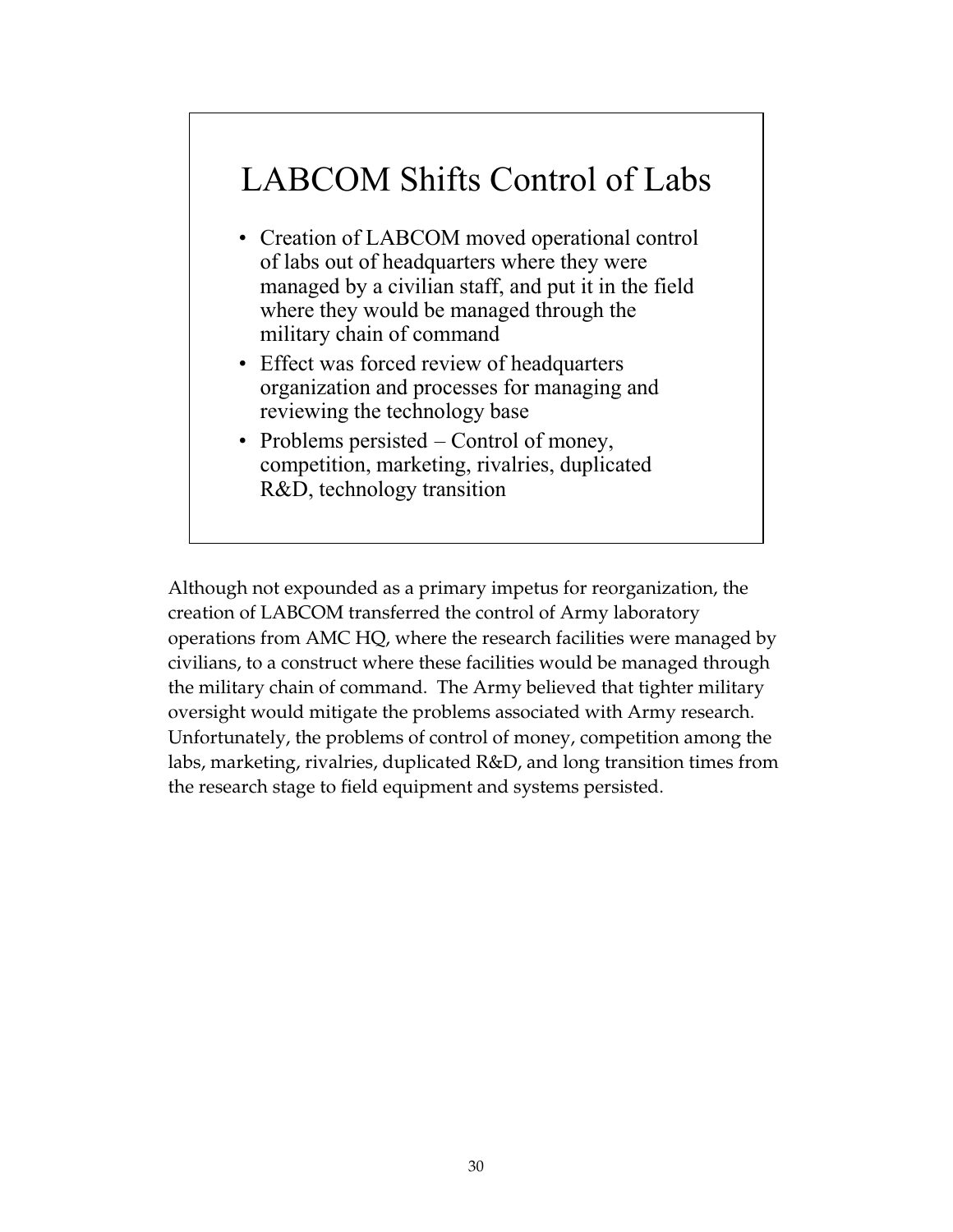### Origin of ARL Concept

- Concept grew out of efforts to realign Army technology base after end of the Cold War
- 1988 BRAC slated MTL for closure - Missions & functions dispersed, property sold
- 1989 official LABCOM position was that MTL will remain intact
- LABCOM proposed consolidation of all combat materiel research and call it ARL

#### **THE ARMY RESEARCH LABORATORY CONSTRUCT**

By the late 1980s, world developments had occurred that would have a lasting impact on military research. The Cold War had ended and the Army, like the other military services, had to adjust its research agendas to match the new world situation. The end of the Cold War brought on defense downsizing moves, and AMC and its labs were not exempt from these actions. Hence, further complicating the Army's R&D problems was the 1988 Base Realignment and Closure Commission (BRAC) decision that slated the Army Materials Technology Laboratory (MTL) for closure. Under this BRAC action, the MTL missions and functions would be dispersed and the property would be sold. Shortly after this BRAC decision was made, the LABCOM director issued a statement declaring the official LABCOM position that MTL would remain intact. This standoff meant that the Army would have to devise a way to both obey the BRAC decision and stay true to its position of keeping MTL intact. The Army's solution was the Army Research Laboratory (ARL) concept, where all of the Army's combat materiel research, including MTL's, would be consolidated into a single lab. The ARL concept was consistent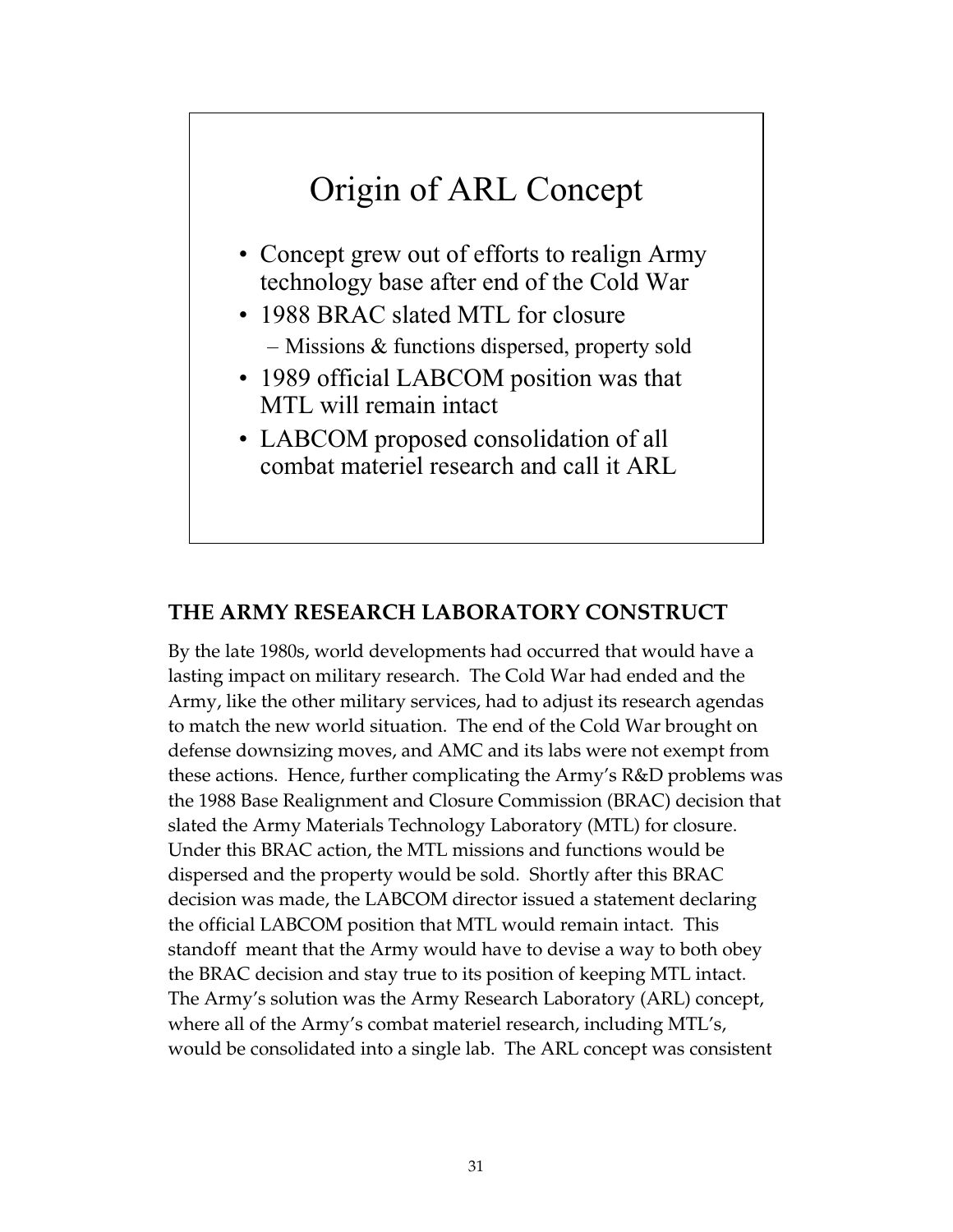with the intent of the BRAC decision as well as with LABCOM's position to keep MTL intact.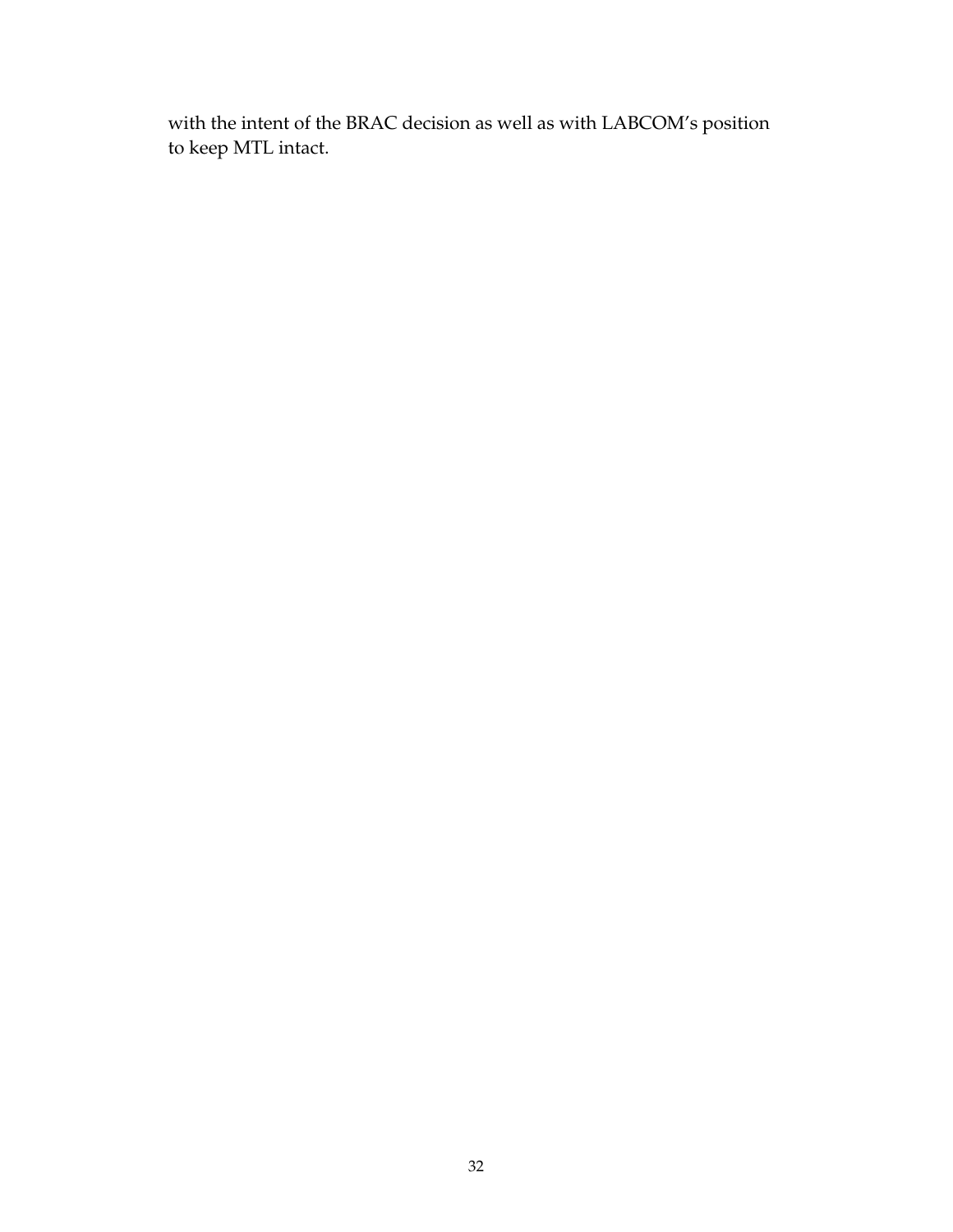#### Start of ARL • Consolidated ARL construct endorsed by various studies - Inclusion in DoD recommendations to BRAC 91 key • 1991 BRAC allowed most of MTL to become part of ARL • Implementation of ARL construct delayed to allow Federal Advisory Commission input - Conversion of some or all labs to GOCOs - Mission/function modification at some or all labs - Consolidation or closure of some or all labs

During the next few years, various studies endorsed the ARL concept. The Department of Defense helped the ARL concept become reality by including it in the DoD recommendations to BRAC 91. As a result of DoD's stance, the 1991 BRAC decision revised the BRAC 88 decision and allowed most of MTL to become part of ARL. Although the BRAC 91 decision was favorable, the Army had one more hurdle to clear before the ARL concept could be implemented. This hurdle was a congressionally mandated study by the Federal Advisory Commission. Included in this study was a task to examine the Army labs with respect to three points: (1) conversion of some or all of the labs to Government Owned, Contractor Operated (GOCO) operations; (2) mission and/or function modifications at some or all of the labs; and (3) consolidation or closure of some or all of the labs.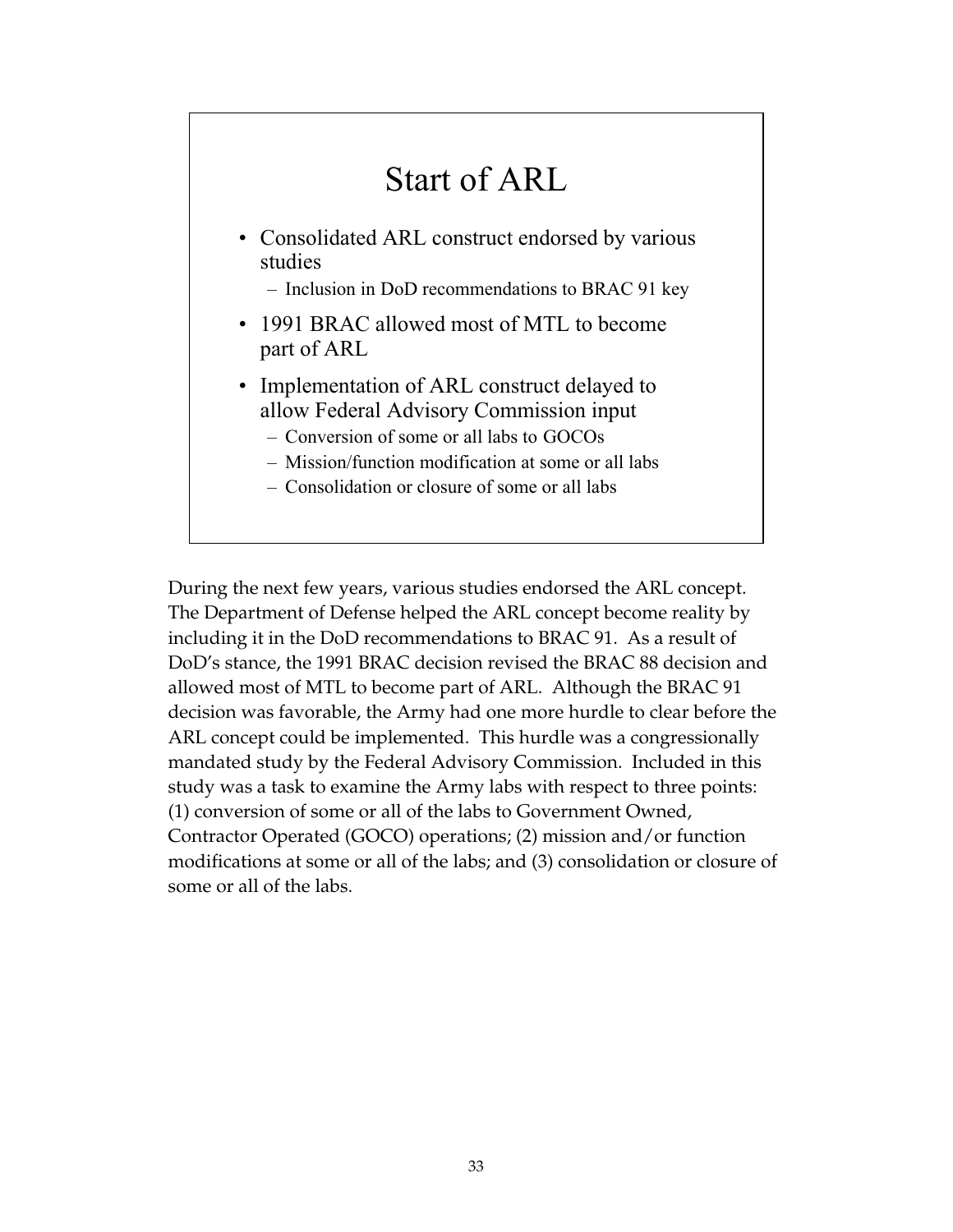

The Federal Advisory Commission study accepted the ARL construct, stating that fixing the Army's laboratory-related problems organizationally was preferable to the complicated and costly process of converting the labs to GOCOs. The commission went on to say that ARL should be a dedicated organization free from financial pressure. In other words, ARL should not have to market and compete for research funds, thus addressing the control-of-money and marketing issues. In March 1992, the Department of the Army (DA) approved the ARL Implementation Plan dated December 1991 with some significant policy changes. One important change was that ARL would be headed by a civilian chief executive. The civilian ARL leader would have a General Officer as a deputy. The original Implementation Plan had proposed a General Officer head of ARL who would report directly to the AMC Commander. This revision of the plan signaled a move back to civilian management of the Army's S&T.

Though approved, the Implementation Plan was changed again as it was being carried out. One significant change was that the Deputy Director of ARL was never a General Officer. Instead, a colonel was placed in the Deputy Director slot. From September 1992 until July 1994, COL William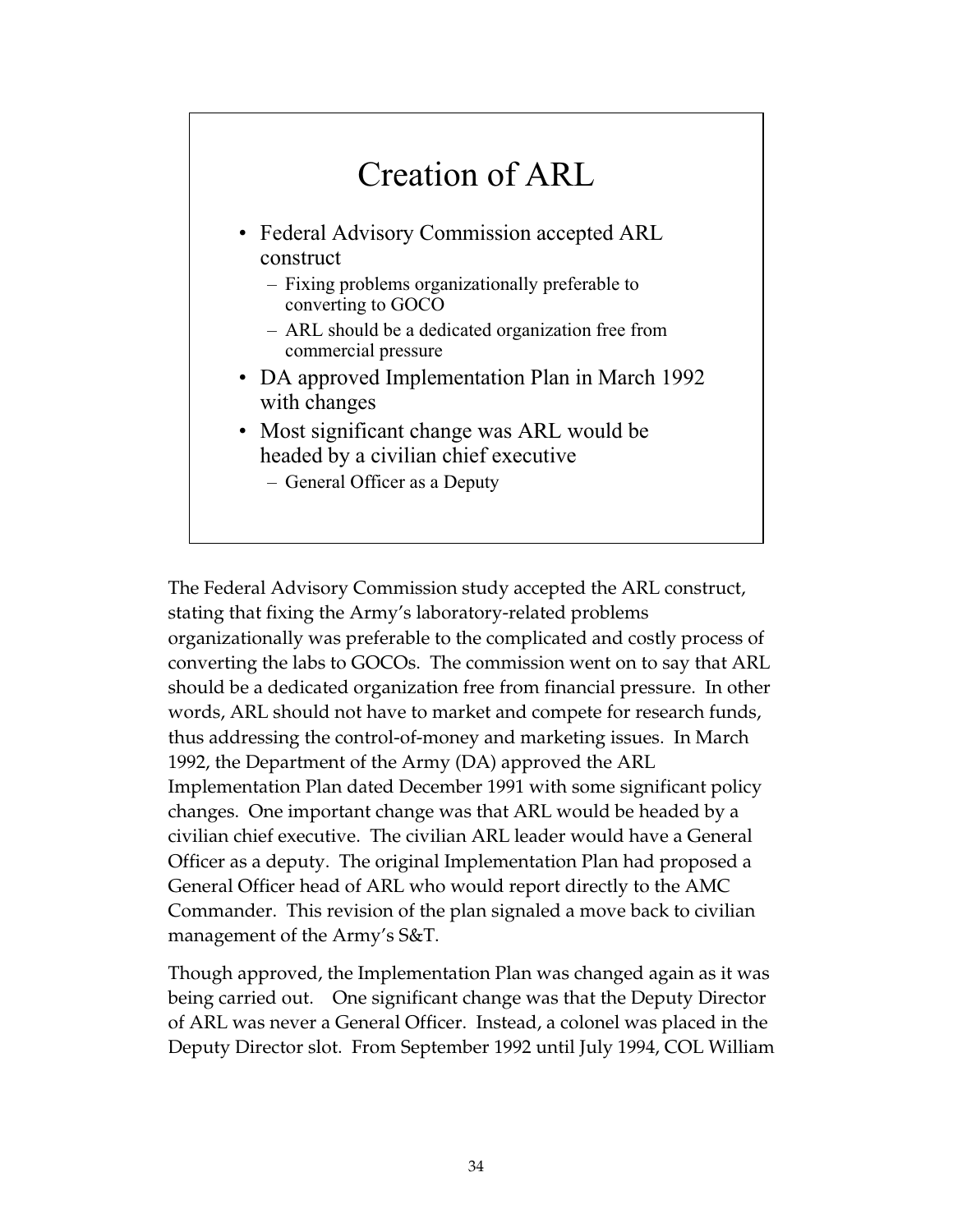J. Miller served as the ARL Deputy Director, and from August 1994 until June 1996, the position was filled by COL Thomas A. Dunn.

The most significant recommendation not implemented was the suggestion that ARL be a dedicated organization free from financial pressure. To this day, neither AMC nor the Army has ever provided all of the funds for the labs. ARL component organizations still compete for research funds and market their services to outside organizations. As might be expected, ARL components still struggle for control of funds, and working relationships still have room for improvement. Being a single organization has helped eliminate duplicate research, but perceptions of long technology-transition times persist.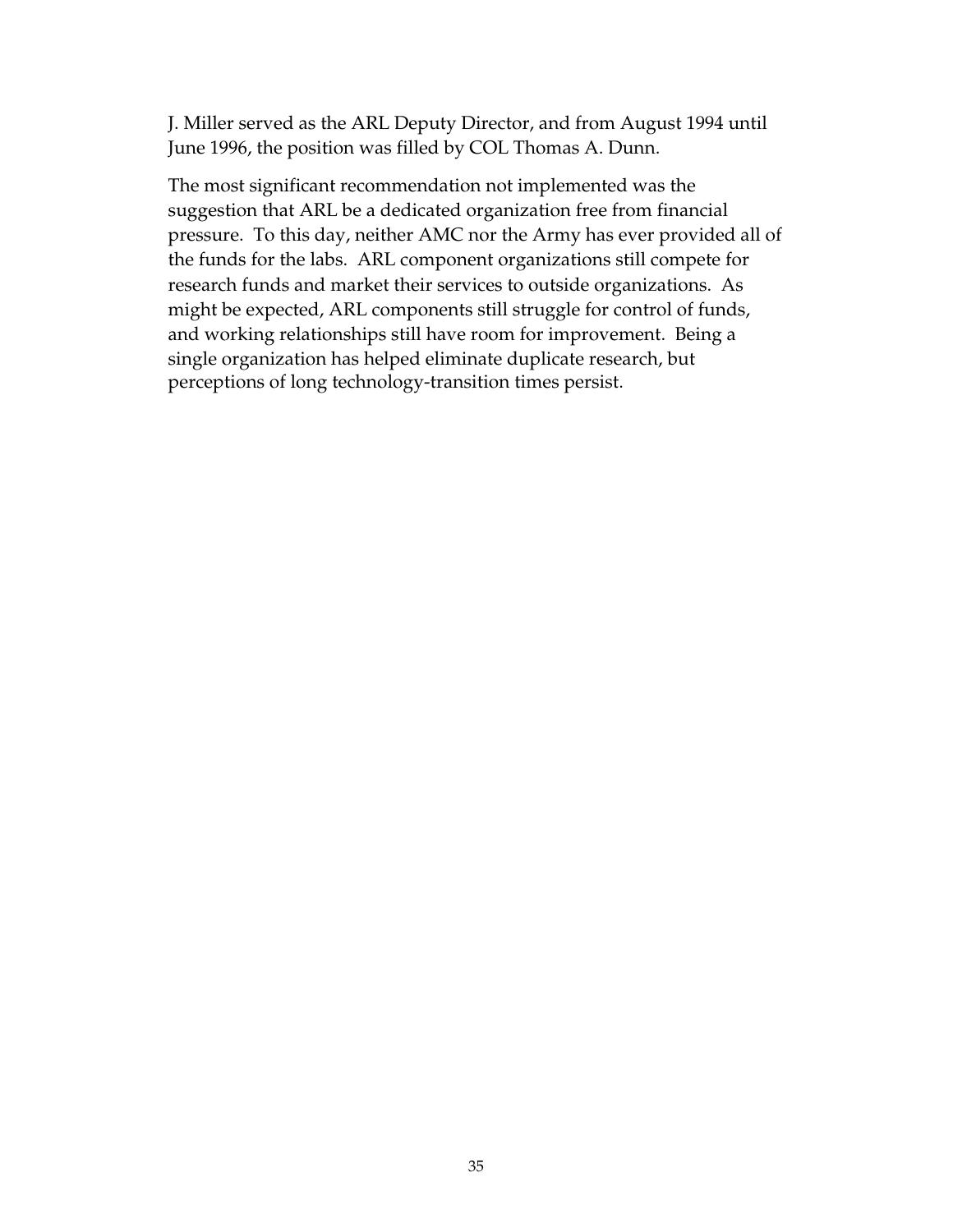# Overview of ARL

- ARL established through nonlegislative actions
- ARL provisionally established 23 July 1992
- ARL formally activated at Adelphi, Maryland, on 2 October 1992
	- LABCOM Director of Corporate Laboratories served as Acting Director of ARL
- ARL permanently established 2 Nov 1992
- Former NIST Director became first ARL Director 14 September 1993

ARL was provisionally established 23 July 1992. Three months later, ARL was formally activated at Adelphi, Maryland on 2 October 1992. The civilian LABCOM Director of Corporate Laboratories, Richard Vitali, became the Acting Director of ARL. ARL was permanently established one month later on 2 November 1992. The Acting Director served for nearly a year before the former head of the National Institute of Standards and Technology (NIST), Dr. John W. Lyons, became the first ARL Director on 14 September 1993. All of these activities to establish ARL were nonlegislative actions.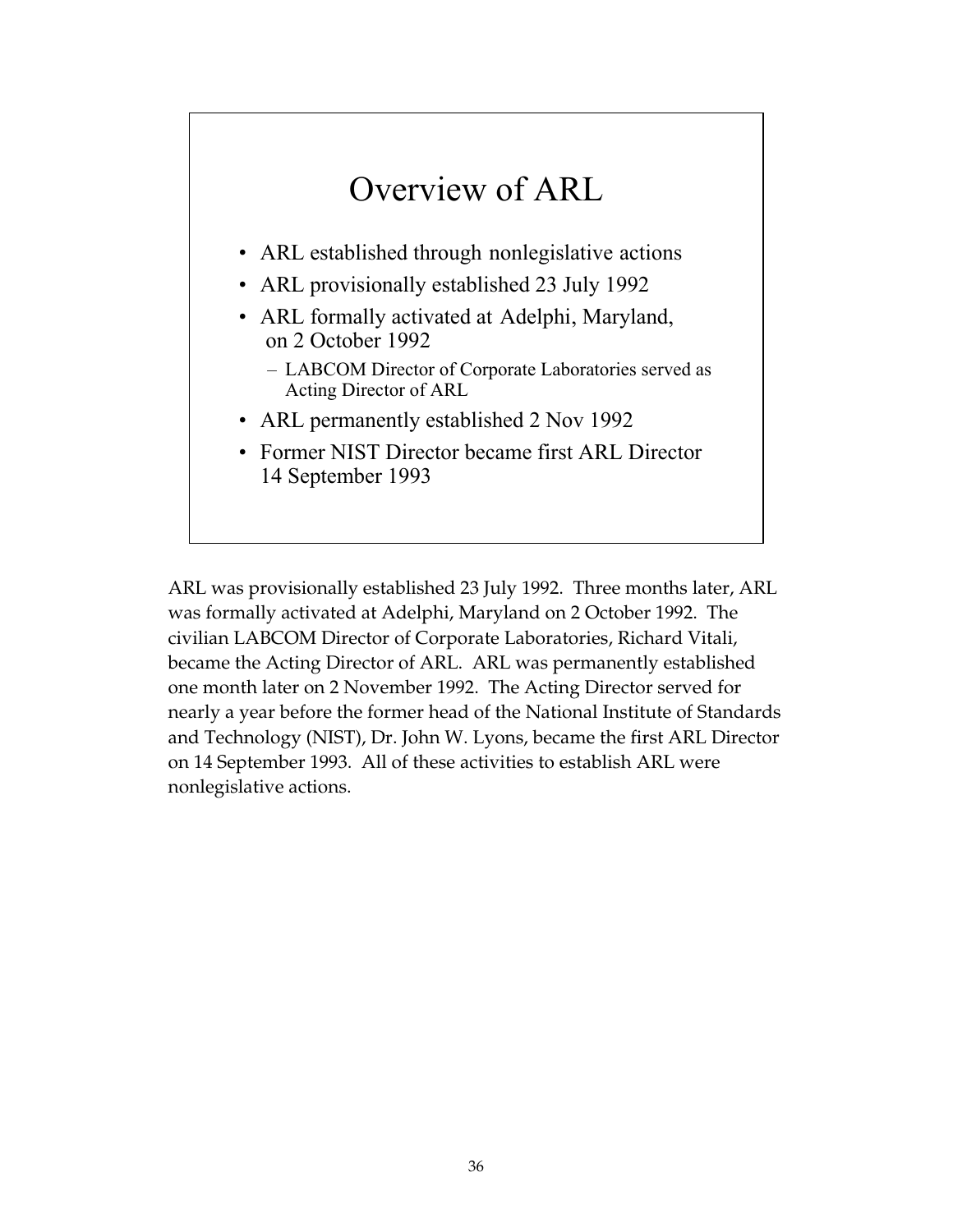#### **ARL Vision and Mission**

- Vision: Providing materiel readiness through innovative technology
- Mission: Execute fundamental and applied research to provide the Army with the key technologies and the analytic support necessary to assure supremacy in future land warfare

ARL's vision is to provide materiel readiness through innovative technology. Its mission is to execute fundamental and applied research to provide the Army with the key technologies and analytic support necessary to assure supremacy in future land warfare. Hence, we see in ARL's mission statement the emphasis on basic and applied (6.1 and 6.2 funded) research, signalling a more formal recognition that most of the Army's basic research, in particular, would be performed at ARL and not at the RDECs.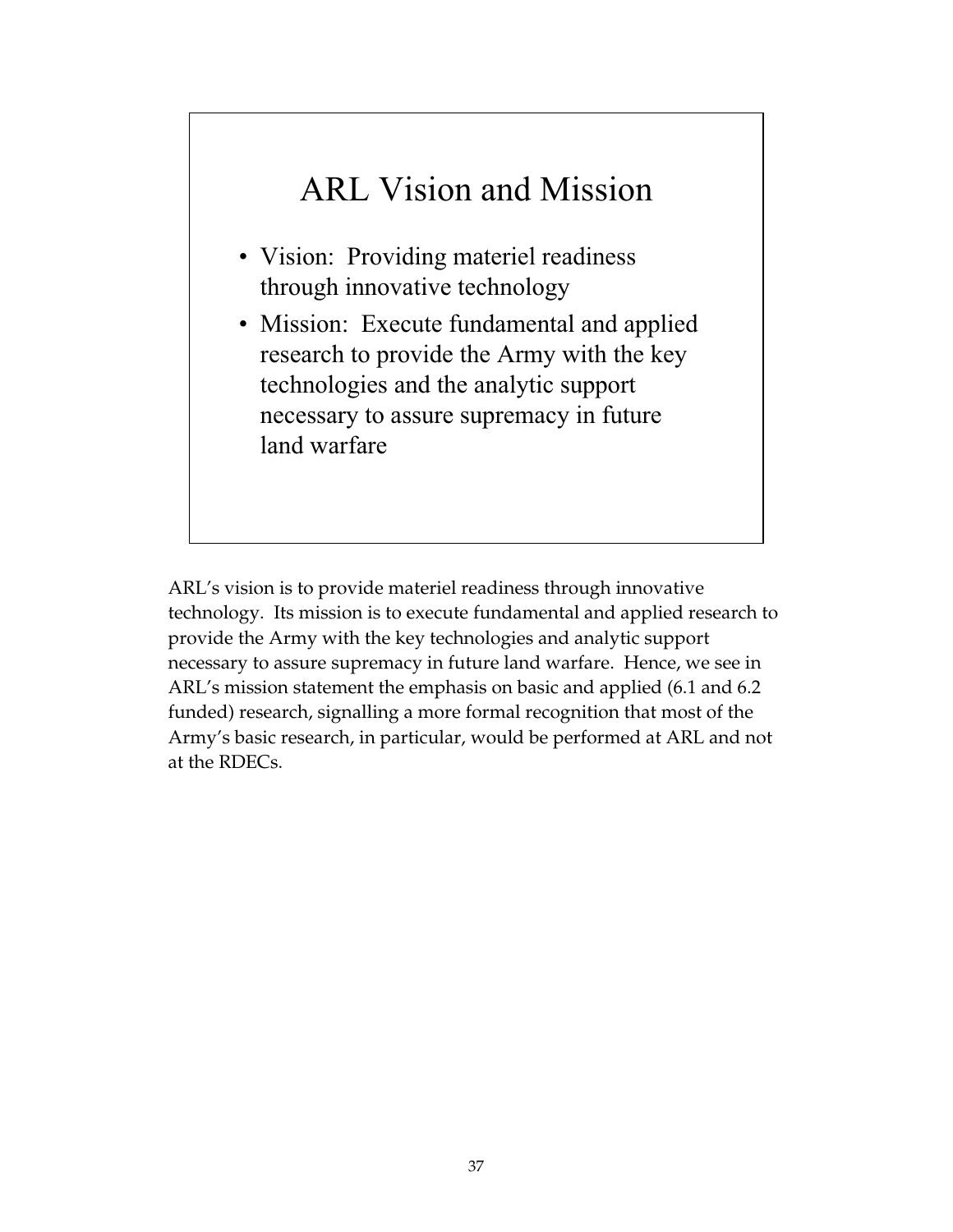### **ARL Operational Control**

- LABCOM
- Seven corporate labs
- LABCOM Installation Support Activity
- · Special Technology Offices

At its inception, ARL assumed operational control of LABCOM headquarters, the seven corporate labs (formerly under LABCOM direction), the LABCOM Installation Support Activity, and Special Technology Offices. Though ARL has gone through numerous reorganizations, to this day it still maintains management control over the descendants of these former LABCOM entities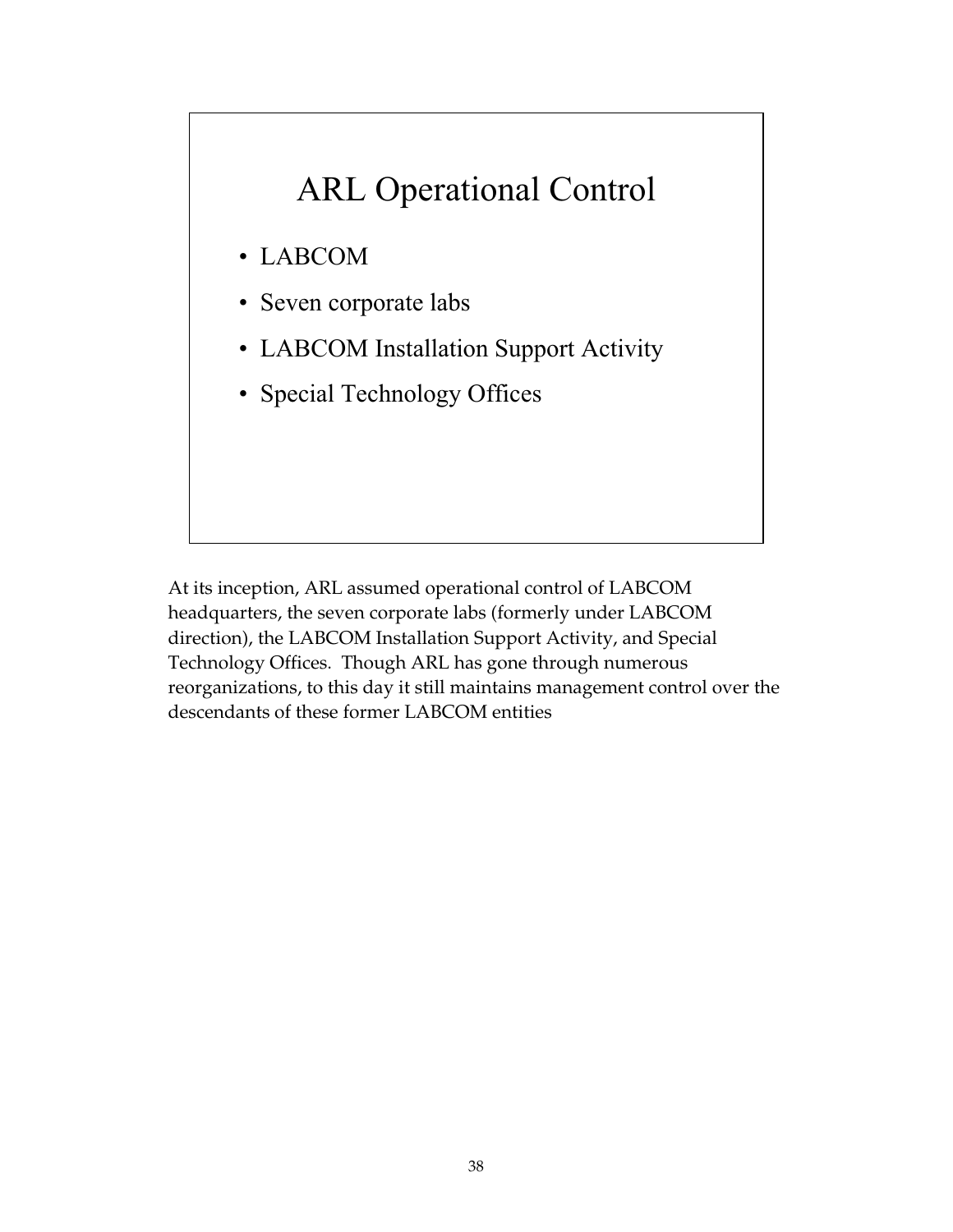

In 1996, the ASA (RDA) approved a plan to sharpen the technology focus of ARL's research and reduce its overhead. Significant changes included in this plan were that the Deputy Director was replaced with a civilian Senior Executive Service (SES) deputy. An Army colonel continued to serve as Chief of Staff. This reorganization moved the ARL research organization to today's management setup, where ARL senior leadership is made up of civilians with a military Chief of Staff. Vito J. DeMonte was the first civilian Deputy Director of ARL.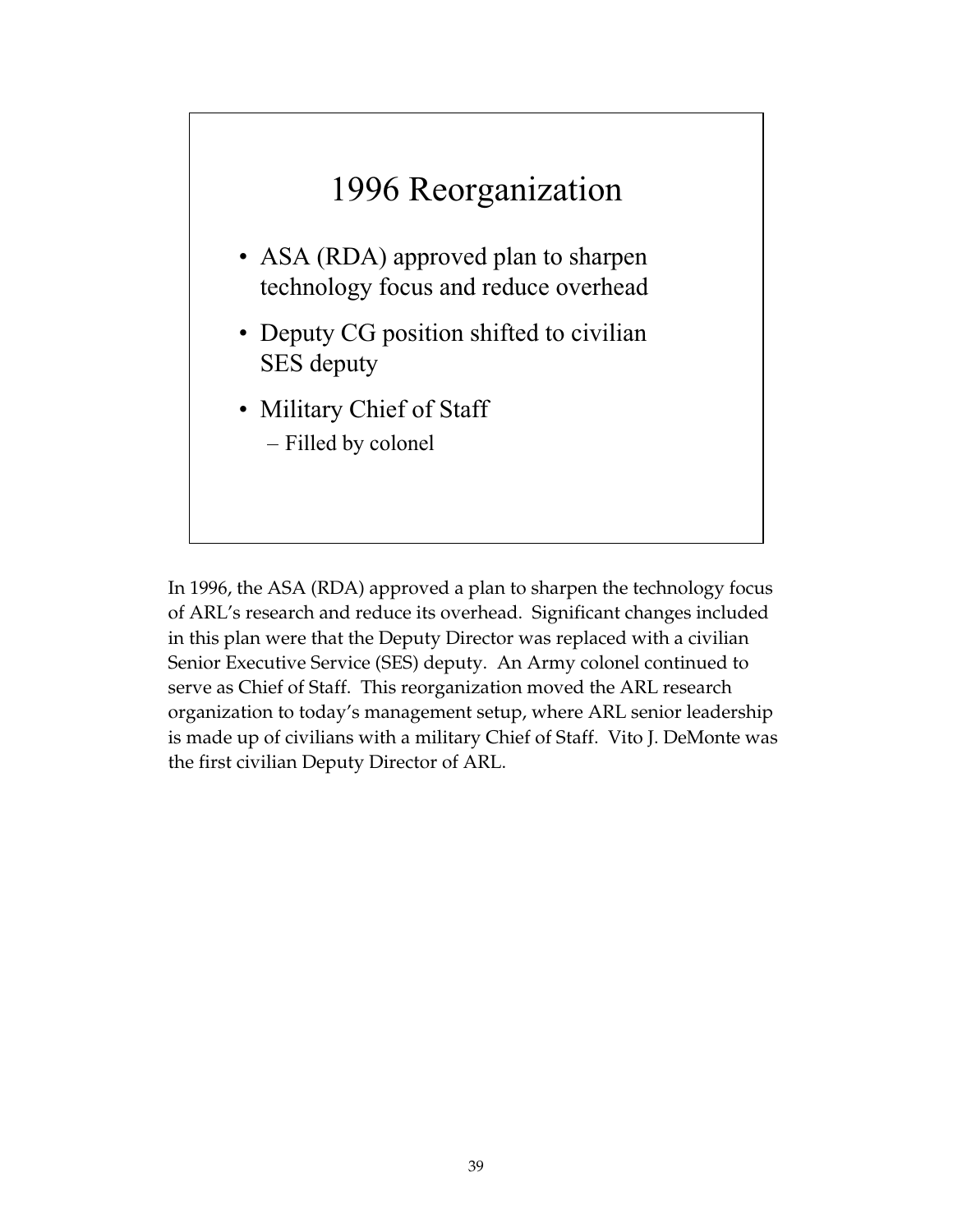

This slide shows ARL's current organization structure. Although ARO did not become a part of ARL at ARL's formation, ARO joined ARL in 1998 and now serves as an assisting organization that provides research assessments to the ARL director and maintains its role in overseeing Army-funded basic research performed by academic and nonprofit institutions. Six technical directorates replaced the former LABCOM lab structure. A Board of Directors, a Technical Assessment Board, and a Stakeholders Advisory Board representing funding, technical, customer, and peer interests are embedded in the current ARL organizational structure to facilitate and coordinate research activities at ARL, the RDECs, and the greater Army community.

The ARL Board of Directors, with members such as the technical directors of the AMC RDECs and the MSCs, review ARL's research agenda to make sure that at least half of the basic and applied research (work funded with 6.1 and 6.2 funds) supports Army customers. The Technical Assessment Board is a group of scientists who review ARL projects for technical excellence. This board is administered by the National Research Council to ensure independent technical assessments. The Stakeholders Advisory Board, whose members include lieutenant generals on the Army Staff, the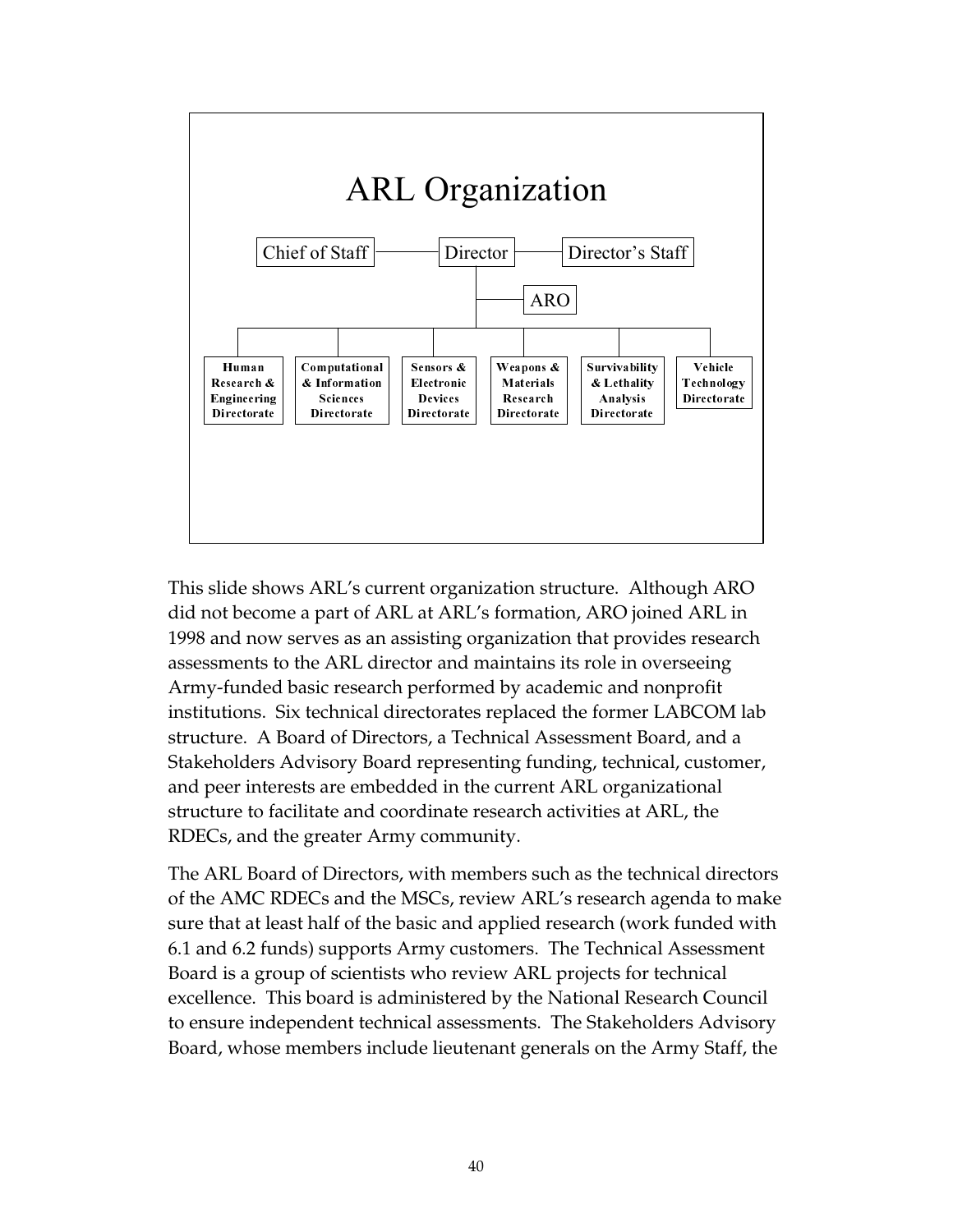Deputy Commanding General of the Training and Doctrine Command, and others who represent Army customers, provide ARL with input to ensure that its research matches the Army's needs.

ARL's organizational structure is augmented with a program designed to help ARL take advantage of technical expertise outside of the Army. In 1996, ARL initiated a new Federated Laboratory (FedLab) concept to conduct basic research in areas where technological leadership resided in the private sector. To take advantage of the expertise in the private sector and to help expand the ARL knowledge base in fast-moving fields, ARL used Cooperative Agreements (under the authority of Title 10 Section 2358 of the United States Code) to partner with industry and academia. The three fields chosen for the FedLab concept were Advanced Sensors, Telecommunications/Information Distribution, and Advanced Displays and Interactive Displays. Each consortium consisted of a major privatesector partner who served as the consortium leader, a major university, and an Historically Black College/University or Minority Institution. To ensure that ARL gained expertise in these areas, the FedLab concept included the provision that at any given time, 20 percent of the partners' technical staffs in these areas would be in exchange status working at ARL and an equivalent number of ARL staff would be working in the partners' laboratories. The FedLab agreements were for a five-year term. The FedLab consortiums ended in 2001 and are generally regarded as successes.

The FedLab concept has now evolved into the Collaborative Technology Alliances (CTA) Program. CTA is governed by a Research Management Board, and participation in CTA has been expanded to include other Army organizations and other government agencies. In addition, the CTA structure is more flexible than the FedLab structure in that there is a new three-year option as well as the original five-year commitment. The CTA structure also incorporates a new provision whereby the up to 10 percent of each alliance's annual funding can be withheld to fund entities outside of the alliance for innovative research. This provision allows the alliances to quickly add new partners and take advantage of innovations made after the initial alliances have been formed. There are currently five alliances: Advanced Sensors, Power and Energy, Advanced Decision Architectures, Communications and Networks, and Robotics. Each alliance is managed by a Collaborative Alliance Manager who is a senior ARL representative.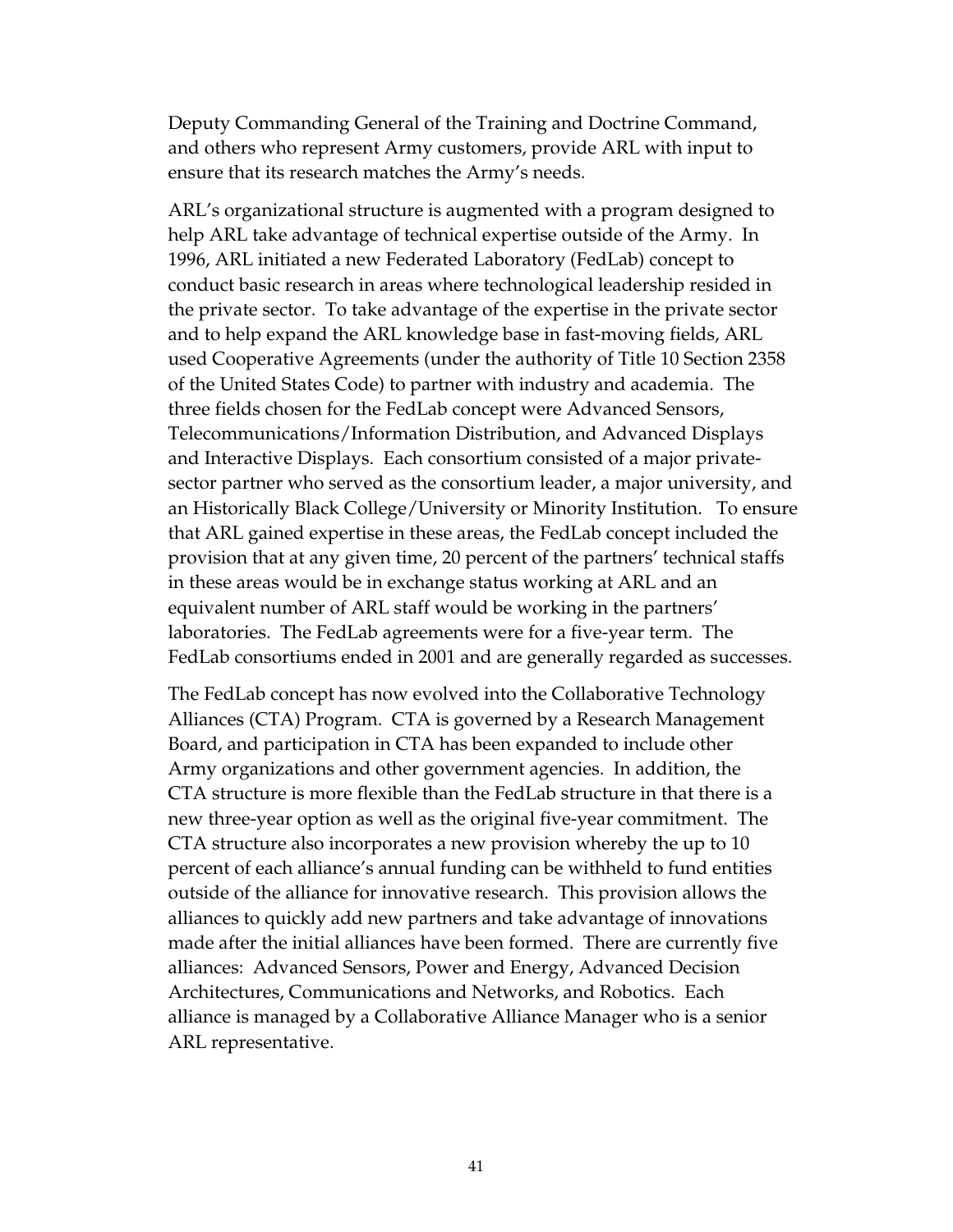#### **ARL** Facilities • Adelphi, Maryland - Information Science, Sensors, Electronics Devices • Aberdeen Proving Ground, Maryland - Human Research, Survivability/Lethality, Weapons, Materials · NASA Glenn Research Center, Ohio - Vehicle Research • White Sands Missile Range, New Mexico - Survivability/Lethality • NASA Langley Research Center, Virginia - Vehicle Research • Army Research Office, North Carolina

ARL research is conducted in the six major research facilities shown on this chart. Research in information sciences, sensors, and electronic devices is performed in Adelphi, Maryland. Human engineering, survivability, lethality, weapons, and materials research is performed at Aberdeen Proving Ground in Maryland. Vehicle research is performed at the National Aeronautics and Space Administration (NASA) Glenn Research Center in Ohio. Additional survivability and lethality research is performed at White Sands Missile Range in New Mexico. Vehicle research is also performed at the NASA Langley Research Center in Virginia. Finally, the ARO is located in North Carolina.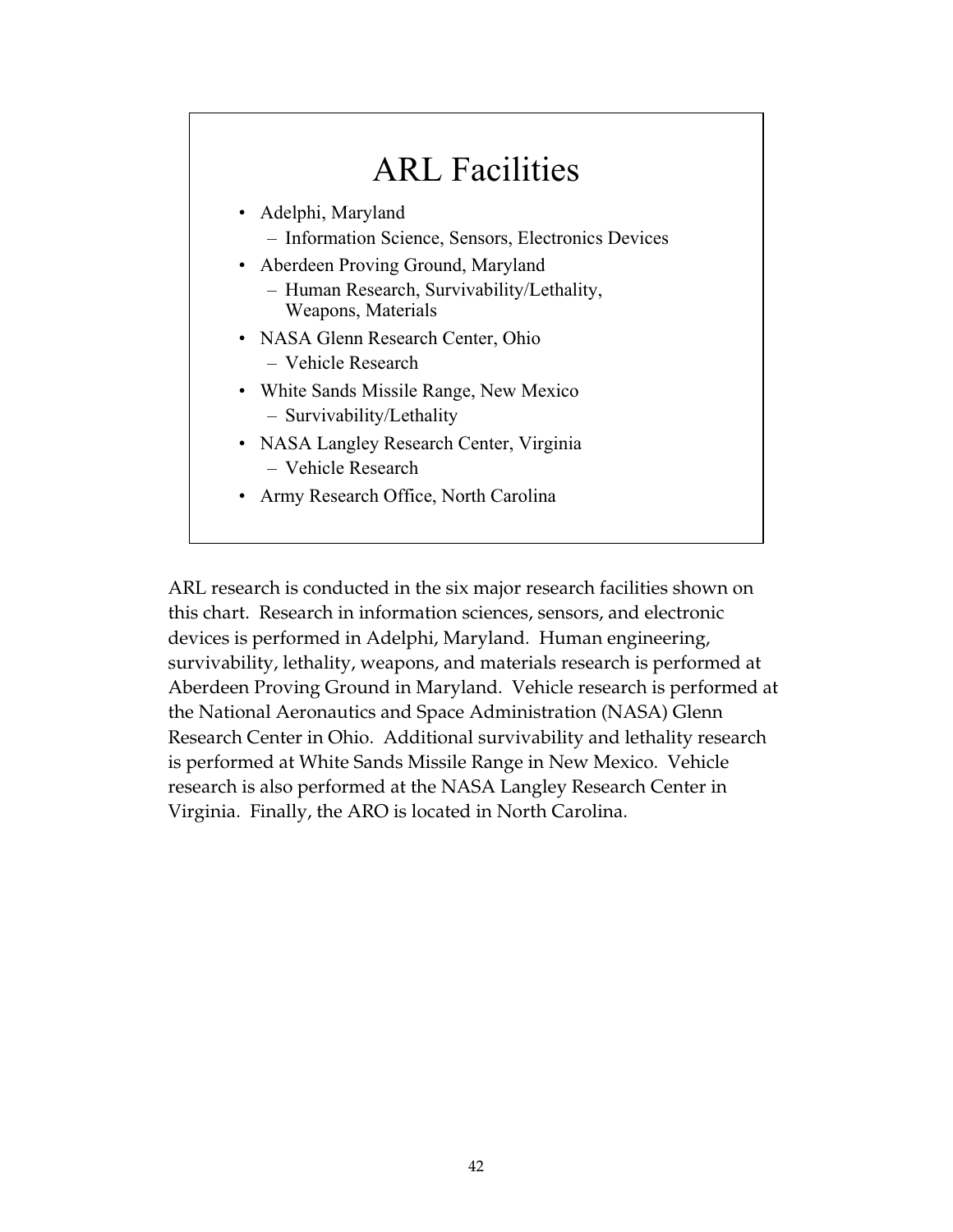

#### **CLOSING REMARKS**

This slide shows the evolution of Army materiel laboratories and the major organizational constructs under which they have operated during the 202 years of their history. (See the next page for a larger version.) This summary of what's been presented so far in this briefing is instructive from a big-picture viewpoint, depicting the gradual shift from a loosely structured and semi-formal control mechanism to a fairly consolidated and centralized management approach. From the top, the chart shows the materiel labs as they were loosely grouped into Ordnance Corps labs and the Signal Corps labs before AMC was formed in 1962. During that period, the labs operated independently under the Technical Services. In an effort to correct control-of-money, competition, rivalry, marketing, duplicated R&D, technology transition, and R&D relevance problems that developed during this period of independent operation, the materiel labs were collected under the AMC umbrella in hopes that this more formal gathering under a single command would mitigate the problems. The 1960s showed no significant improvement, however, so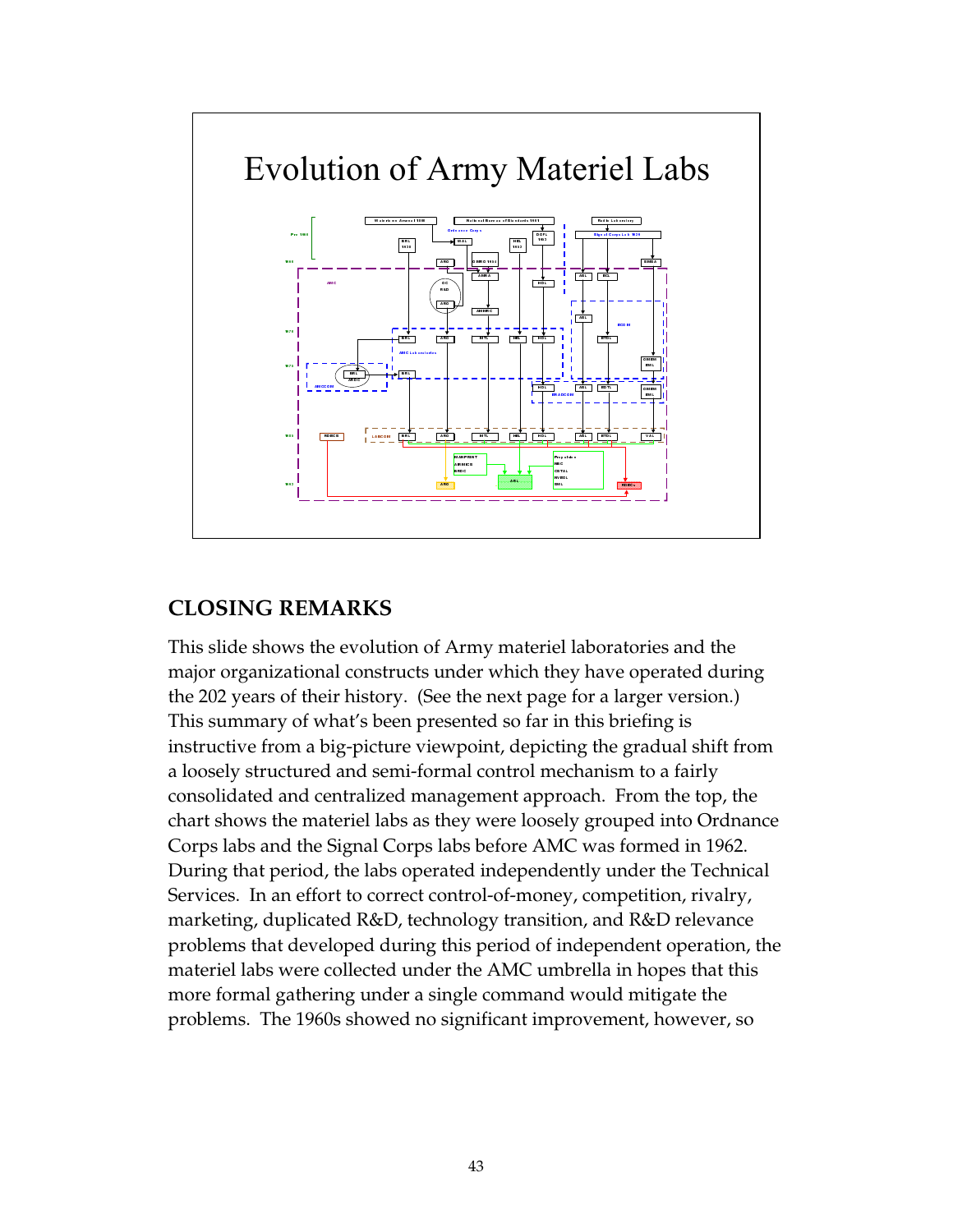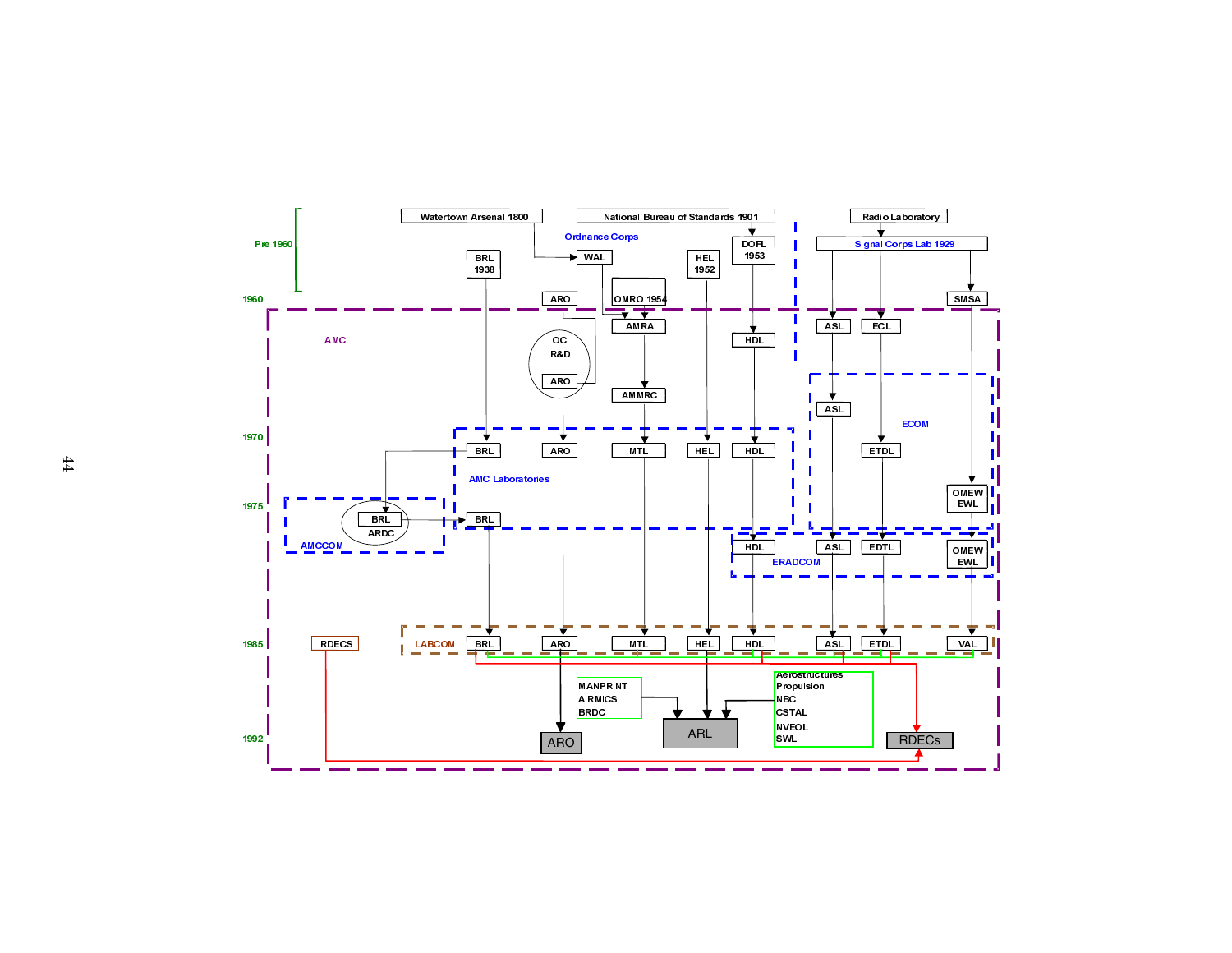the Army tried to regroup the materiel labs as they were formerly gathered, with the former Ordnance Corps labs becoming AMC "corporate" labs and the former Signal Corps labs becoming Electronics Command (ECOM) labs. Hence the Army tried to reinstate the former lab construct within the AMC setting to solve its persistent R&D problems. Other adjustments were made to try to make this construct work. For example, in the 1970s, AMC formed parallel R&D and readiness commands in place of the existing commodity commands and assigned the labs to the appropriate commodity area. To reflect these changes, AMC itself changed its name to Materiel Development and Readiness Command in 1976. Even with these reorganizations, the problems persisted, and by the early 1980s the Army was ready to try another approach. Gathering all of the materiel labs performing generic research under the LABCOM MSC construct and thus placing them under the military chain of command was the Army's next organizational move in 1985. Also in 1985, materiel research facilities performing more specific research and not included in the LABCOM MSC took on the name Research, Development, and Engineering Centers (RDECs).

In less than a decade, evolving military needs coupled with the changing research environment rendered this construct ineffective against the Army's persistent R&D problems. In 1992, the Army tried formal consolidation of its combat materiel research into the ARL structure, complemented by the RDEC construct. This arrangement is the organizational structure under which Army materiel research is conducted today. However, the same persistent problems—which can be summed into control of money, working relationship, technology transition, and duplicate R&D issues—still exist today.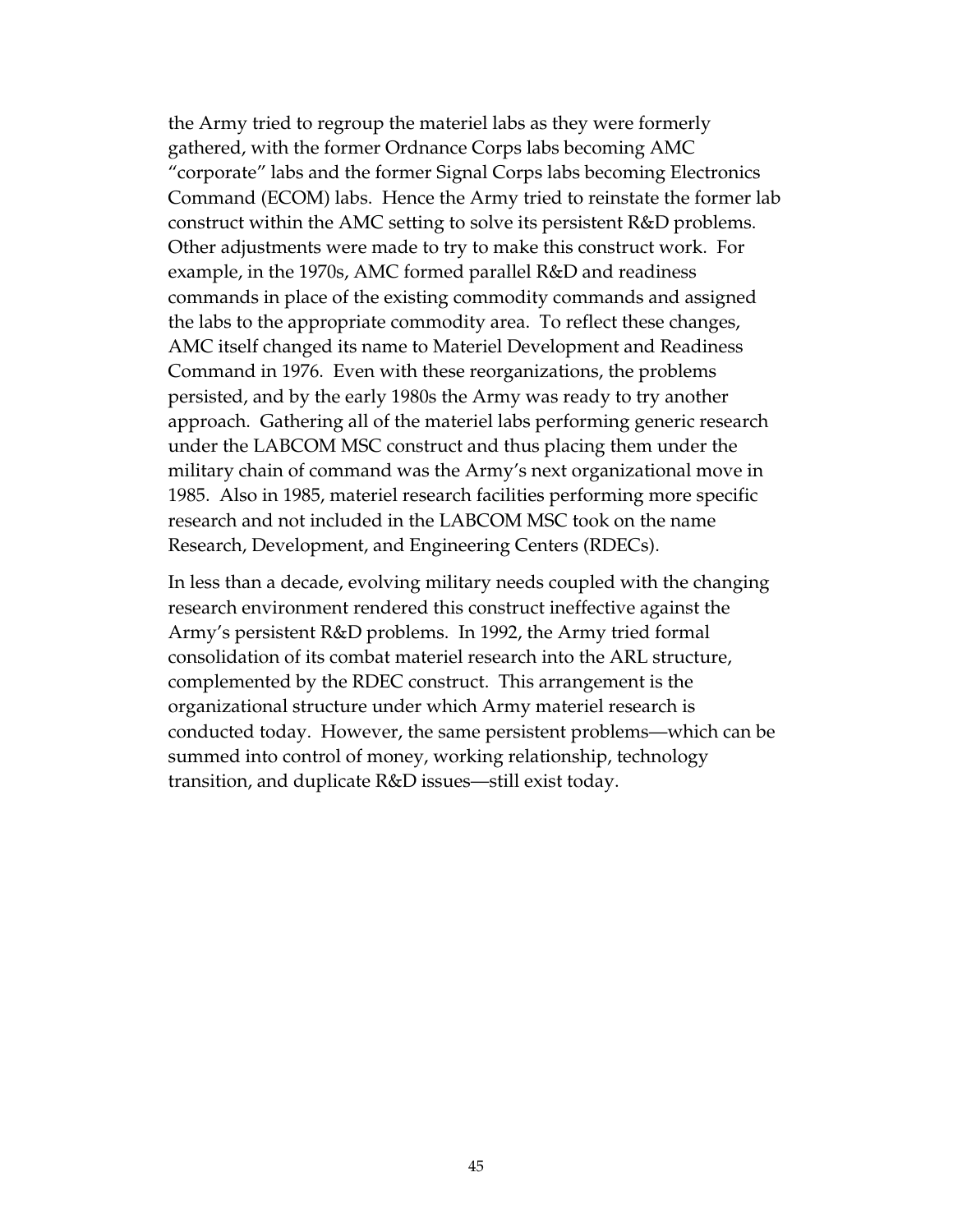

To be sure, Army research has not been conducted in a vacuum, and this historical overview of the Army's organizational management of its R&D would not be complete without pointing out some of the major world events that have influenced the organizational decisions.

The Army has employed several basic organizational management constructs to conduct its combat materiel R&D. They are the independent operation of the laboratories under the Technical Services, the Army Materiel Command (AMC) corporate labs complemented with the commodity-oriented labs, the parallel R&D and Readiness commands under the Materiel and Readiness Command, the Laboratory Command (LABCOM) construct, and the Army Research Laboratory (ARL) construct. As such, organizational management of Army combat materiel research in areas such as physics, chemistry, and electronics has progressed from a loosely structured decentralized construct to today's consolidated and centralized control mechanism.

During the first 162 years, while the combat materiel labs operated independently under no formal central structure, major world events included the conduct and end of the World Wars and the Korean War. In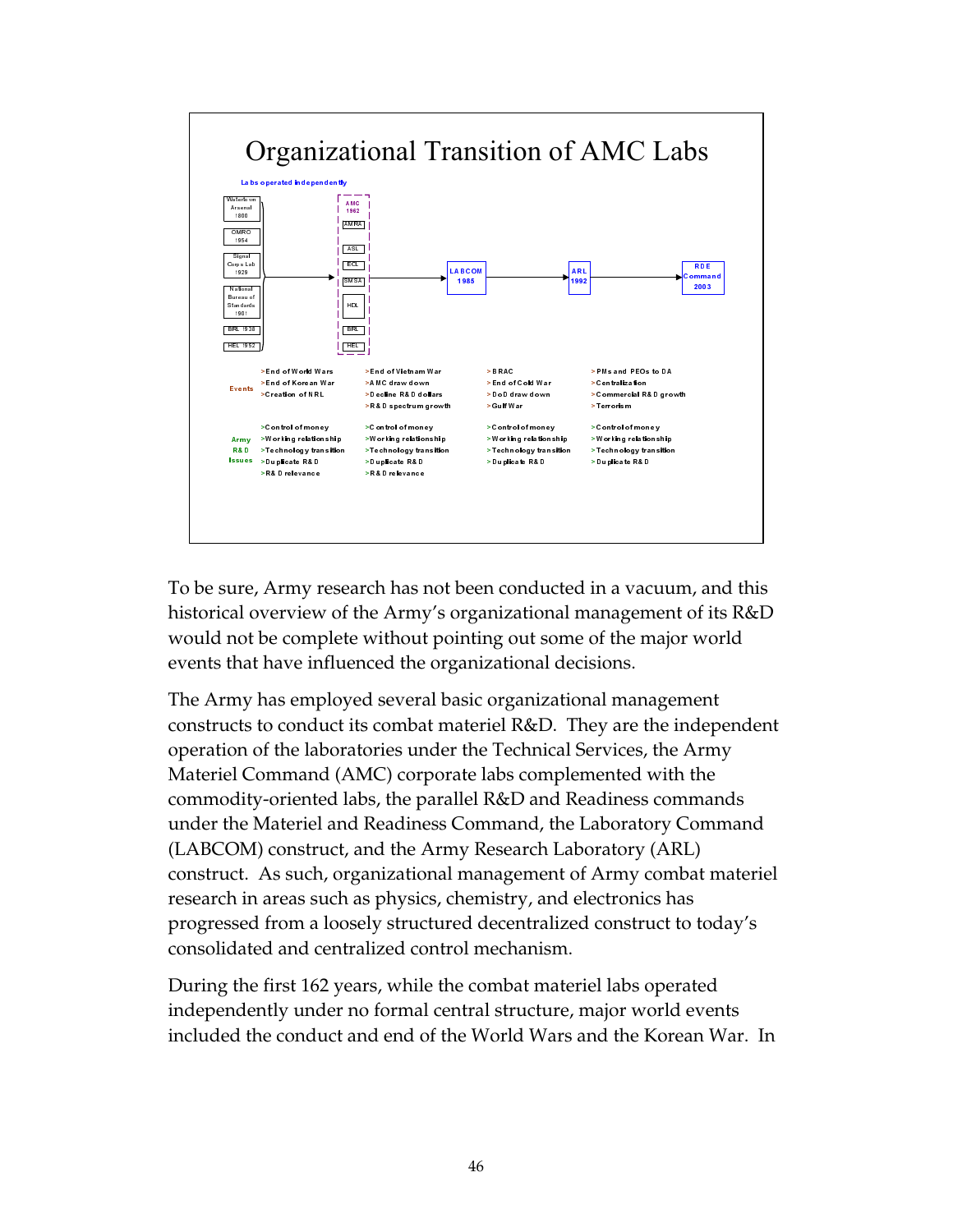1915, the U.S. government was very concerned about how its military might perform should the nation be drawn into World War I. One of the nation's leading scientists, Thomas Edison, publicly opined that the nation should look to science for the solution to this national issue. He stated that military advantages could be gained through technological superiority and that such advantages could not be achieved by adding more people to the armed forces. Furthermore, Edison suggested that the most cost-effective, efficient, and rapid way to achieve military technological superiority would be to establish a national laboratory where the nation's best scientists and engineers could perform basic fundamental research aimed toward military applications. Edison's statements were an influential factor in military research. In 1916, Congress passed legislation establishing the Naval Research Laboratory as a national resource. Although the Army did not seek an analogous centralized research center, it did support several centers of innovative research in key areas of Army interest, such as radio, radar, and ballistics.

In 1962, with the formation of the Army Materiel Command, the Army made its first major structural change in the organizational management of its R&D. Studies mandated by Secretary of Defense Robert S. McNamara led the Army to form AMC to consolidate a number of its procurement and logistics activities. This move gathered a number of research facilities, including the combat materiel laboratories, under the AMC umbrella. Although the Army acknowledged problems with control of R&D money, working relationships among its laboratories, long timelines for technology transition, duplicate research, and research relevance, the combat materiel laboratories were allowed to continue to operate independently under the AMC structure. AMC did make organizational changes to try to address these problems. In the 1960s, AMC designated several laboratories performing generic research as "corporate" labs and had them report to AMC Headquarters. Other labs that performed research more closely associated with the commodity commands were assigned to the appropriate commodity commands.

Further change came in 1969, when AMC established a Deputy Commanding General for Materiel Acquisitions and a Deputy Commanding General for Logistics Support. During the tenure of this construct, the United States fought and terminated participation in the Viet Nam War, triggering a drawdown at AMC. In 1973, the Army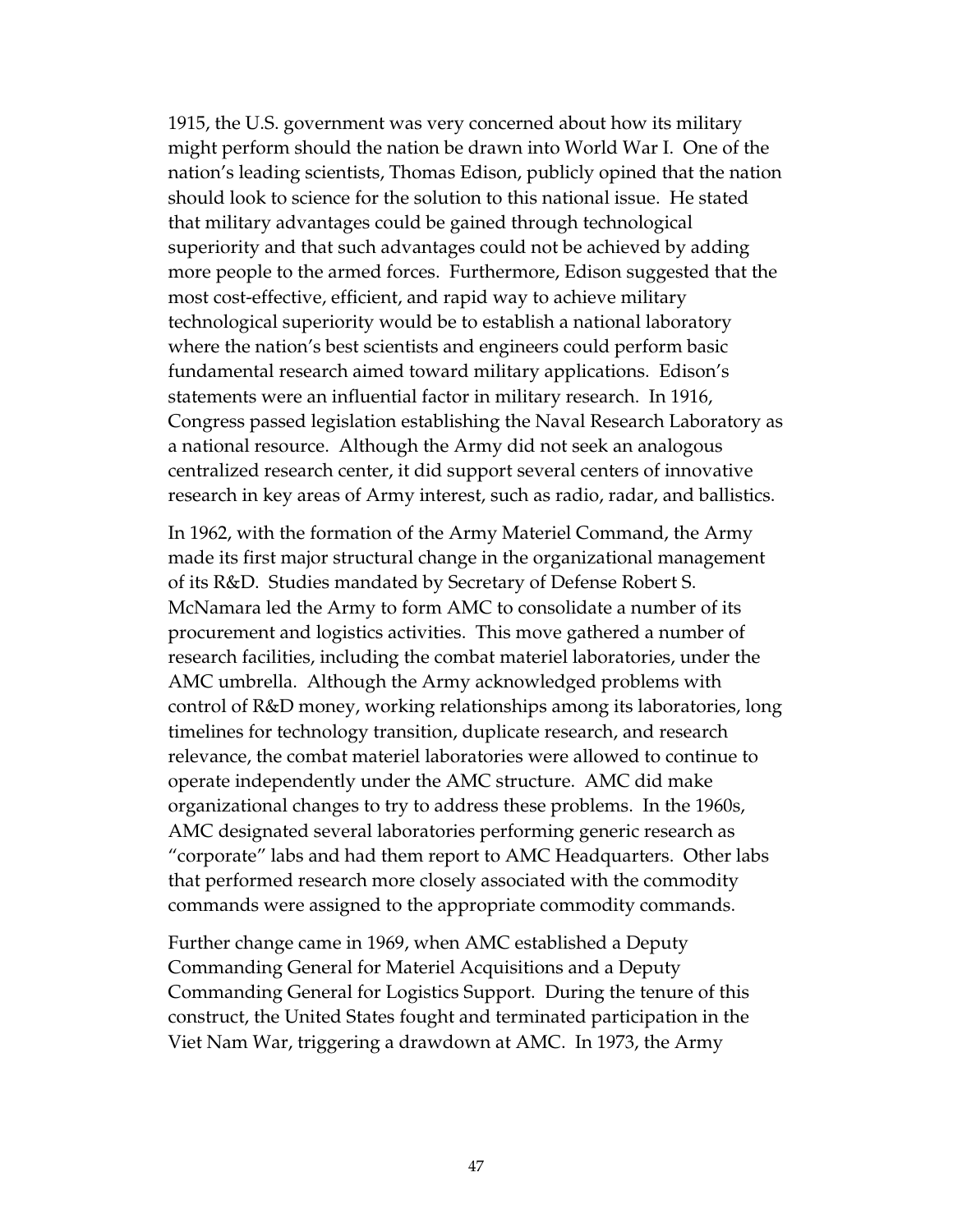Materiel Acquisition Review Committee authorized by the Secretary of the Army performed a study on the Army acquisition process. The resulting study recommended that logistics activities be separated from acquisition activities with two separate commands. In particular, the research, development, engineering, support, and project management components should be managed through development centers focused on missions. AMC carried out these recommendations by forming parallel R&D and readiness commands in place of the existing commodity commands. AMC itself changed its name to Materiel Development and Readiness Command. Under this construct, the AMC "corporate" labs, such as the Ballistic Research Laboratory (BRL), were also placed in commodity areas. Meanwhile, R&D funds had decreased by one-third since the inception of AMC and the R&D spectrum had grown with rapid advances in areas such as computers and information technology. With more technologies to research and less money to do it with, research took longer, thus lengthening the technology-transition timeline. The same problems persisted, and by the early 1980s the Army was ready to try a different approach.

In 1985, the Army placed the laboratories under a new AMC Major Subordinate Command called LABCOM and, with this action, placed Army R&D under the military chain of command. The end of the Cold War initiated BRAC actions and a DoD drawdown from which AMC and the labs were not exempt. The Gulf War was fought during this period, and during this war, technological solutions were very quickly found to optimize systems and equipment. These rapidly accomplished successes set off thinking that if the Army R&D community could work together so well and so quickly during wartime, certainly the persistent R&D problems could be permanently solved.

In 1992, the Army sought a permanent solution through the Army Research Laboratory construct. The ARL construct consolidated all of the Army's core materiel research into a single lab. Under the ARL construct, basic research funded by 6.1 money, as well as some applied research funded by 6.2 money and some advanced development funded by 6.3 money, were brought under one organization. The Research, Development, and Engineering Centers retained responsibility for the balance of the 6.2 and 6.3 efforts as well as research and development activities beyond 6.3.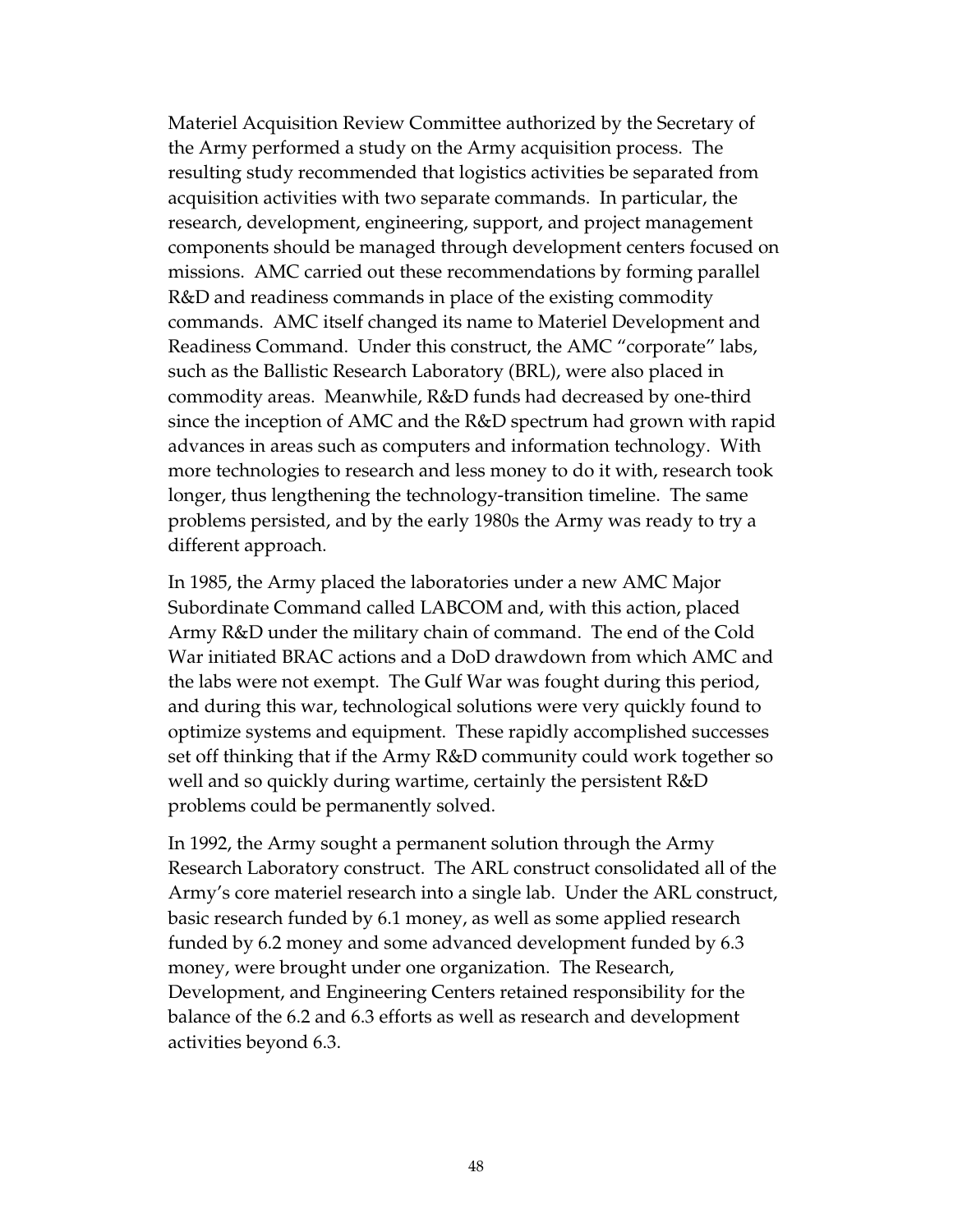A decade later, the Army is reorganizing its R&D structure again. The Program Managers assigned within AMC have been moved back to the Program Executive Officer (PEO) structure at Department of the Army. The Army has also begun to centralize various other elements such as its financial organizations and personnel organizations. In the last decade, the Army has seen its R&D investments dwarfed by commercial R&D investments. Once again, the Army is looking to solve the same R&D problems that have persisted through many decades and many different organizational management constructs. As the Army contemplates its next move, another major factor has emerged. While the recent terrorist events were not an impetus to the current reorganization moves, the Army must keep in mind that the R&D construct it chooses must be able to provide any R&D and technological support the Army will need to fulfill whatever role it might be called on to play in combating terrorism.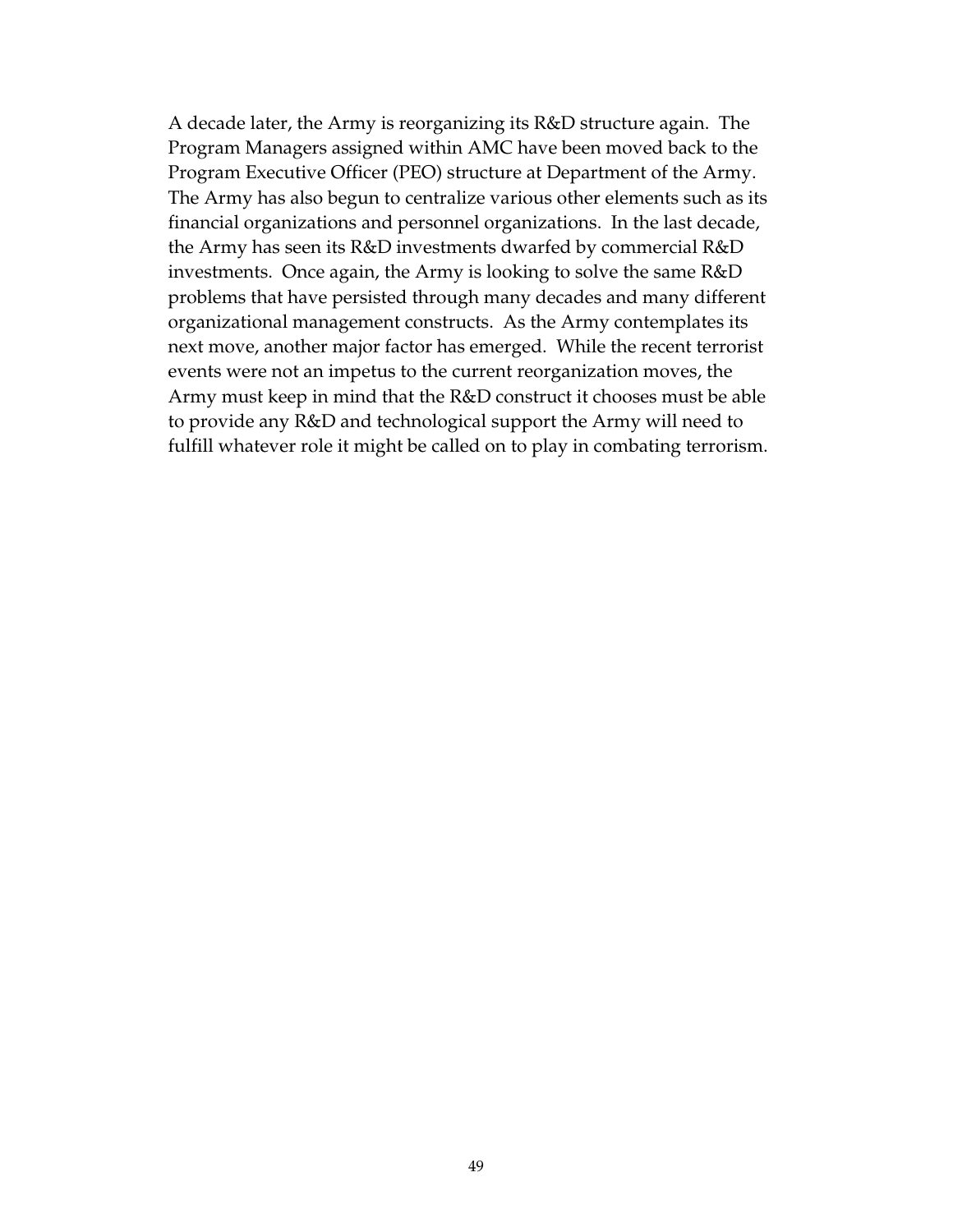## Key Issues for RDE Command

- Control of money
	- Definition of the money stream
- Working relationships
	- Among Army R&D entities (ARL, RDECs,etc)
	- With other government agencies, industry, & academia
- Integrated research to facilitate transition
	- Among disciplines
	- Among life-cycle stakeholders
- R&D visibility to avoid duplicate research
	- Share results with RDA community, industry, academia

Four major R&D issues have emerged as key elements for the Army's next move toward a new R&D organizational management structure. These issues are centered on the first one, control of the R&D money. How the Army defines the money stream will influence the other issues. It will be important for the Army to carefully consider who influences the control of the money, how much money each entity controls, and when the entity has control of the money. Furthermore, planners must ensure a single recognized structural process for R&D resources, personnel, and responsibilities by ensuring that the "back doors" that plagued the LABCOM construct are absent from the new structure. All stakeholders in the R&D process must agree and abide by the process and empower an authority that enforces the decisions.

The second issue is working relationships. The new construct will have to facilitate cooperative and collaborative working relationships among Army scientists and engineers at ARL and the RDECs as well as with scientists and engineers working in other government agencies, industry, and academia. With the amount and level of technological innovation occurring at the labs and outside the Army, the Army must, through this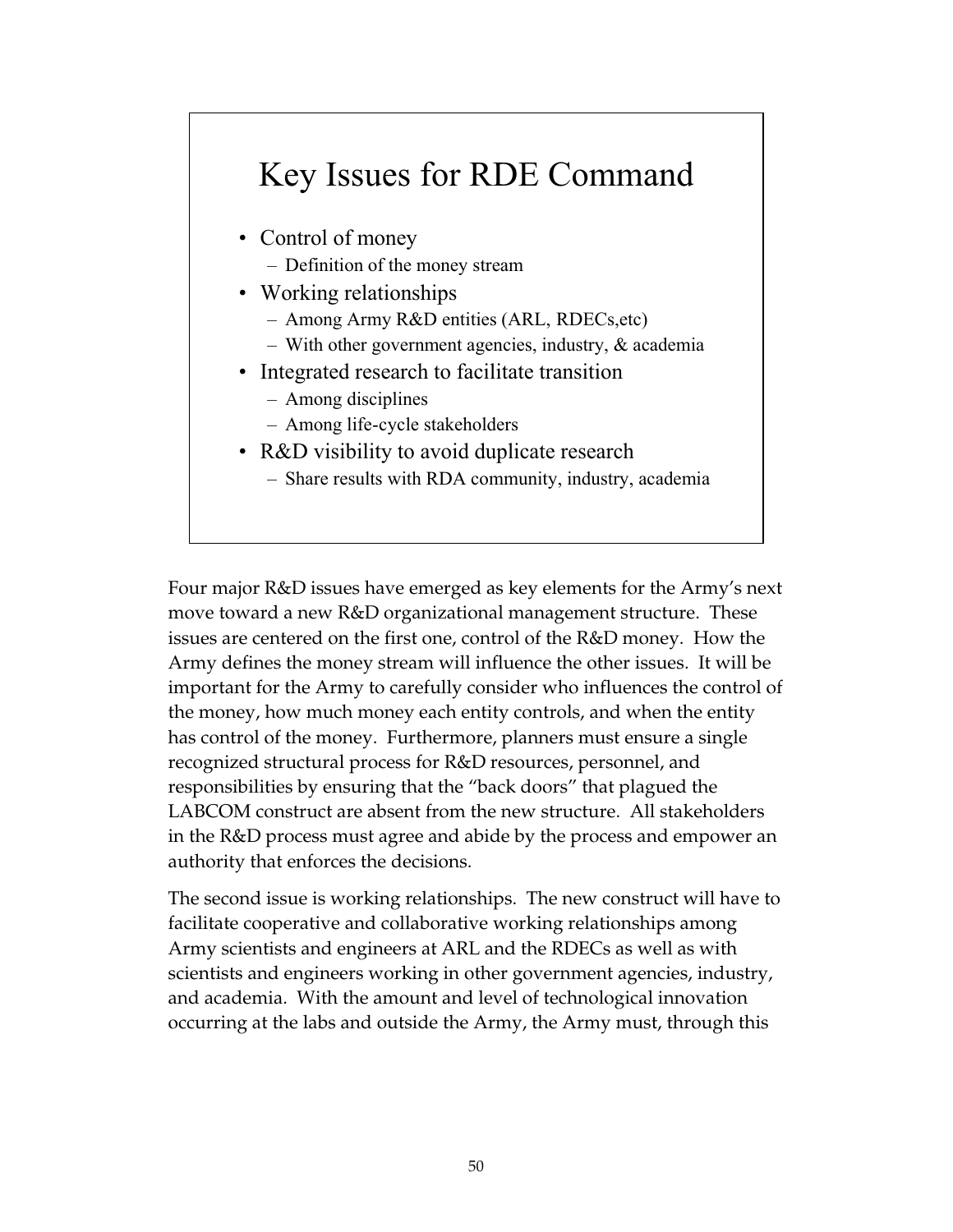new construct, recognize that exploiting non-Army R&D accomplishments is, in fact, effective and efficient Army research.

Third, Army systems have become more complex in that they now routinely involve combining multiple scientific and technological advancements in many areas. As such, the Army needs to create an R&D environment and processes that facilitate integrated research to smooth the progress of technology transition. One option is to extend Integrated Product Teams (IPTs) to involve multiple disciplines and all life-cycle stakeholders. Another option is to adopt a construct that better reflects the concept-formulation phase where technological advances are joined with Army operations. The current DoD-wide process is designed for single technological advances, where a technology progresses from basic research to applied research and then on to development. With modern systems incorporating multiple advances in many technologies, the R&D process is better described as progressing from basic research to technology maturation to concept formulation and then on to development activities, with some possible iteration with different technologies among these first three phases. Concept formulation is key to military innovation: it is the series of events that joins technological and scientific advances to military operations. Currently, there is no group within the Army charged with concept formulation, and there is no pot of money dedicated to concept formulation. With the Army's current R&D reorganization efforts, it has a chance to design a construct that retains innovation and maximizes concept-formulation activities to create an R&D environment more conducive to incorporating multiple advances in many technologies into a single Army system.

Finally, improving R&D visibility both within the Army and to the research community outside of the Army will help enhance collaborative research, thus eliminating unnecessary duplication. Again, a single authority that controls the Army's R&D resources, personnel, and responsibilities can also effect a single voice for Army R&D and thus improve visibility as well as management. Likewise, improving working relationships among members of the Army research community will help create environments amenable to Army researchers working together to enhance the Army's capabilities to accomplish its missions.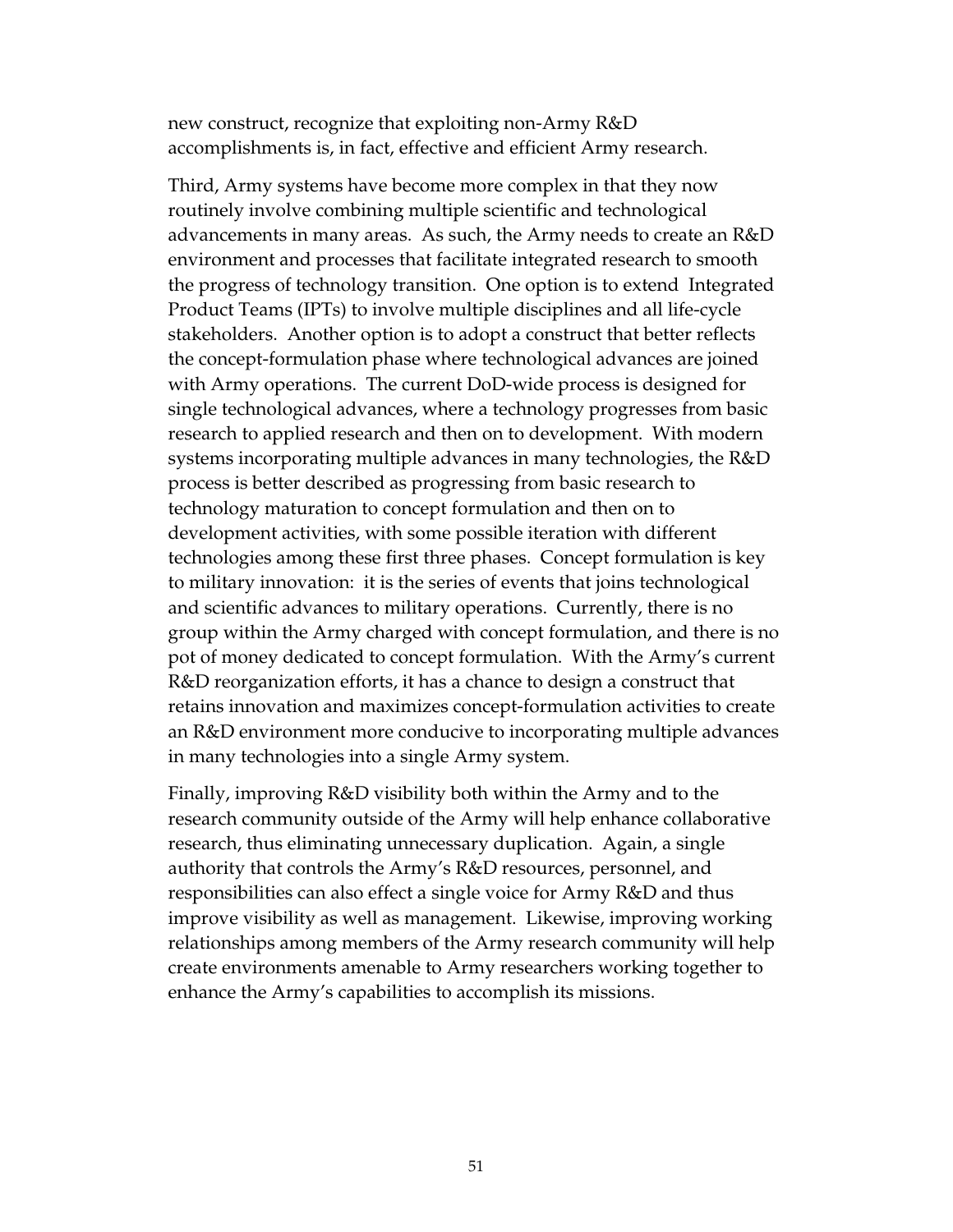These four issues are closely interrelated, and addressing one necessarily involves the others. Hence any solution aimed at one issue must be thoroughly examined to identify its effects on the others. Only through such an integrated approach will the Army be able to balance the risks and benefits of designing a new construct for Army R&D.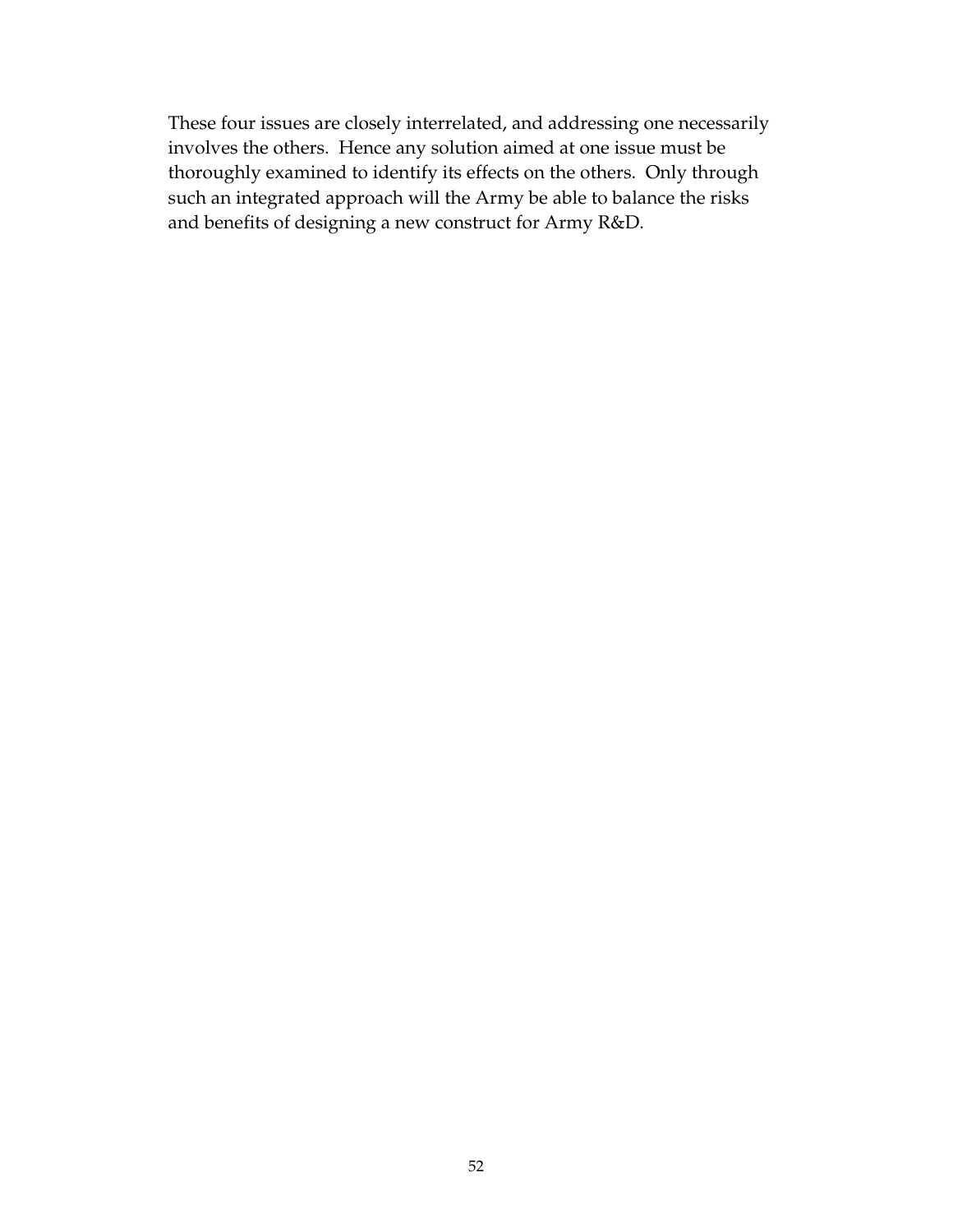## History Points to an **Adaptive Construct**

- History shows that Army R&D needs a construct that is responsive to changing
	- Research agendas
	- Budget levels
	- Response time
	- Personnel levels
	- Stakeholders

While the Army's new R&D construct must clearly address the Army's key R&D issues, this historical review also shows that the Army needs an R&D construct that can quickly adapt to changes in research agendas, budget levels, response times, personnel levels, and stakeholders. For example, the rapid commercial development of computers and information technologies in the 1960s forced the Army to expand its research agenda to include emerging aspects of this technology. The Gulf War also forced a change in research priorities as technological solutions were sought to quickly optimize equipment for that war. The recent terrorist events may also impose changes on the Army's research agenda. The new Army R&D construct will be expected to successfully adapt to such agenda changes in the future.

In the decade between the early 1960s and early 1970s, the Army's R&D budget declined by one-third. Through it all, however, the Army research community was still expected to meet the technological needs of the Army. It is only realistic to believe that such substantial budget reductions might also occur in the future. The Army's new R&D construct must be adaptive to varying research budgets.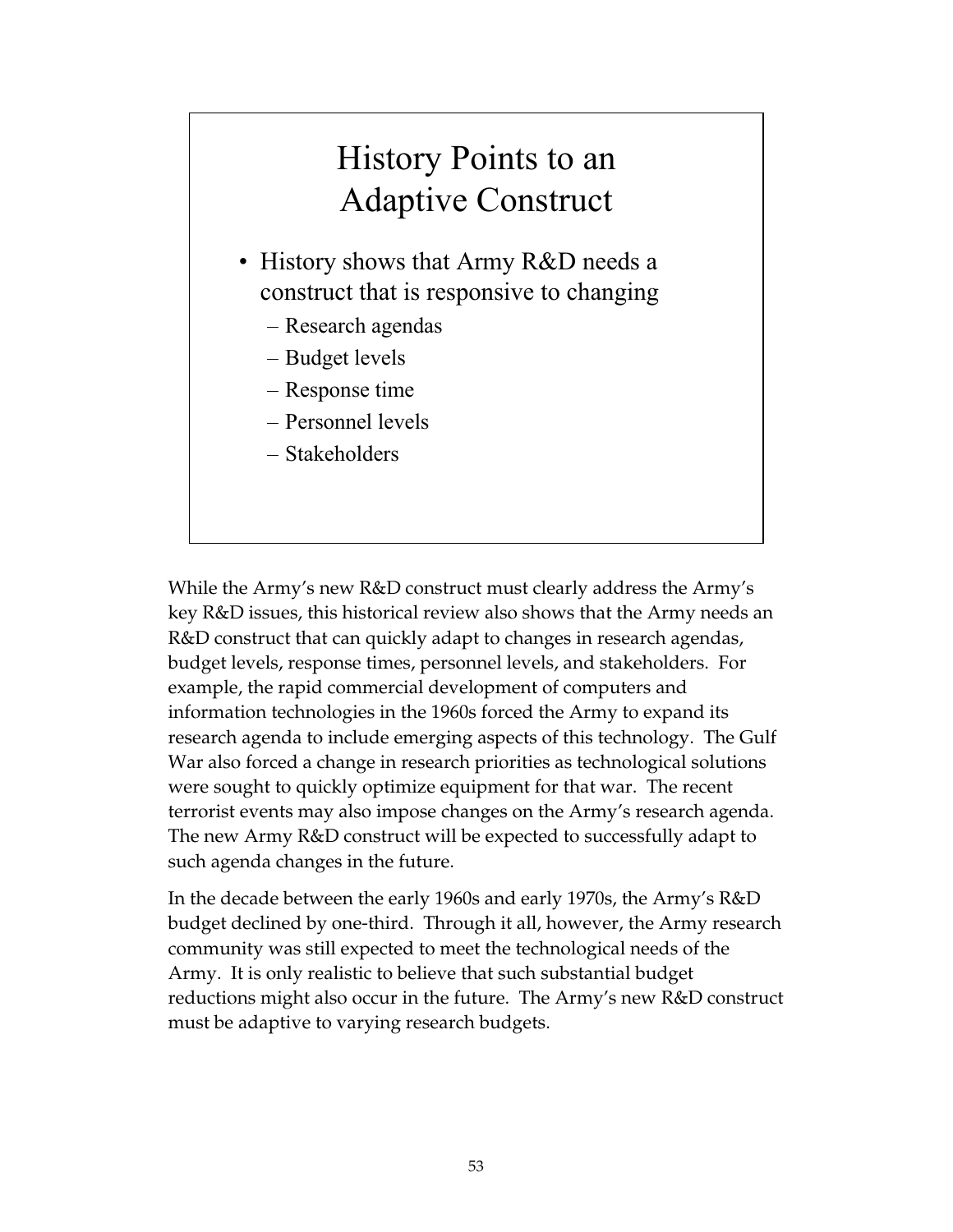The Gulf War imposed extremely short timelines on finding and fielding technological solutions to the Army's battlefield problems. The LABCOM construct was able to meet that challenge. The new construct will also be expected to meet such challenges.

Congress, the DoD, and AMC have imposed several personnel drawdowns in recent decades. Research personnel were not exempt from any of them. However, even as research staff was being reduced to skeleton levels and below in some areas, all areas were expected to continue meeting the Army's technological needs. The new Army construct will have to be adaptive to changes in personnel levels as well.

Historically, there have always been many stakeholders in Army R&D. These have ranged from the series of life-cycle participant organizations to research organizations in many discipline areas, other services and government organizations, as well as political entities such as Congress. The Army can only expect more players. As all of the services move toward more joint research efforts, the Army's R&D organizations will be expected to establish good working relationships with R&D groups from the other services. These relationships may not yet exist. In addition, the Army's research community could be called upon to interact with new agencies such as the Department of Homeland Security. The Army's R&D community will be expected to establish such new relationships while maintaining the bulk of those that have already been established. The Army's new construct will have to support a changing group of stakeholders.

Hence, in addition to evaluating how well a construct might address the four key Army R&D issues, the new R&D constructs under consideration should also be evaluated with respect to flexibility in the dimensions identified above. Clearly, designing and implementing a structure that meets all these constraints is a challenging task. Additional, more focused studies on the individual dimensions might be required to identify a range of alternatives and desirable features. An implementation plan that includes phased transitions might be helpful in creating the time required to identify and pilot-test features to make the structure more flexible in the various dimensions.

As we have seen again and again, these issues reappear as the principal problems that motivate changes in organization, and although the task is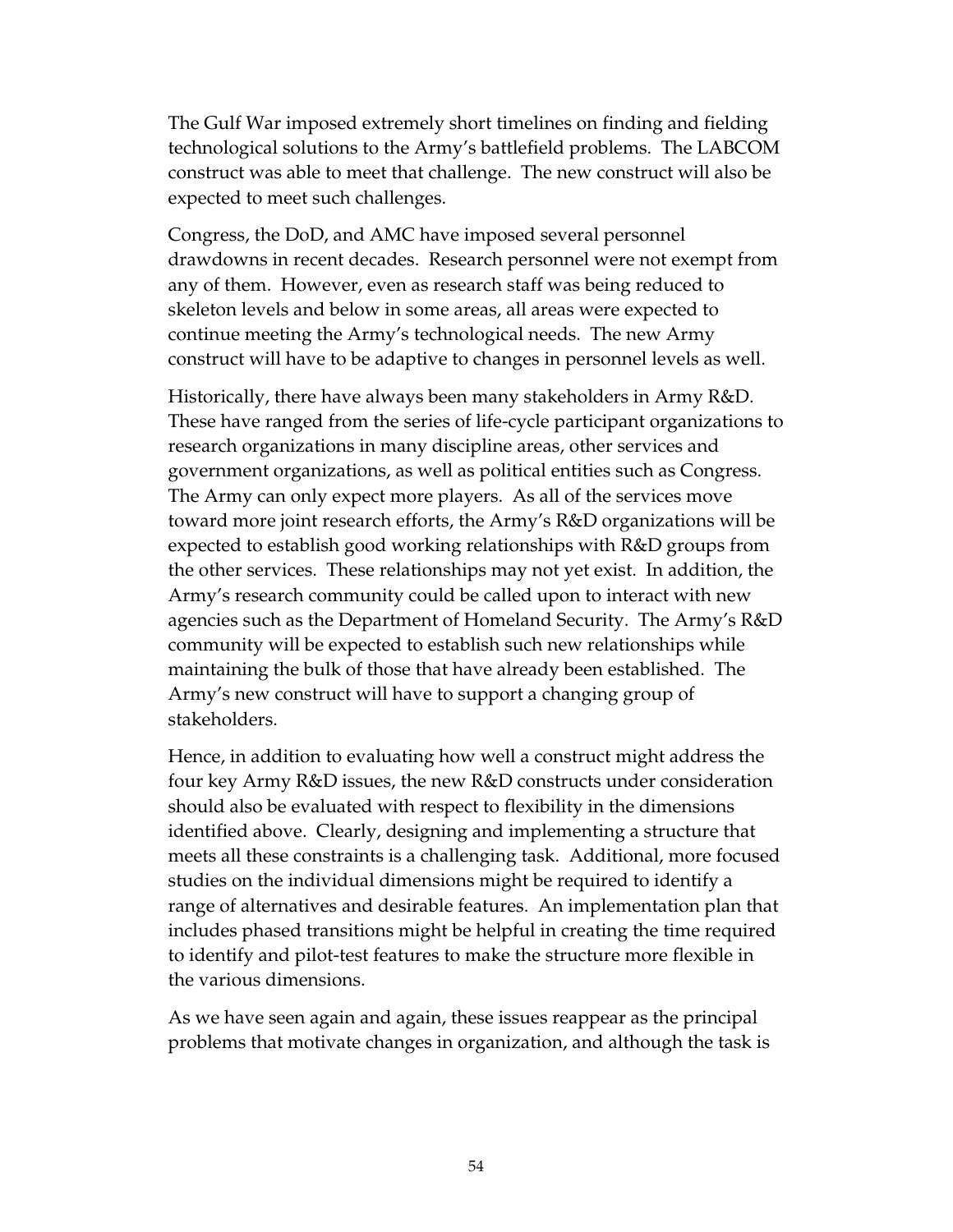challenging, history directs the Army to design and implement a new R&D construct that addresses the Army's key R&D issues and is adaptive.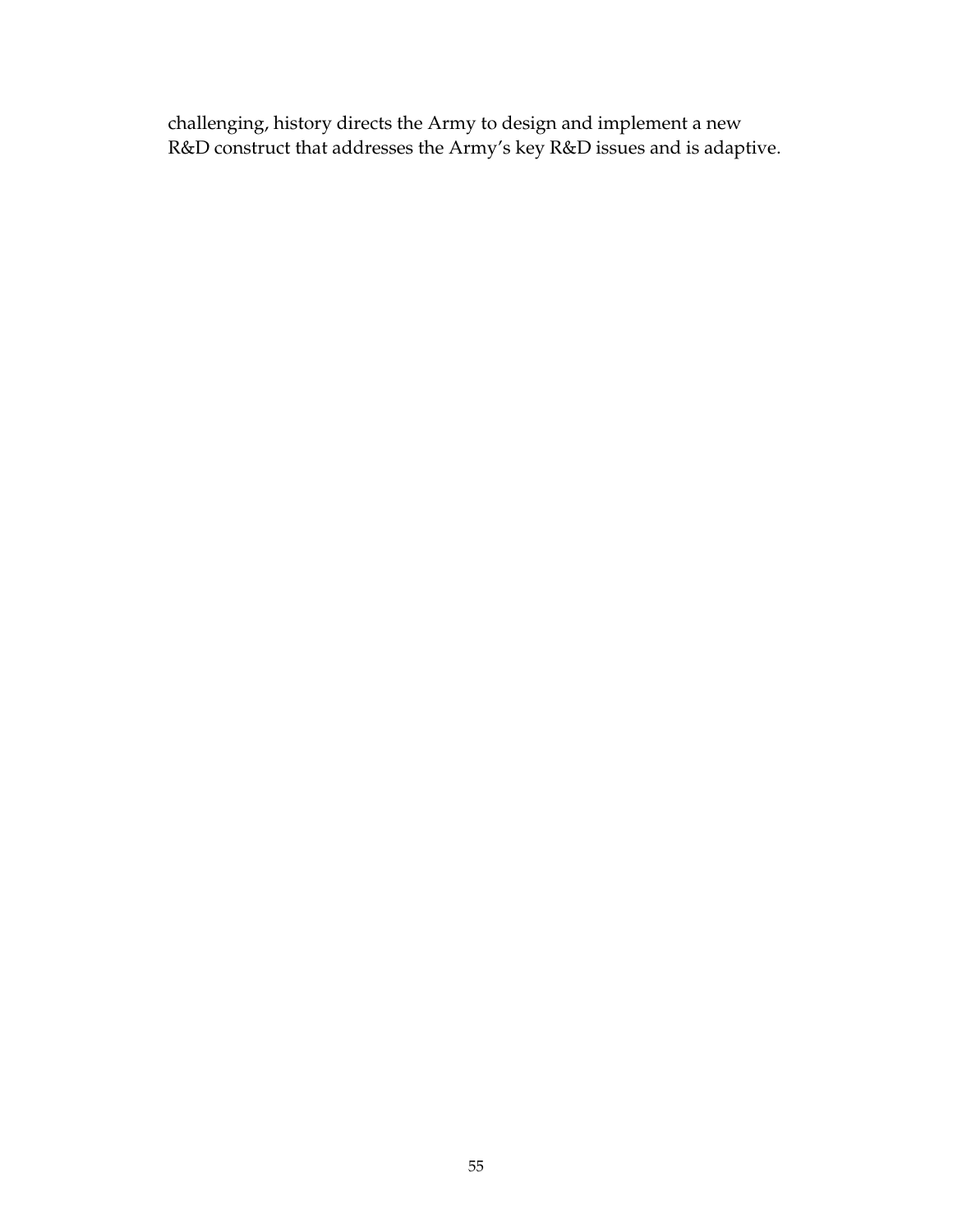#### **APPENDIX: R&D BUDGET CATEGORIES**

The following definitions are quoted from Department of Defense 7000.14-R, *Financial Management Regulation,* Volume 2B, Chapter 5, p. 5-2, June 2002.

"Budget Activity 1, Basic Research. Basic research is systematic study directed toward greater knowledge or understanding of the fundamental aspects of phenomena and of observable facts without specific applications towards processes or products in mind. It includes all scientific study and experimentation directed toward increasing fundamental knowledge and understanding in those fields of the physical, engineering, environmental, and life sciences related to long-term national security needs. It is farsighted high payoff research that provides the basis for technological progress. Basic research may lead to: (a) subsequent applied research and advanced technology developments in Defenserelated technologies, and (b) new and improved military functional capabilities in areas such as communications, detection, tracking, surveillance, propulsion, mobility, guidance and control, navigation, energy conversion, materials and structures, and personnel support. *Program elements in this category involve pre-Milestone A efforts.*"

"Budget Activity 2, Applied Research. Applied research is systematic study to understand the means to meet a recognized and specific national security requirement. It is a systematic application of knowledge to develop useful materials, devices, and systems or methods. It may include design, development, and improvement of prototypes and new processes to meet general mission area requirements. Applied research translates promising basic research into solutions for broadly defined military needs, short of system development. This type of effort may vary from systematic mission-directed research beyond that in Budget Activity 1 to sophisticated breadboard hardware, study, programming and planning efforts that establish the initial feasibility and practicality of proposed solutions to technological challenges. It includes studies, investigations, and non-system specific technology efforts. The dominant characteristic is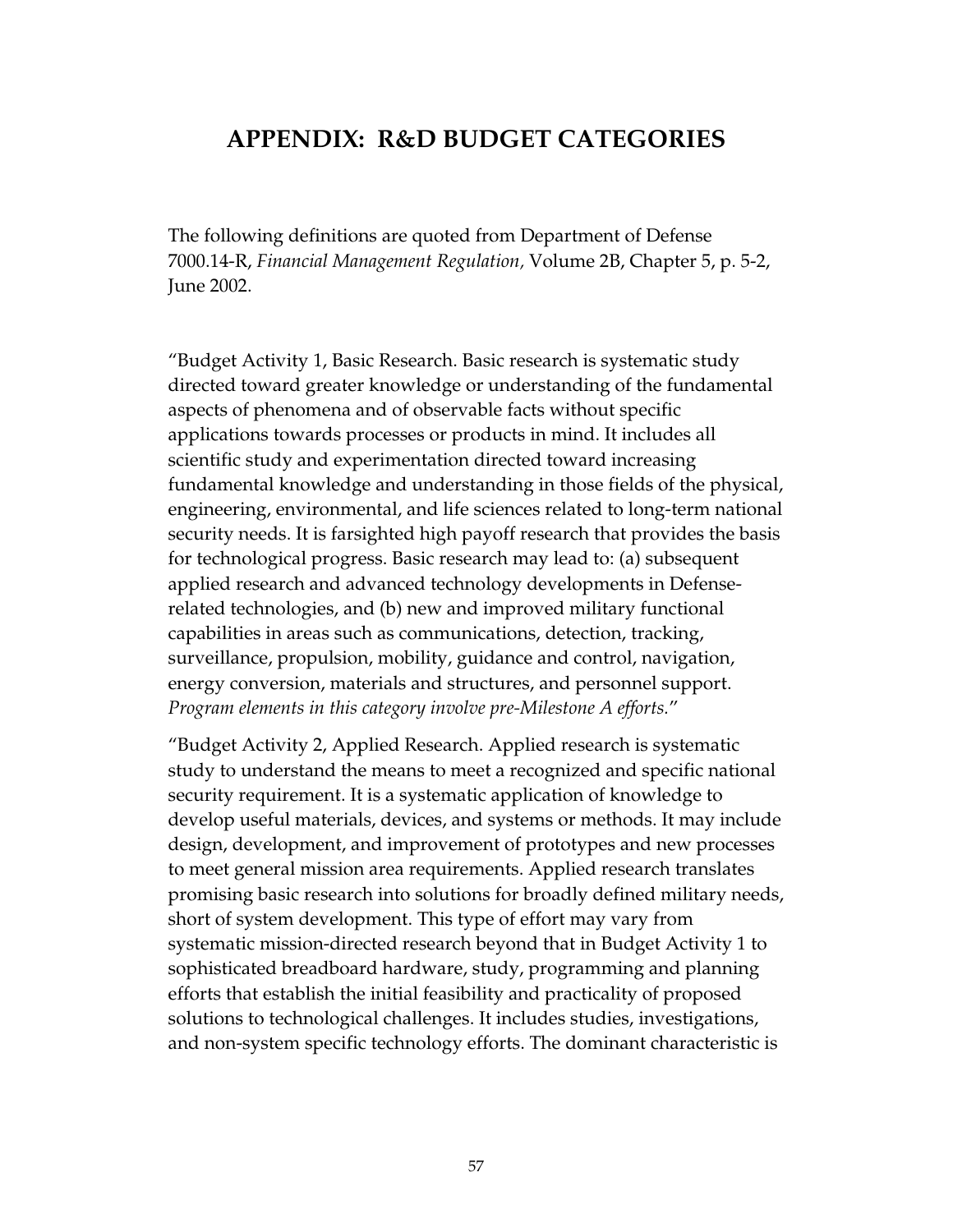that applied research is directed toward general military needs with a view toward developing and evaluating the feasibility and practicality of proposed solutions and determining their parameters. Applied Research precedes system specific research. Program control of the Applied Research program element is normally exercised by general level of effort. *Program elements in this category involve pre-Milestone B efforts, also known as Concept and Technology Development phase tasks, such as concept exploration efforts and paper studies of alternative concepts for meeting a mission need.*"

"Budget Activity 3, Advanced Technology Development (ATD). *This budget activity includes development of subsystems and components and efforts to integrate subsystems and components into system prototypes for field experiments and/or tests in a simulated environment. ATD includes concept and technology demonstrations of components and subsystems or system models. The models may be form, fit and function prototypes or scaled models that serve the same demonstration purpose.* The results of this type of effort are proof of technological feasibility and assessment of subsystem and component operability and producibility rather than the development of hardware for service use. Projects in this category have a direct relevance to identified military needs. Advanced Technology Development demonstrates the general military utility or cost reduction potential of technology when applied to different types of military equipment or techniques. *Program elements in this category involve pre-Milestone B efforts, such as system concept demonstration, joint and Service-specific experiments or Technology Demonstrations*. Projects in this category do not necessarily lead to subsequent development or procurement phases."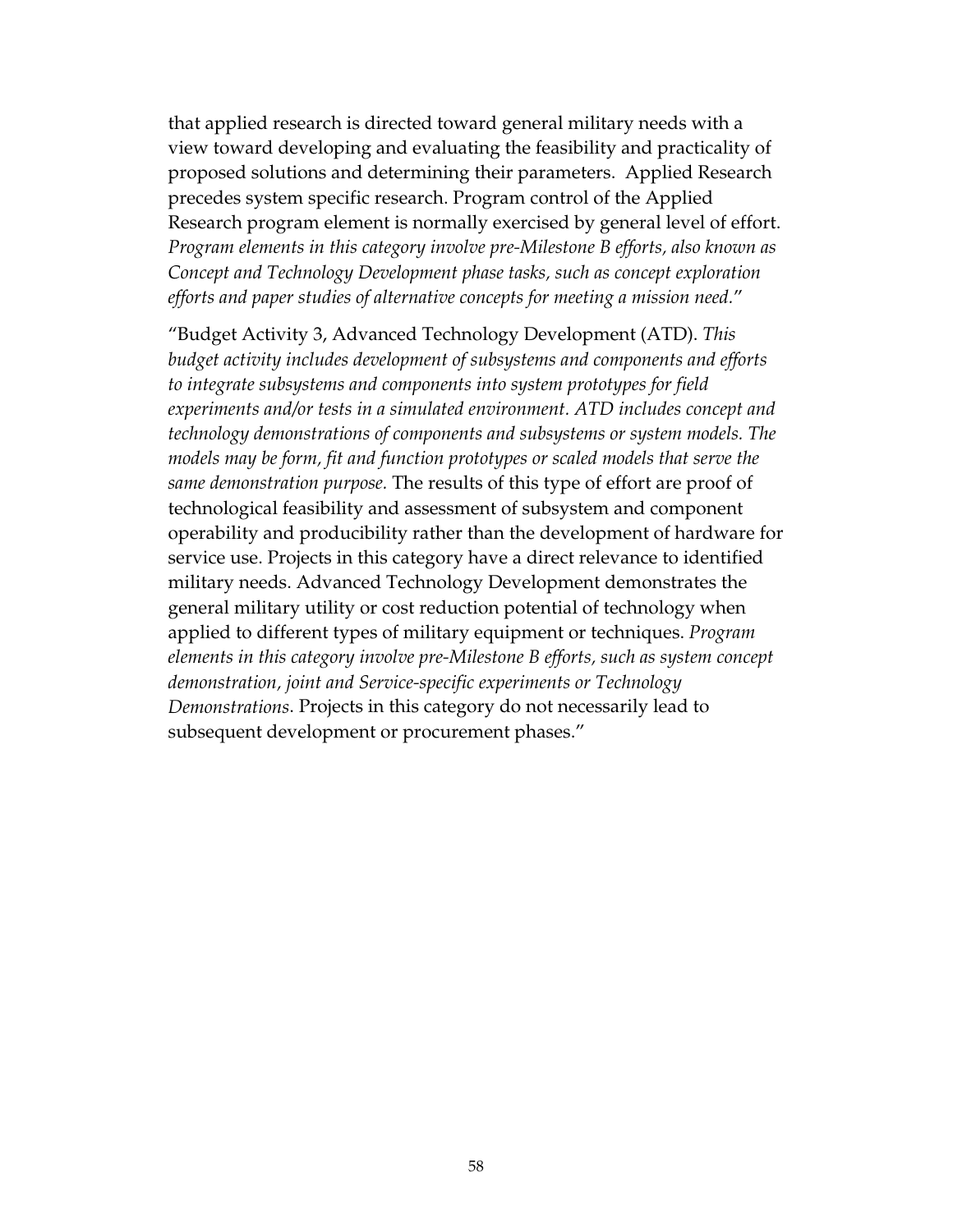#### **BIBLIOGRAPHY**

- 1. "A Brief History of the Army Materiel Command," 31 May 2001, available at http://www.amchistory.army.mil/studies/brief\_amc\_history.html.
- 2. "About ONR," 23 October 2001, available at http://www.onr.navy.mil/onr/.
- 3. "Adelphi Laboratory Center [Harry Diamond Laboratories] U.S. Army Research Laboratory (ARL)," 28 November 2001, available at http://www.globalsecurity.org/military/facility/adelphi.htm.
- 4. "AMC S&T Enterprise Transformation, Update for GEN Kern," 25 January 2002, AMC communication.
- 5. "Assistant Secretary of the Navy (Research, Development and Acquisition) ASN (RDA)," 23 October 2001, available at http://www.hq.mil/RDA/.
- 6. Charles, Daniel, "Army Labs Cut Back Basic Research," *The Scientist*, Vol. 1, No. 18, 27 July 1987, available at http://www.thescientist.com/yr1987/jul/charles\_pl\_870727.html.
- 7. "Collaborative Technology Alliances," 19 February 2002, available at http://www.arl.army.mil/alliances/.
- 8. "Federated Laboratory (FedLab)," available at http://w3.arl.army.mil/mgtinit/mgtflab.html.
- 9. Historical Office, Headquarters U.S. Army Materiel Command, *U.S. Army Materiel Command Annual Historical Review FY86*, December 1987, ACMPA-H, RCS-CSHIS-6 (R-3).
- 10. Historical Office, Headquarters U.S. Army Materiel Command, *U.S. Army Materiel Command Annual Historical Review FY85*, June 1987, AMCRE-H, RCS-CSHIS-6 (R-3).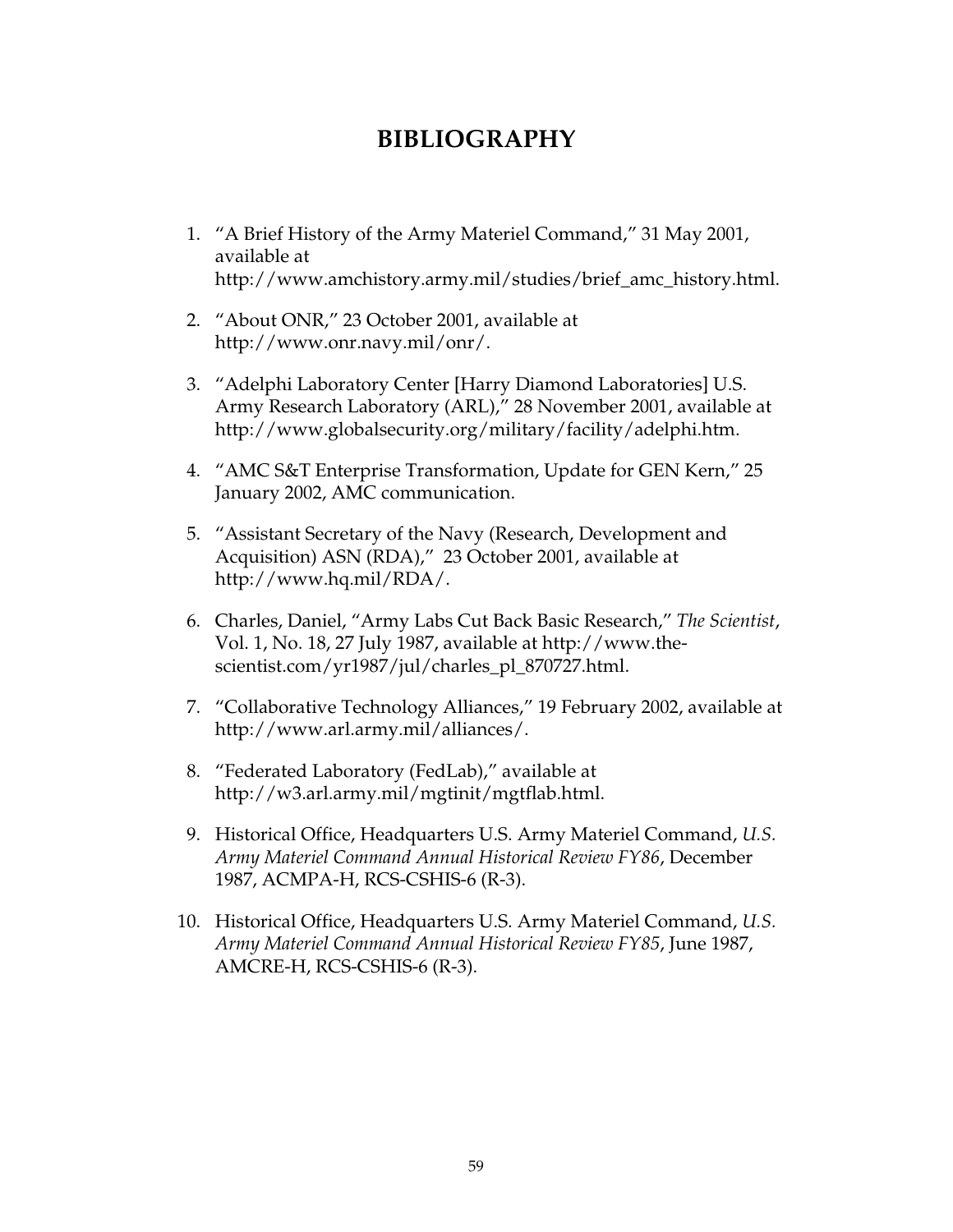- 11. Historical Office, Headquarters U.S. Army Materiel Command, *U.S. Army Materiel Command Historical Summary Fiscal Year 1969*, September 1971, RCS-CSHIS-6 (R-2).
- 12. Moye, William T., *The Evolution of LABCOM*, U.S. Army Laboratory Command, September 1989.
- 13. Moye, William T., *The Genealogy of ARL*, Army Research Laboratory, AMSRL-CS-EA ARL-P 360-2, May 1997.
- 14. Moye, William T., *U.S. Army Electronics Research and Development Command and U.S. Army Laboratory Command Headquarters (Provisional) Annual Historical Review, FY82–85*, RCS CHSIS-6 (R3).
- 15. Murray, W., and A. Millett (eds.), *Military Innovation in the Interwar Period*, New York: Cambridge University Press, 1996.
- 16. "National Defense Budget for FY03," March 2002, available at http://www.dtic.mil/comptroller/fy2003budget.
- 17. "Naval Research Laboratory," 27 January 2002, available at http://www.nrl.navy.mil/.
- 18. "NRL Heritage," 27 November 2001, available at http://ww.nrl.navy.mil/heritage.htm.
- 19. "Organizational Changes in the Army Materiel Command, 1962–1998," 2001, available at http://www.amchistory.army.mil/amc\_cg/orgchang.html.
- 20. Personal Communications, U.S. Army Materiel Command personnel, 9 January 2002.
- 21. Personal Communications, U.S. Army Materiel Command personnel, 14 January 2002.
- 22. Personal Communications, U.S. Army Research Laboratory personnel, 19 August 2002.
- 23. *RDT&E Programs (R-1) Department of Defense Budget for Fiscal Year 1999,* Office of the Comptroller of the Department of Defense.
- 24. *RDT&E Programs (R-1) Department of Defense Budget for Fiscal Year 2000/01,* Office of the Comptroller of the Department of Defense.